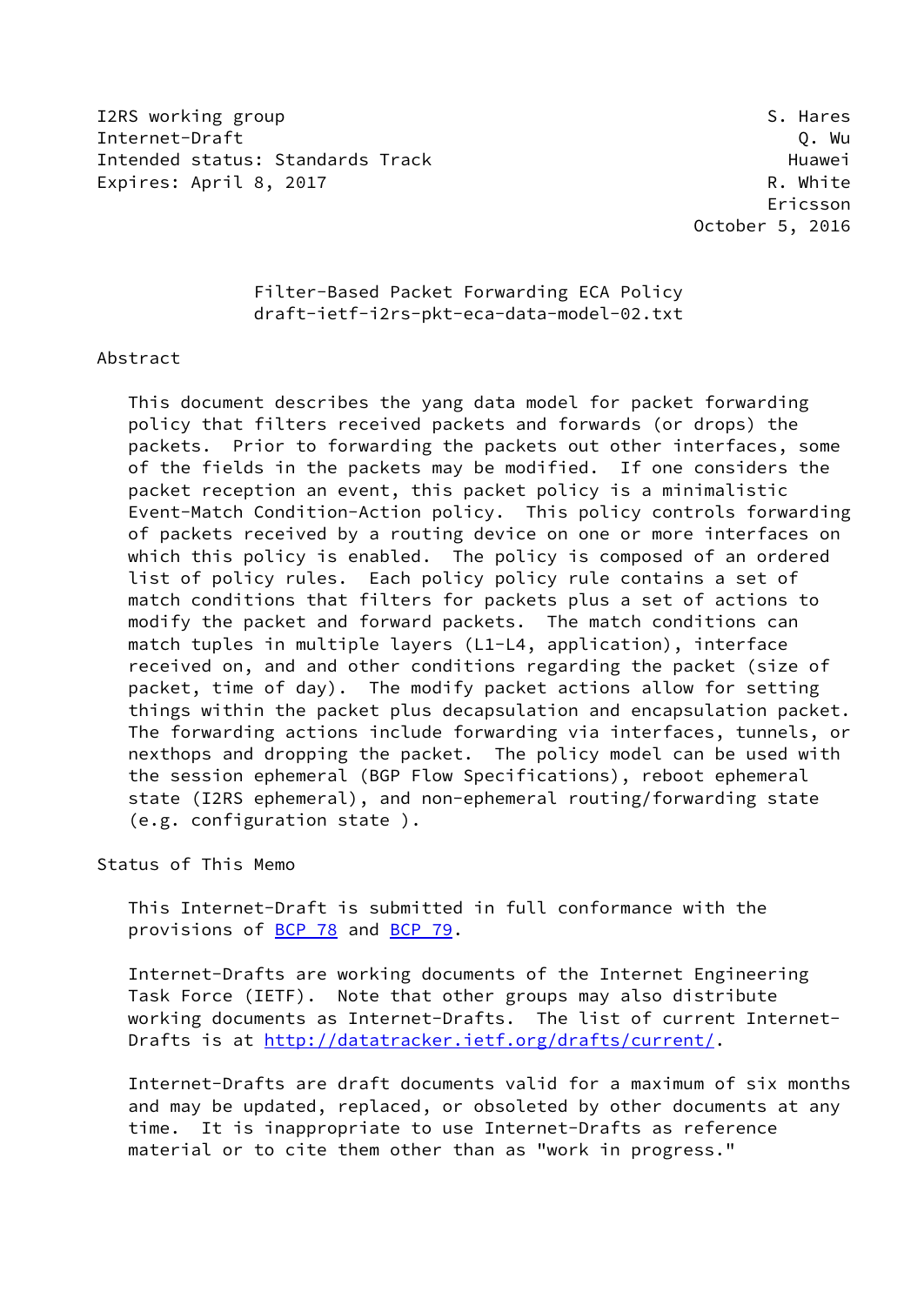Hares, et al. **Expires April 8, 2017** [Page 1]

<span id="page-1-1"></span>Internet-Draft FB-Packet Forwarding ECA 0ctober 2016

This Internet-Draft will expire on April 8, 2017.

Copyright Notice

 Copyright (c) 2016 IETF Trust and the persons identified as the document authors. All rights reserved.

This document is subject to **[BCP 78](https://datatracker.ietf.org/doc/pdf/bcp78)** and the IETF Trust's Legal Provisions Relating to IETF Documents [\(http://trustee.ietf.org/license-info](http://trustee.ietf.org/license-info)) in effect on the date of publication of this document. Please review these documents carefully, as they describe your rights and restrictions with respect to this document. Code Components extracted from this document must include Simplified BSD License text as described in Section 4.e of the Trust Legal Provisions and are provided without warranty as described in the Simplified BSD License.

### Table of Contents

|                                                                | $\overline{2}$                                                                                                                                                                                                                                                                                              |
|----------------------------------------------------------------|-------------------------------------------------------------------------------------------------------------------------------------------------------------------------------------------------------------------------------------------------------------------------------------------------------------|
|                                                                | $\overline{3}$                                                                                                                                                                                                                                                                                              |
|                                                                | $\overline{4}$                                                                                                                                                                                                                                                                                              |
| 2.                                                             | $\overline{4}$                                                                                                                                                                                                                                                                                              |
| 3.                                                             | $\overline{5}$                                                                                                                                                                                                                                                                                              |
| Packet ECA (event-condition-action) Filter Model in High<br>4. |                                                                                                                                                                                                                                                                                                             |
|                                                                | $\overline{1}$                                                                                                                                                                                                                                                                                              |
| 4.1.                                                           | $\overline{1}$                                                                                                                                                                                                                                                                                              |
|                                                                | $\frac{8}{2}$                                                                                                                                                                                                                                                                                               |
|                                                                | 10                                                                                                                                                                                                                                                                                                          |
|                                                                | 11                                                                                                                                                                                                                                                                                                          |
|                                                                | 12                                                                                                                                                                                                                                                                                                          |
|                                                                | 19                                                                                                                                                                                                                                                                                                          |
|                                                                | 22                                                                                                                                                                                                                                                                                                          |
| 4.6.                                                           | 22                                                                                                                                                                                                                                                                                                          |
|                                                                | 23                                                                                                                                                                                                                                                                                                          |
| 6.                                                             | 53                                                                                                                                                                                                                                                                                                          |
| 7.                                                             |                                                                                                                                                                                                                                                                                                             |
| 8.                                                             |                                                                                                                                                                                                                                                                                                             |
|                                                                |                                                                                                                                                                                                                                                                                                             |
|                                                                | $1.1$ . Definitions and Acronyms<br>Generic Route Filters/Policy Overview<br>$4.2.$ top level description<br>4.3.1. Event Match Filters<br>4.3.2. ECA Packet Condition Matches<br>$4.5$ . Policy Conflict Resolution strategies<br>$\frac{5}{2}$ . i2rs-eca-policy Yang module<br>Informative References 54 |

<span id="page-1-0"></span>[1](#page-1-0). Introduction

This document describes the yang data model for packet forwarding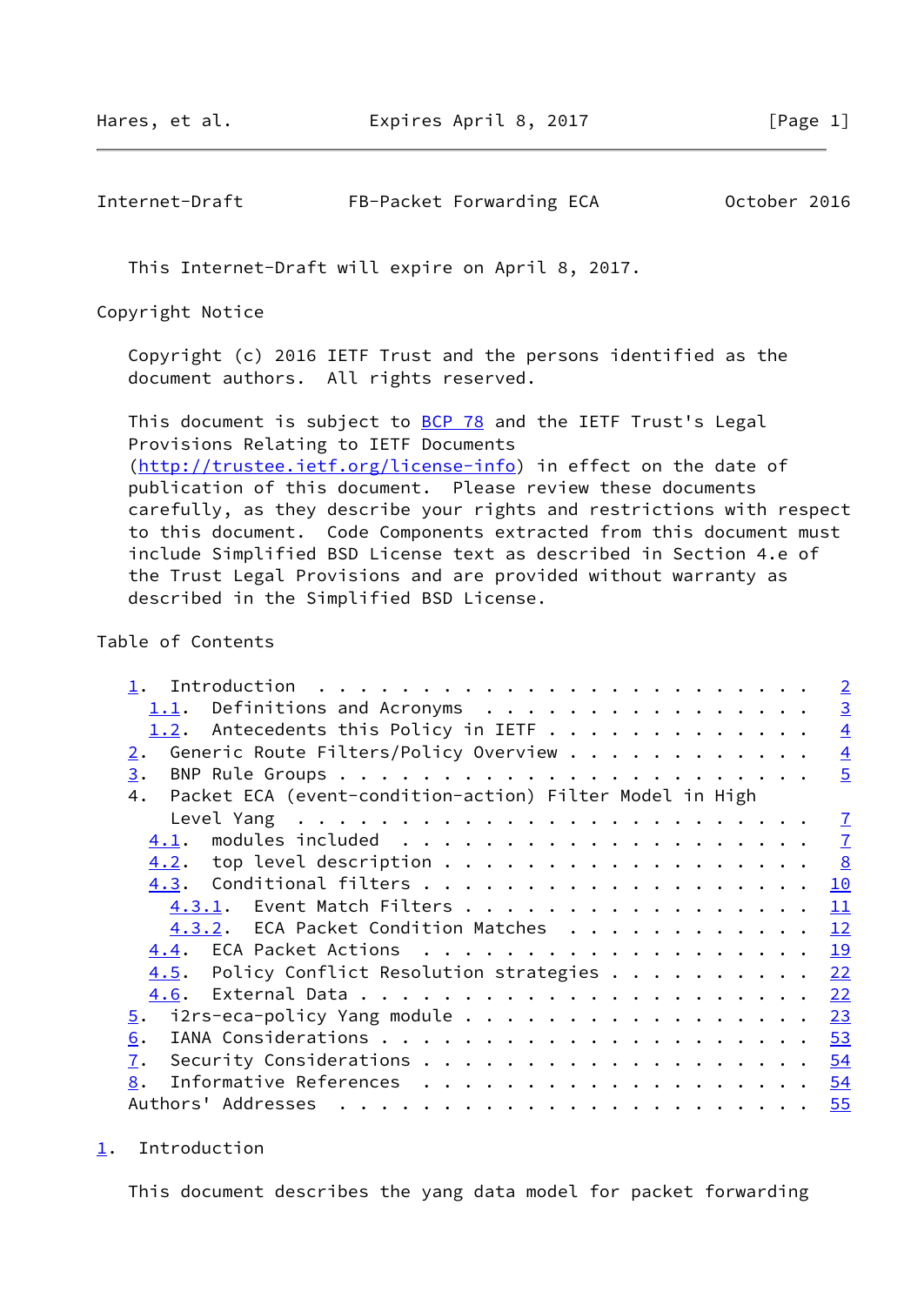policy that filters received packets and forwards (or drops) the packets. Prior to forwarding the packets out other interfaces, some of the fields in the packets may be modified. If one considers the reception of a packet as an event, this minimalistic Event-Match Condition-Action policy. If one considers the reception of packets

| Hares, et al. | Expires April 8, 2017 | [Page 2] |
|---------------|-----------------------|----------|
|               |                       |          |

<span id="page-2-0"></span>Internet-Draft FB-Packet Forwarding ECA October 2016

 containing Layer 1 to Layer 4 + application data a single packet, then this minimalistic policy can be called a packet-only ECA policy. This document will use the term packet-only ECA policy for this model utilizing the term "packet" in this fashion.

 This packet-only ECA policy data model supports an ordered list of ECA policy rules where each policy rule has a name. The match condition filters include matches on

- o content of packet headers for layer 1 to layer 4,
- o application protocol data and headers,
- o interfaces the packet was received on,
- o time packet was received, and
- o size of packet.

 The actions include packet modify actions and forwarding options. The modify options allow for the following:

- o setting fields in the packet header at Layer 2 (L2) to Layer 4 (L4), and
- o encapsulation and decapsulation the packet.

 The forwardingng actions allow forwardsing the packet via interfaces, tunnels, next-hops, or dropping the packet. setting things within the packet at Layer 2 (L2) to layer 4 (L4) plus overlay or application data.

 The first section of this draft contains an overview of the policy structure. The second provides a high-level yang module. The third contains the yang module.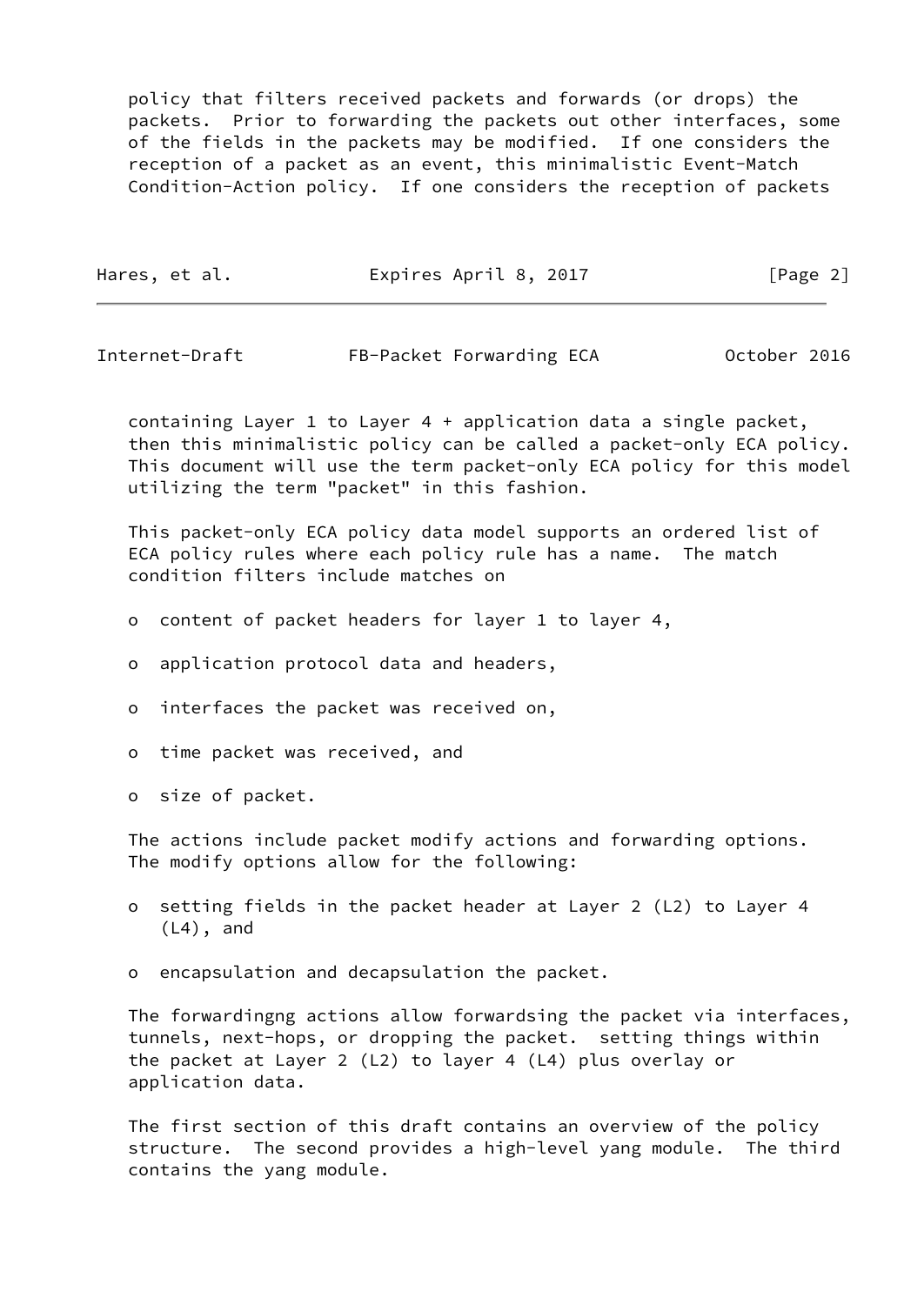The high-level yang and the actual yang are not aligned. This is an interim-release of this document.

<span id="page-3-0"></span>[1.1](#page-3-0). Definitions and Acronyms

 INSTANCE: Routing Code often has the ability to spin up multiple copies of itself into virtual machines. Each Routing code instance or each protocol instance is denoted as Foo\_INSTANCE in the text below.

NETCONF: The Network Configuration Protocol

| Hares, et al. | Expires April 8, 2017 | [Page 3] |
|---------------|-----------------------|----------|
|---------------|-----------------------|----------|

<span id="page-3-2"></span>Internet-Draft FB-Packet Forwarding ECA 0ctober 2016

PCIM - Policy Core Information Model

RESTconf - http programmatic protocol to access yang modules

<span id="page-3-1"></span>[1.2](#page-3-1). Antecedents this Policy in IETF

 Antecedents to this generic policy are the generic policy work done in PCIM WG. The PCIM work contains a Policy Core Information Model (PCIM) [\[RFC3060](https://datatracker.ietf.org/doc/pdf/rfc3060)], Policy Core Informational Model Extensions [\[RFC3460](https://datatracker.ietf.org/doc/pdf/rfc3460)] and the Quality of Service (QoS) Policy Information Model (QPIM) ([\[RFC3644](https://datatracker.ietf.org/doc/pdf/rfc3644)]) From PCIM comes the concept that policy rules which are combined into policy groups. PCIM also refined a concept of policy sets that allowed the nesting and aggregation of policy groups. This generic model did not utilize the concept of sets of groups, but could be expanded to include sets of groups in the future.

<span id="page-3-3"></span>[2](#page-3-3). Generic Route Filters/Policy Overview

 This generic policy model represents filter or routing policies as rules and groups of rules.

The basic concept are:

Policy set:

Policy set is a set of policies

Policy: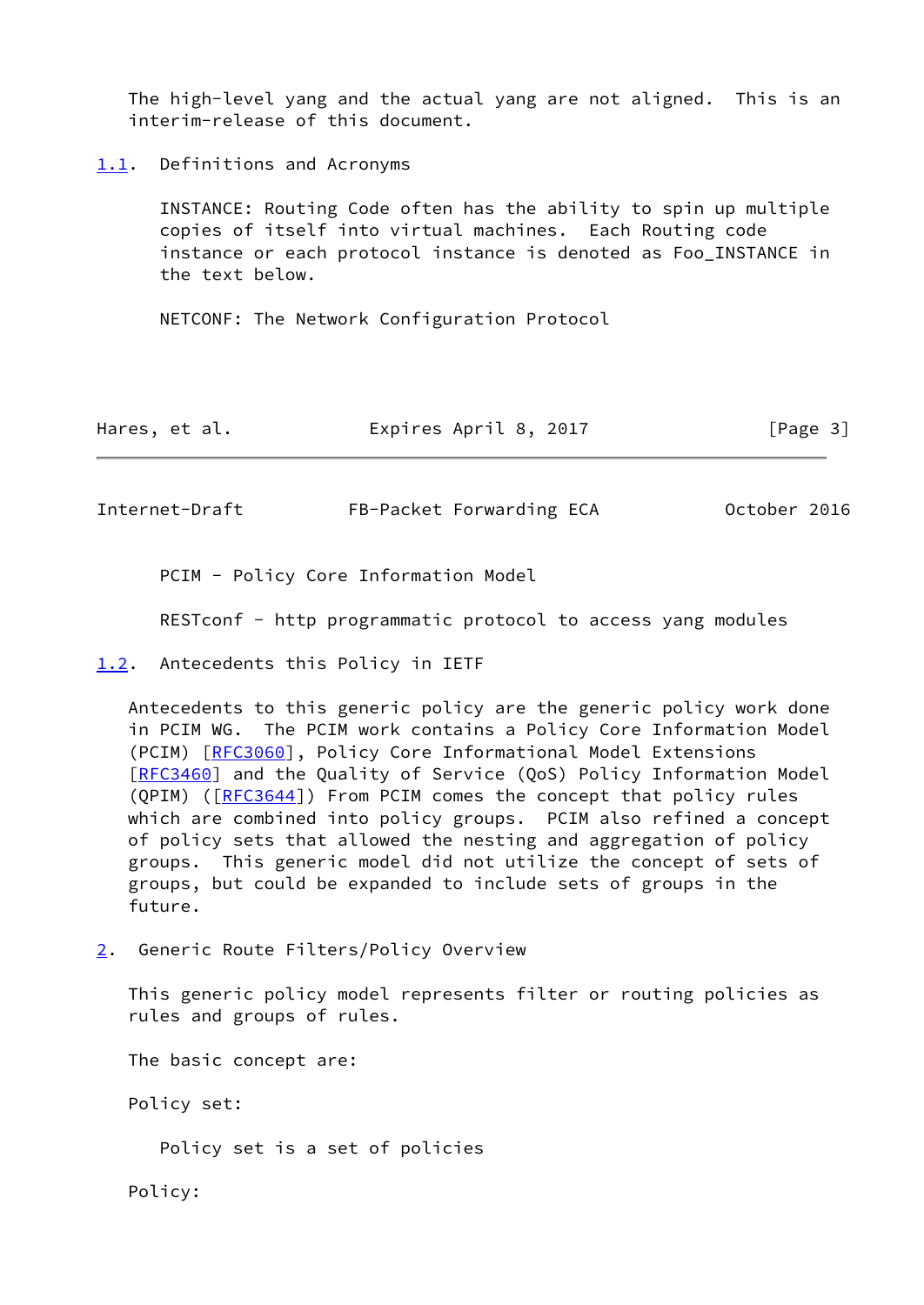A policy is a is an ordered set of rules .

Rule

 A Rule is represented by the semantics "If Condition then Action". A Rule may have a priority assigned to it.

Hares, et al. **Expires April 8, 2017** [Page 4]

<span id="page-4-0"></span>Internet-Draft FB-Packet Forwarding ECA 0ctober 2016

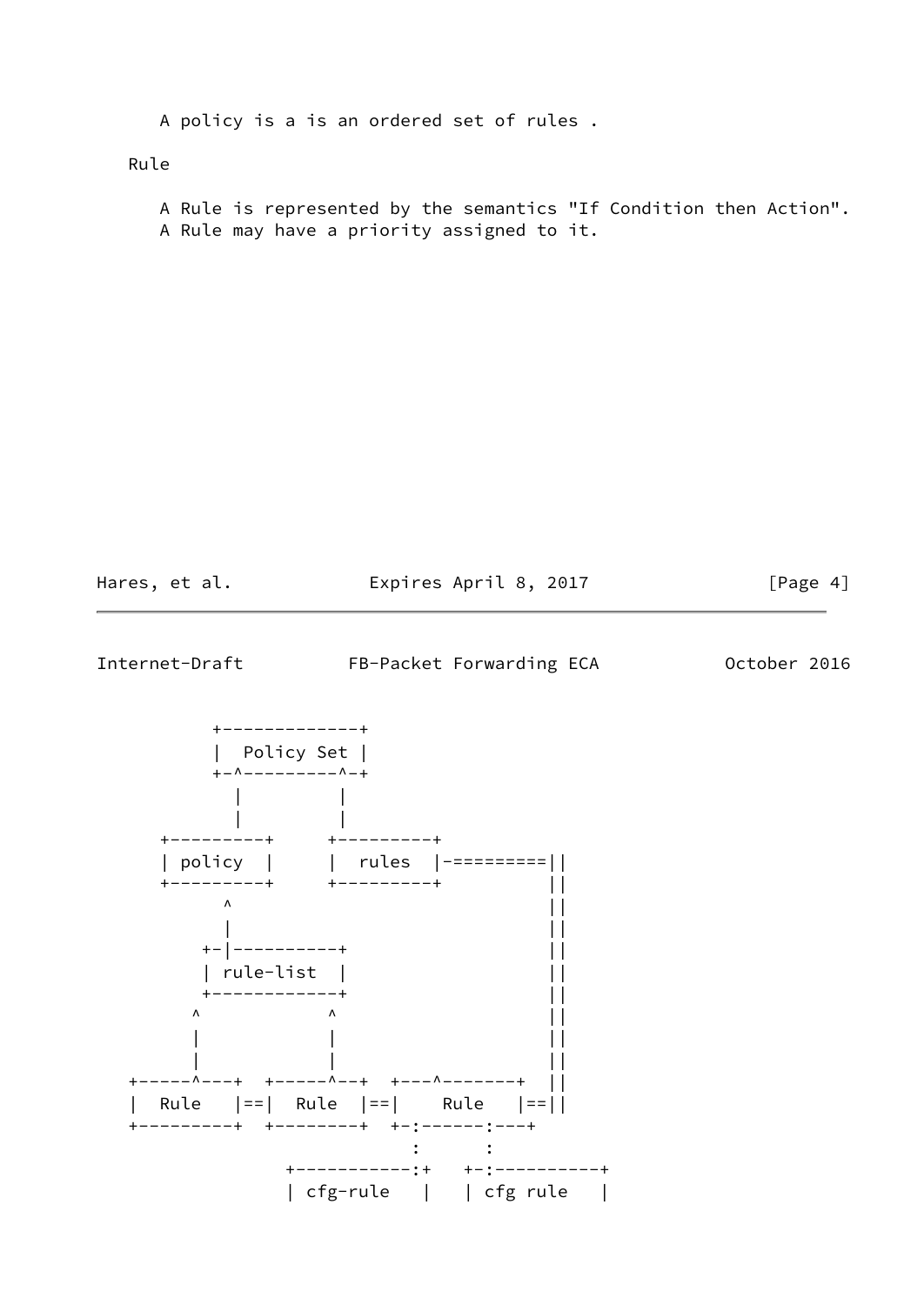| conditions | | Actions | +--:-:-------+ +:---:-:--:--+ : : : : : :................. :...............: : : : :......... : : : ......: : : :  $\mathbf{r} = \mathbf{r} \cdot \mathbf{r}$  :  $\mathbf{r} = \mathbf{r} \cdot \mathbf{r}$  :  $\mathbf{r} = \mathbf{r} \cdot \mathbf{r}$  :  $\mathbf{r} = \mathbf{r} \cdot \mathbf{r}$  :  $\mathbf{r} = \mathbf{r} \cdot \mathbf{r}$  +:-------+ +-------V--+ +-V------+ +-V-----+ +-V-----+ +--V----+ | Rule | | Rule | |eca- | |eca- | |eca- | |eca- | | event | | Condition| |ingress-| |fwd- | |egress-| |qos- | ... | match | | match | |actions | |actions| |actions| |actions| +--------+ +--:---:---+ +--------+ +-------+ +-------+ +-------+ : : :........: :  $\mathbf{z} = \mathbf{z} \cdot \mathbf{z}$  :  $\mathbf{z} = \mathbf{z} \cdot \mathbf{z}$  :  $\mathbf{z} = \mathbf{z} \cdot \mathbf{z}$  +----V----+ +-----V---------+ |eca-event| | eca-condition | | -match | | -match | +---------+ +---------------+

Figure 1: ECA rule structure

<span id="page-5-0"></span>[3](#page-5-0). BNP Rule Groups

 The pkt ECA policy is a policy whihc is an order set of pkt-ECA policy rules. The rules assume the event is the reception of a packet on the machine on a set of interfaces. This policy is

| Expires April 8, 2017<br>Hares, et al. | [Page 5] |
|----------------------------------------|----------|
|----------------------------------------|----------|

Internet-Draft FB-Packet Forwarding ECA October 2016

 associated with a set of interfaces on a routing device (physical or virtual).

 A Policy allows for the easy combination of rules for management stations or users. A policy has the following elements:

- o name that identifies the grouping of policy rules
- o module reference reference to a yang module(s) in the yang module library that this group of policy writes policy to

o list of rules

 A policy group may have rulies at different order levels. For example, policy group 1 could have three policy rules at rule order 1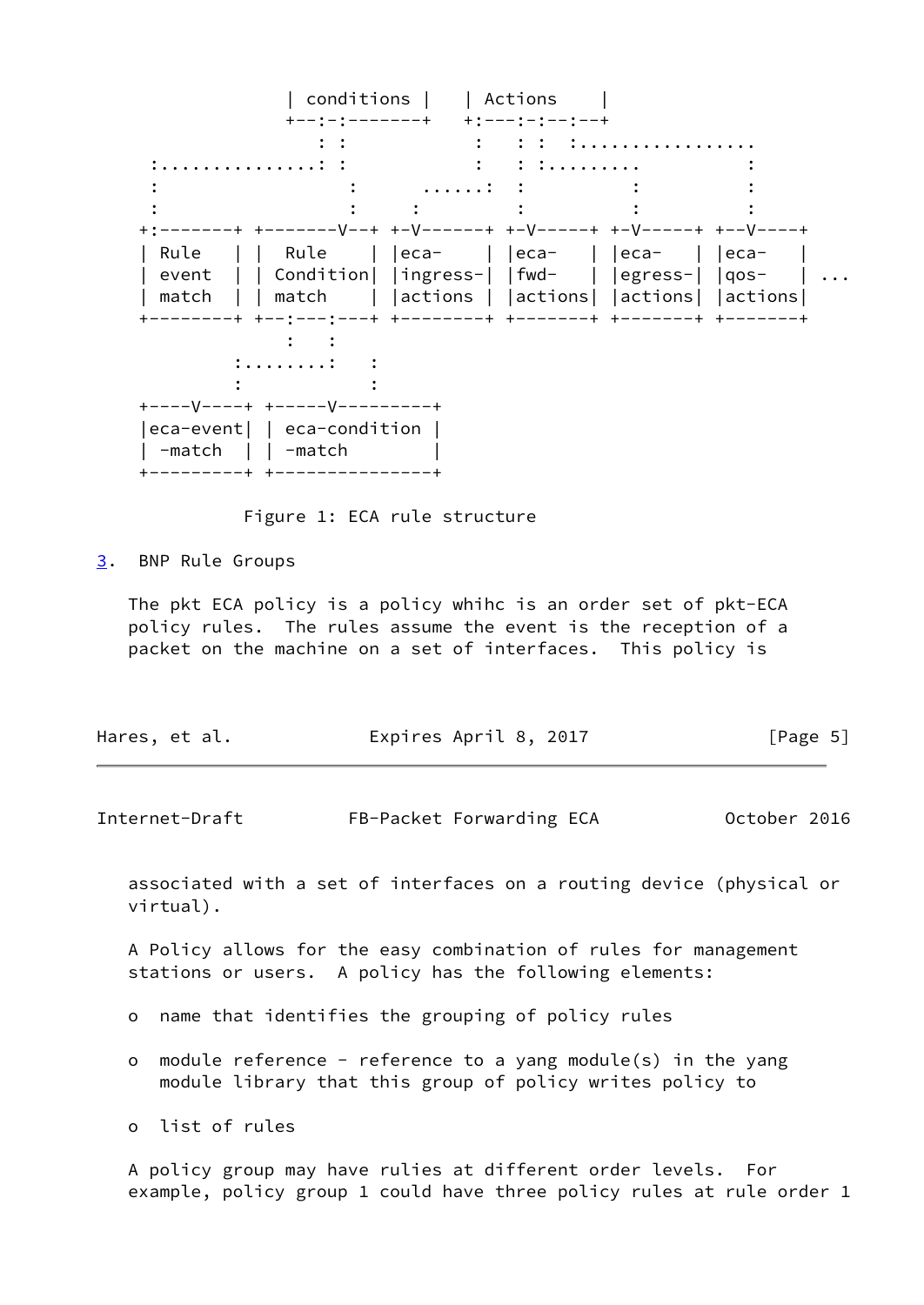and four policy rules at rule order 5.

 The rule has the following elements: name, order, status, priority, reference cnt, and match condition, and action as shown as shown in figure 2. The order indicates the order of the rule within the the complete list. The status of the rule is (active, inactive). The priority is the priority within a specific order of policy/filter rules. A reference count (refcnt) indicates the number of entities (E.g. network modules) using this policy. The generic rule match action conditions have match operator, a match variable and a match value. The rule actions have an action operator, action variable, and an action value.

 Rules can exist with the same rule order and same priority. Rules with the same rule order and same priority are not guaranteed to be at any specific ordering. The order number and priority have sufficient depth that administrators who wish order can specify it.

 The generic match conditions are specific to a particular layer are refined by matches to a specific layer (as figure 2 shows), and figure 5's high-level yang defines. The general actions may be generic actions that are specific to a particular layer (L1, L2, L3, service layer) or time of day or packet size. The qos actions can be setting fields in the packet at any layer (L1-L4, service) or encapsulating or decapsulating the packet at a layer. The fwd actions are forwarding functions that forward on an interface or to a next-hop. The rule status is the operational status per rule.

<span id="page-6-0"></span>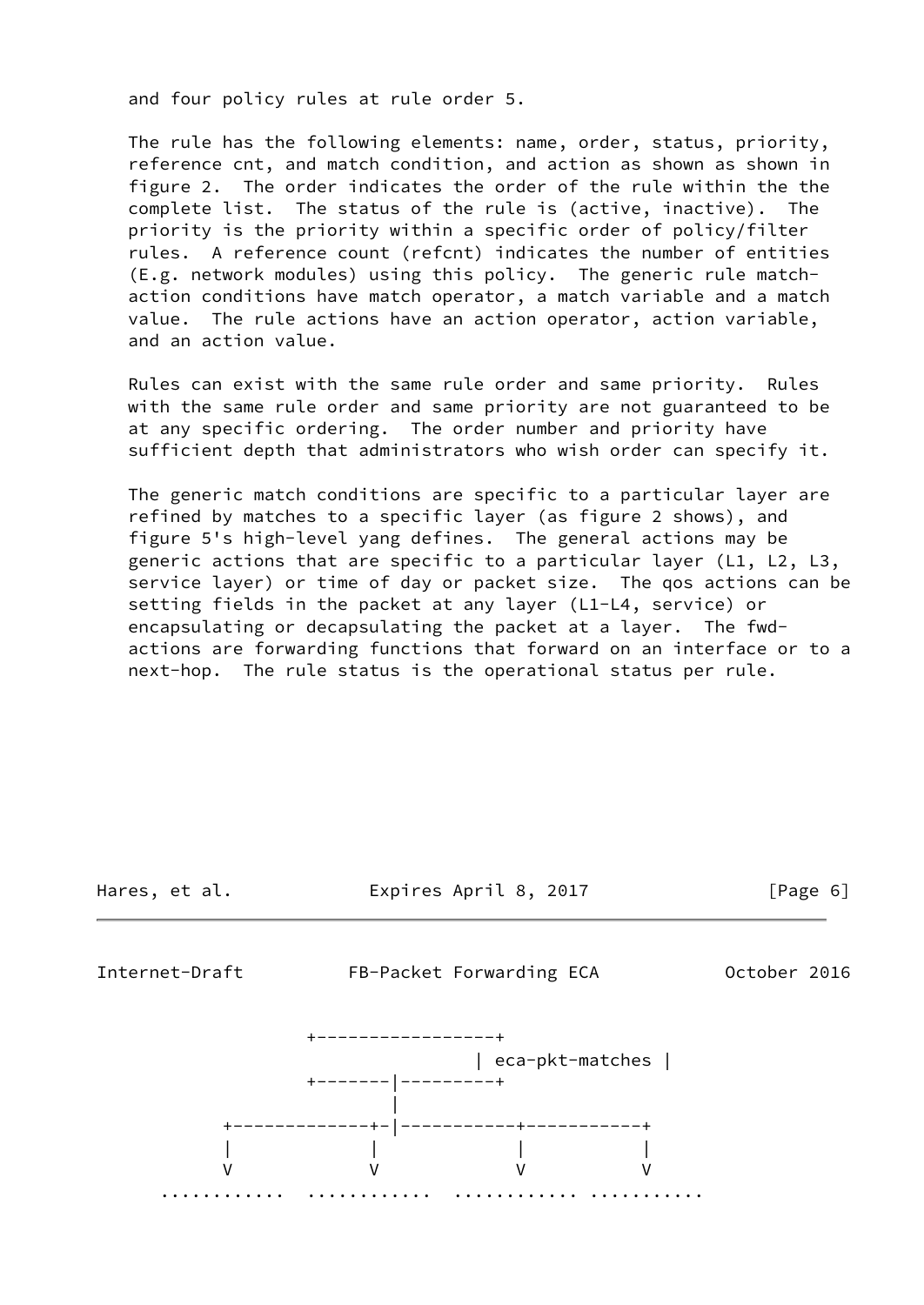: L1 : : L2 : : L3 : : Service : . . . : match : : match : : match : : match : '''''''''''' '''''''''''' '''''''''''' '''''''''''

Figure 2 match logic

<span id="page-7-3"></span>[4](#page-7-3). Packet ECA (event-condition-action) Filter Model in High Level Yang The description of packet event-condition-action data model include: module included in module top level diagram

<span id="page-7-0"></span>[4.1](#page-7-0). modules included

Below is the high level module inclusions.

```
 module:pkt-eca-policy
  import ietf-inet-types {prefix "inet"}
  import ietf-interface {prefix "if"}
  import ietf-i2rs-rib {prefix "i2rs-rib"}
        import ietf-interfaces {
       prefix "if";
    }
        import ietf-inet-types {
       prefix inet;
       //rfc6991
     }
        import ietf-i2rs-rib {
     prefix "i2rs-rib";
         Figure 3 - high level inclusion
```
<span id="page-7-2"></span><span id="page-7-1"></span>Internet-Draft FB-Packet Forwarding ECA October 2016

Hares, et al. **Expires April 8, 2017** [Page 7]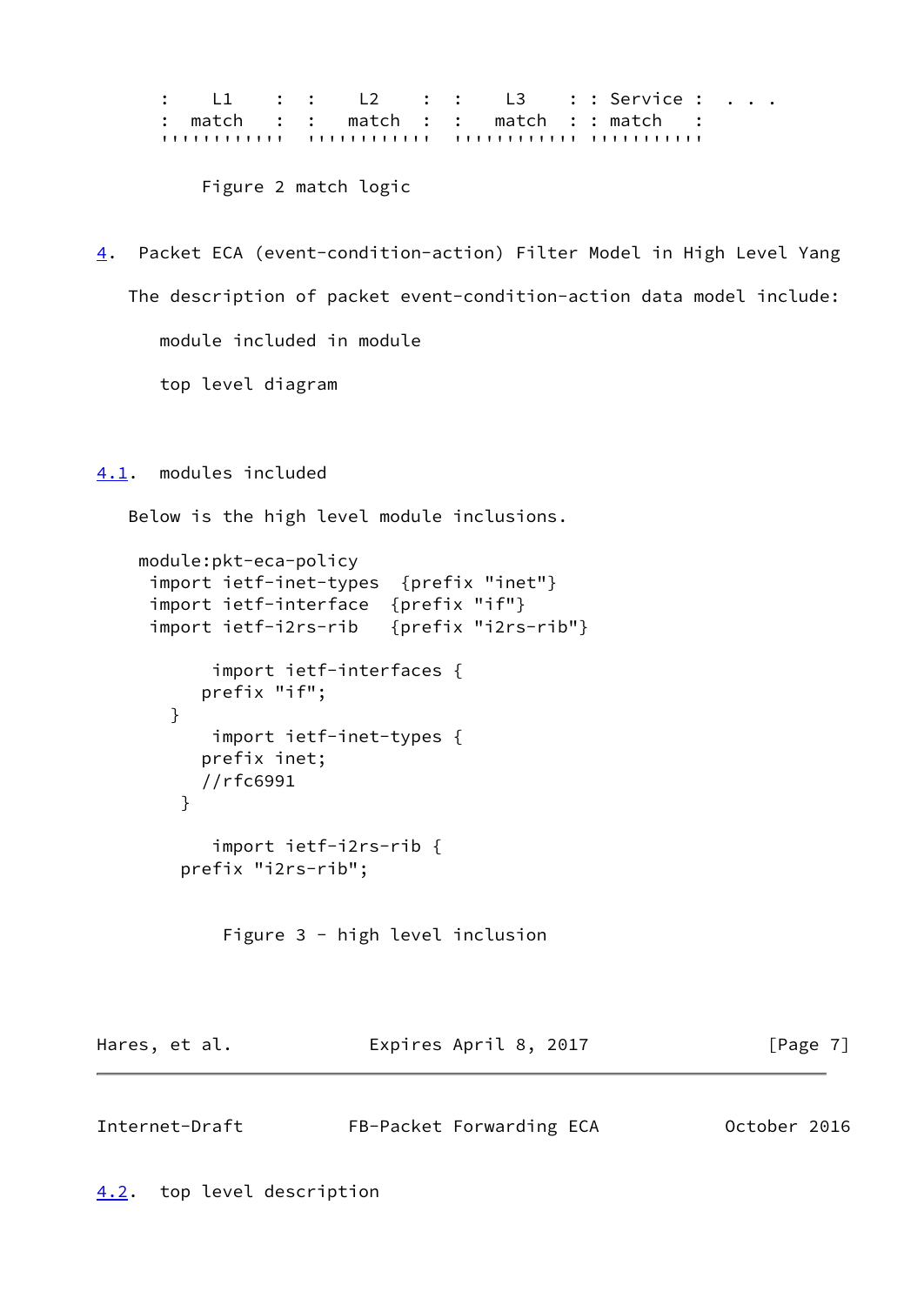```
 Below is the high level yang diagram
```

```
 module ietf-pkt-eca-policy
   +--rw pkt-eca-policy-cfg
      | +--rw pkt-eca-policy-set
          | +--rw policies* [policy-name]
             | | +--rw policy-name string
             | | +--rw vrf-name string
             | | +--rw address-family
             | | +--rw rule-list* [rule-name]
            | +--rw rule-name
             | +--rw rule-order-id uint16
               | | | +--rw default-action-id integer
           | +--rw default-resolution-strategy-id integer
          | +--rw rules* [order-id rule-name]
             | +--rw order-id uint16
             | +--rw rule-name string
             | +--rw policy-name string
             | +--rw cfg-rule-conditions [rule-cnd-id]
                 | | +--rw rule-cnd-id uint32
                 | | +--rw support
                | +--rw event-matches boolean
                   | | | +--rw pkt-matches boolean
                   | | | +--rw usr-context-matches boolean
                 | | +--rw eca-events-match* [rule-event-id]
                  | | | +--rw rule-event-it uint16
                  | ... time-event match (see below)
                | | +--rw eca-condition-match
                | +--rw eca-pkt-matches* [pkt-match-id]
                | | ...(see packet matches below)
                | | ... (address, packet header, packet payload)
                   | | | +--rw eca-user-context-matches* [usr-match-id]
                | | ... (see user context match below)
             | +--rw cfg-rule-actions [cfgr-action-id]
                 | | +--rw cfgr-action-id
                 | | +--rw eca-actions* [action-id]
                | +--rw action-id uint32
                   | | | +--rw eca-ingress-actions*
                | | ... (permit, deny, mirror)
                   | | | +--rw eca-fwd-actions*
                  | ... (invoke, tunnel encap, fwd)
                    | | | +--rw eca-egress-acttions*
                    | | | | .. .
                    | | | +--rw eca-qos-actions*
                   | \cdot \cdot \cdot \cdot |
```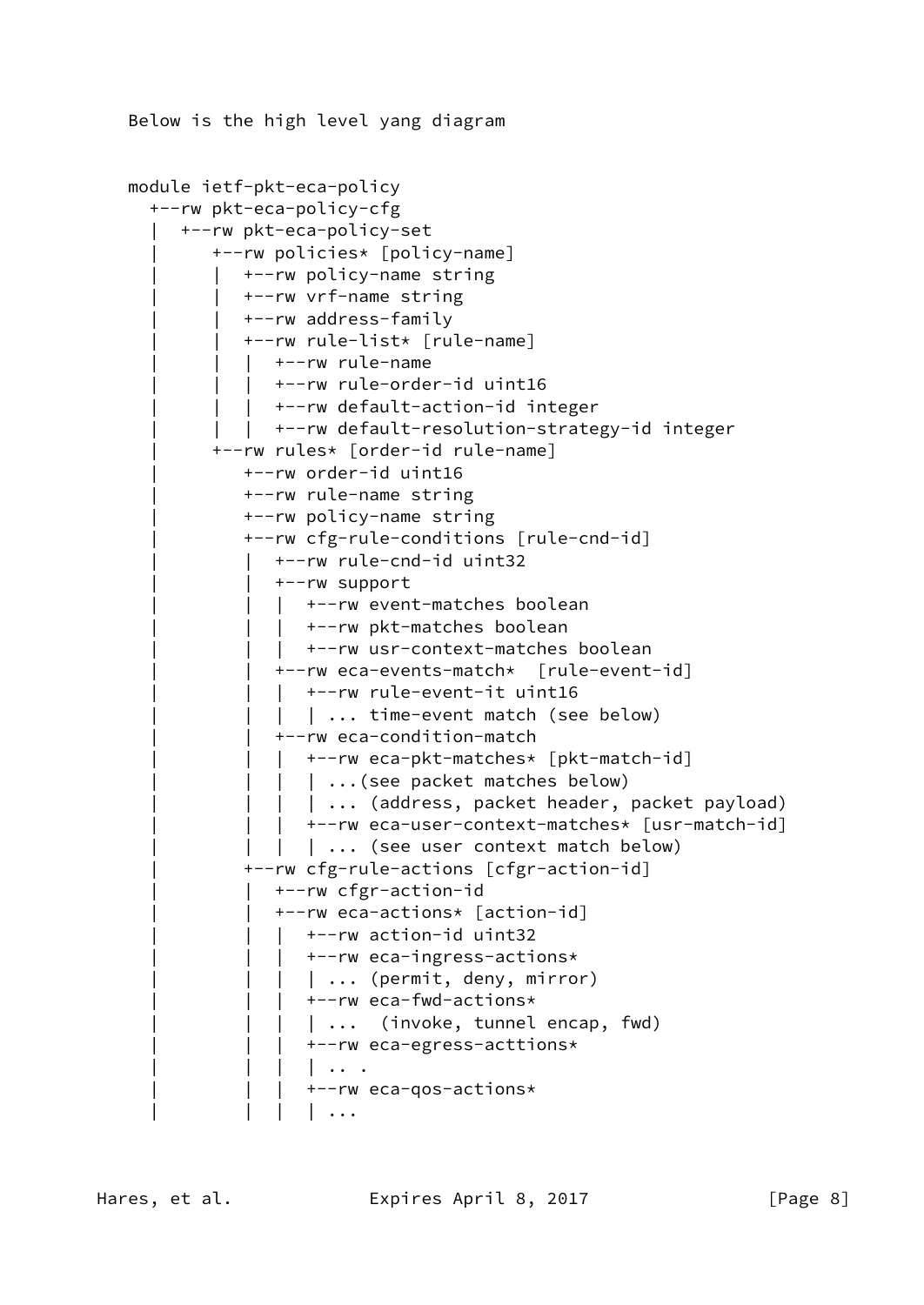$|$  +--rw eca-security-actions\* | +--rw policy-conflict-resolution\* [strategy-id] | | +--rw strategy-id integer | +--rw filter-strategy identityref | .. FMR, ADTP, Longest-match | | +--rw global-strategy identityref | | +--rw mandatory-strategy identityref | | +--rw local-strategy identityref | | +--rw resolution-fcn uint32 | | +--rw resolution-value uint32 | | +--rw resolution-info string | | +--rw associated-ext-data\* | +--rw ext-data-id integer | +--rw cfg-external-data\* [cfg-ext-data-id] | | +--rw cfg-ext-data-id integer | | +--rw data-type integer | | +--rw priority uint64 | uses external-data-forms ... (other external data) +--rw pkt-eca-policy-opstate +--rw pkt-eca-opstate +--rw policies-opstat\* [policy-name] | +--rw rules-installed; | +--rw rules\_opstat\* [rule-name] | +--rw strategy-used [strategy-id] +--rw rules\_opstate\* [rule-order rule-name] | +--rw status | +--rw rule-inactive-reason | +--rw rule-install-reason | +--rw rule-installer | +--rw refcnt +--rw rules\_pktstats\* [rule-order rule-name] | +--rw pkts-matched | +--rw pkts-modified | +--rw pkts-forward +--rw op-external-data [op-ext-data-id] | +--rw op-ext-data-id integer | +--rw type identityref | +--rw installed-priority integer | | (other details on external data )

 figure 4 - high-level yang for policy set The three levels of policy are expressed as: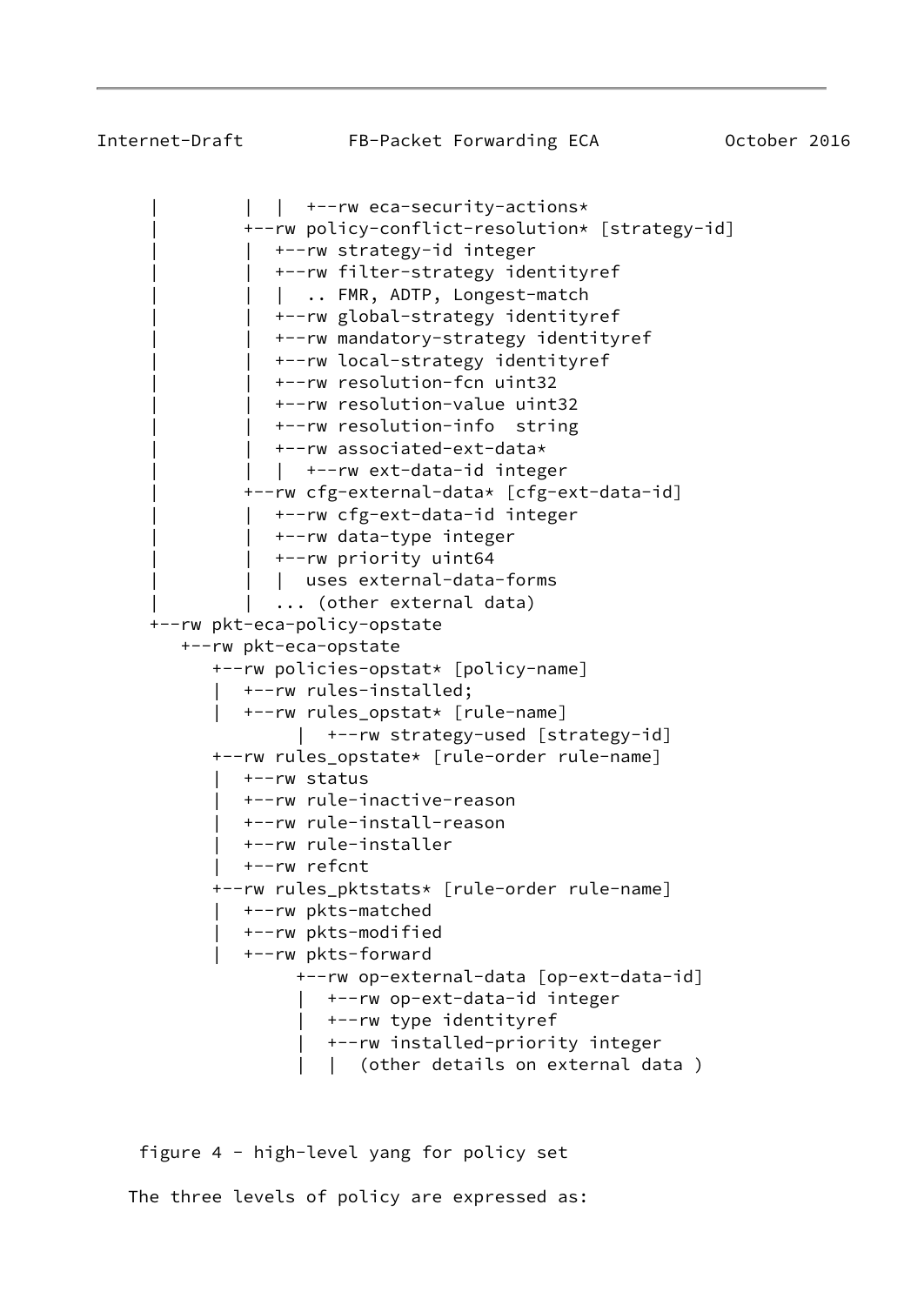<span id="page-10-1"></span>

| Internet-Draft            | FB-Packet Forwarding ECA                                                                                                                                                                                                                         | October 2016 |
|---------------------------|--------------------------------------------------------------------------------------------------------------------------------------------------------------------------------------------------------------------------------------------------|--------------|
| Config Policy definitions |                                                                                                                                                                                                                                                  |              |
| external id:              | Policy level: pkt-eca-policy-set<br>group level: pkt-eca-policy-set:policies<br>rule level: pkt-eca-policy-set:rules<br>pkt-eca-policy-set:cfg-external-data<br>Operational State for Policy                                                     |              |
| external id:              | ==================================<br>Policy level: pkt-eca-policy-opstate<br>group level: pkt-eca-opstate:policies-opstat*<br>rule level: pkt-eca-opstate: rules_opstat*<br>pkt-eca-opstate:rules-pktstat*<br>pkt-eca-opstate:op-external-data* |              |

figure 5

<span id="page-10-0"></span>[4.3](#page-10-0). Conditional filters

 The condition filters in the packet eca policy module included the following:

- o event filters time as an augment to reception of a packet.
- o conditional matches on packet content or user-related content

 The sections below provide the high-level yang for these sections of hte model.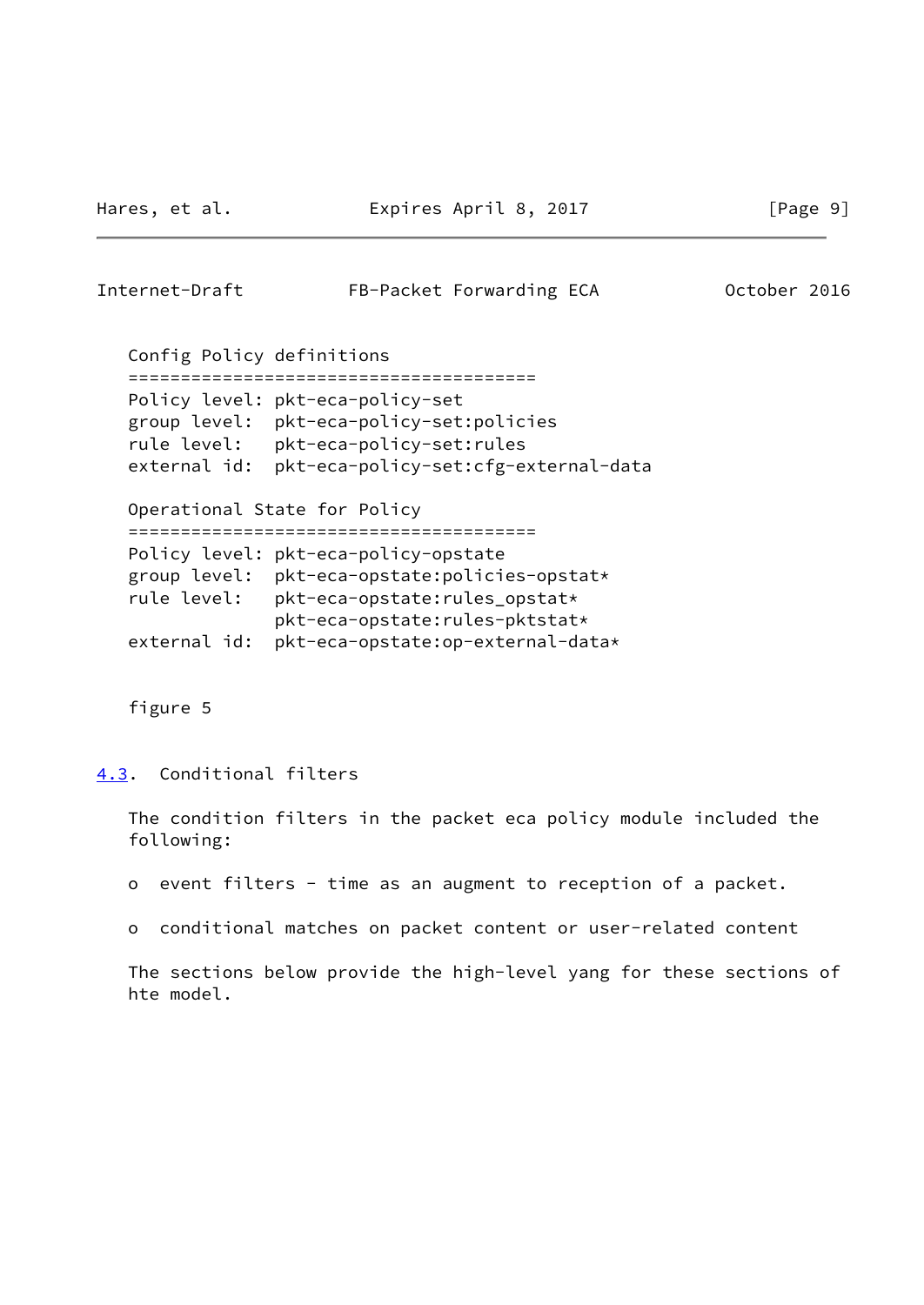Hares, et al. **Expires April 8, 2017** [Page 10]

<span id="page-11-1"></span>Internet-Draft FB-Packet Forwarding ECA 0ctober 2016 module:i2rs-pkt-eca-policy ..... +--rw pkt-eca-policy-cfg | +--rw pkt-eca-policy-set | +--rw pkt-eca-policy-set | | ... | +--rw rules\* [order-id rule-name] | +--rw order-id uint16 | +--rw rule-name string | +--rw policy-name string | +--rw cfg-rule-conditions [rule-cnd-id] | | +--rw rule-cnd-id integer | | +--rw eca-events-match\* [rule-event-id] | +--rw rule-event-it uint16 | | ... time-event match (see below) | | +--rw eca-condition-match | +--rw eca-pkt-matches\* [pkt-match-id] | | ... (see L1-L4 matches below) | | | +--rw eca-usr-context-matches\* [usr-match-id] | | | | (user, schedule, region, target, | state, direction)

Figure 6

### <span id="page-11-0"></span>[4.3.1](#page-11-0). Event Match Filters

 The default event is the event of receiving a packet. In addition, the events allow a time-event match. Time events are provided as a list which includes specific times or ranges of time.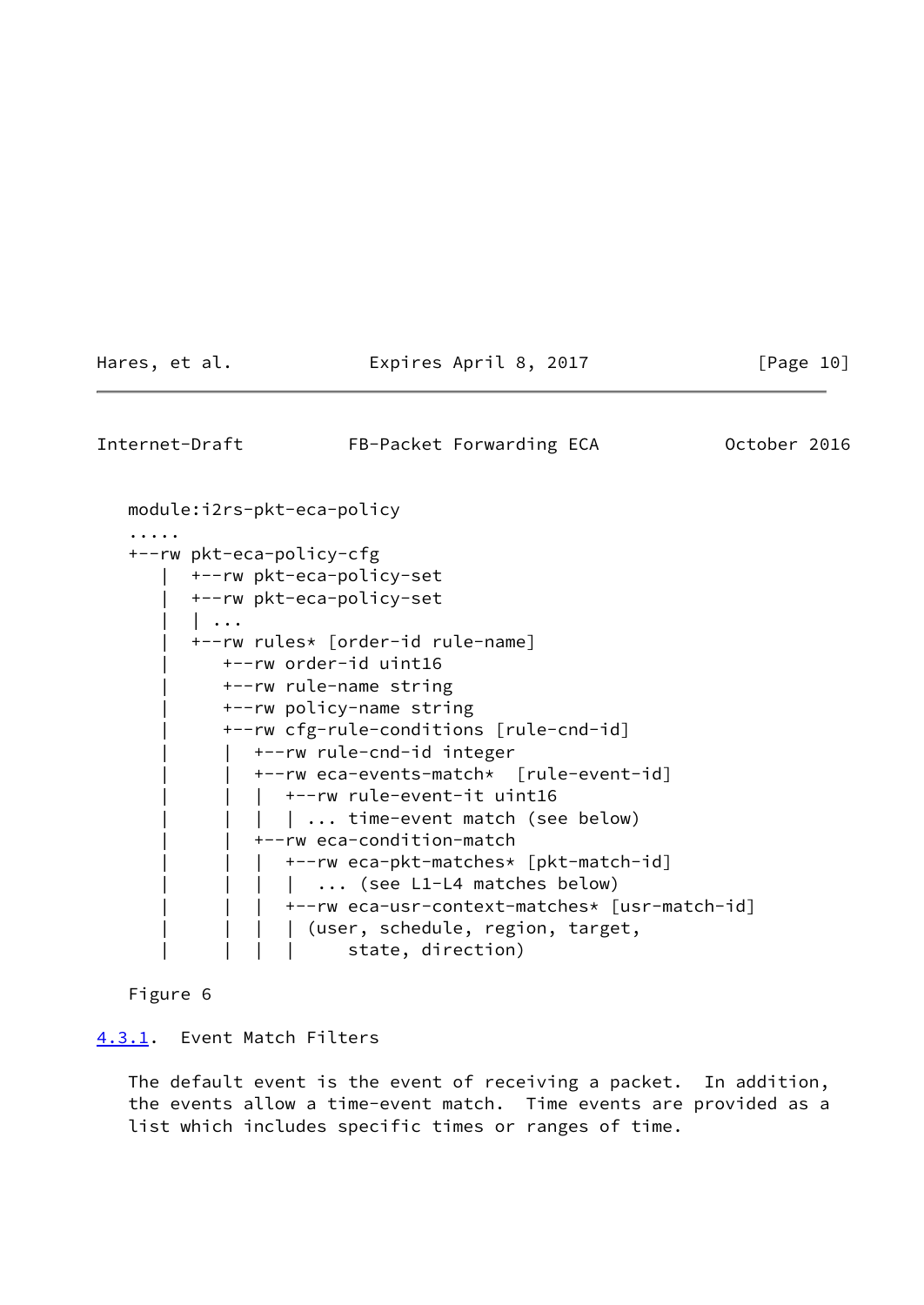Hares, et al. **Expires April 8, 2017** [Page 11]

<span id="page-12-1"></span>Internet-Draft FB-Packet Forwarding ECA 0ctober 2016

```
 | +--rw pkt-eca-policy-set
 | +--rw pkt-eca-policy-set
| \cdot \cdot \cdot | | +--rw rules* [order-id rule-name]
    | +--rw order-id uint16
    | +--rw rule-name string
    | +--rw policy-name string
    | +--rw cfg-rule-conditions [rule-cnd-id]
       | | +--rw rule-cnd-id uint32
       | | +--rw support
      | +--rw event-matches boolean
       | +--rw pkt-matches boolean
      | +--rw usr-context-matches boolean
       | | +--rw eca-events-match* [rule-event-id]
         | | | +--rw rule-event-it uint16
      | +--rw time-type identityref
      | +--(one-time)
        | | | | +--rw event-time yang:date-and-time
      | +--(range-time)
         | | | +--rw event-start-time yang:date-and-time
         | | | +--rw event-end-time yang:date-and-time
```
<span id="page-12-0"></span>figure 7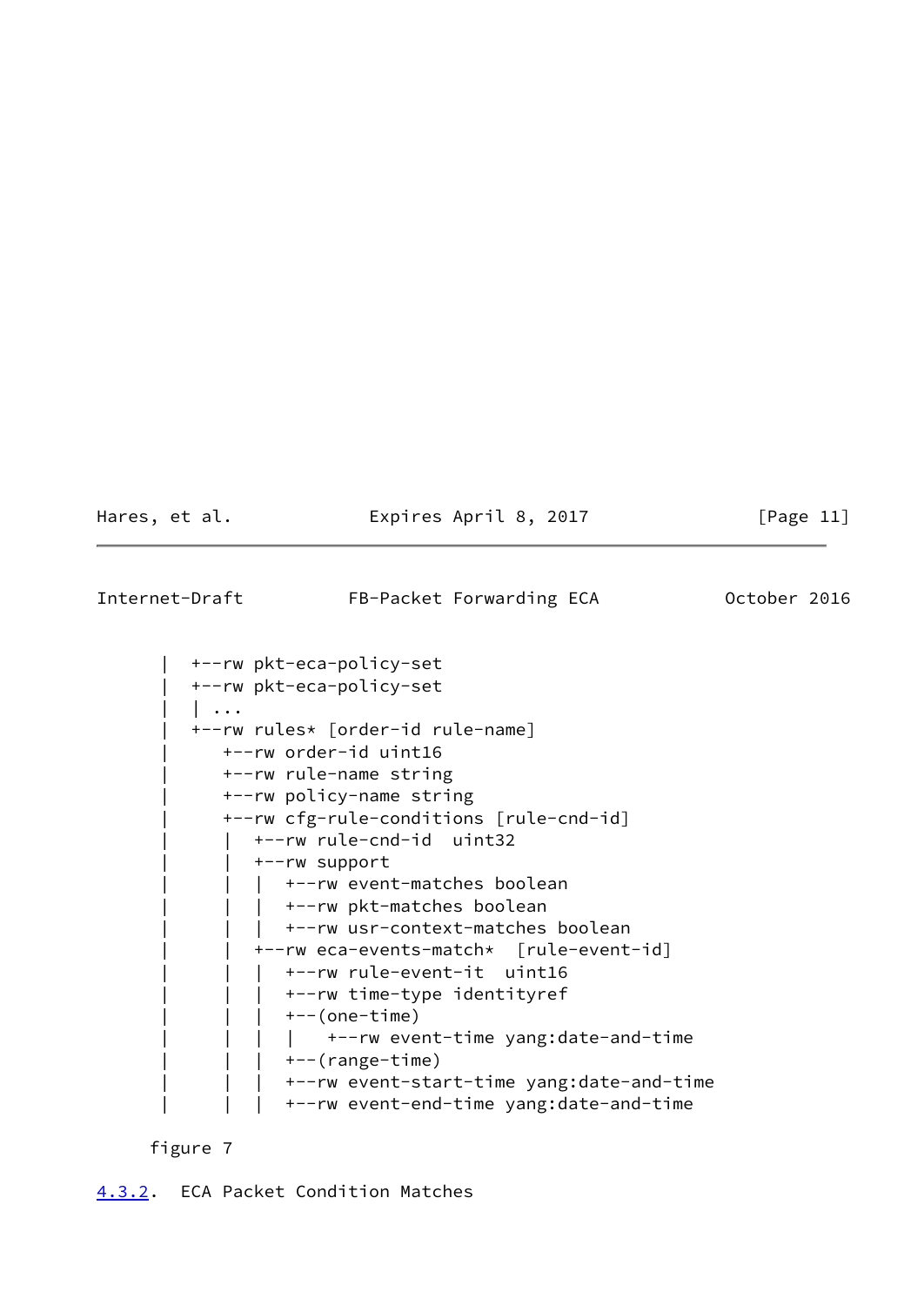The ECA condition matches are packet matches (eca)

<span id="page-13-0"></span>[4.3.2.1](#page-13-0). Packet-match filter list (eca-pkt-match\*)

 The packet match content filters include: address filters and packet header content filters, and packet payload filters.

Hares, et al. **Expires April 8, 2017** [Page 12]

Internet-Draft FB-Packet Forwarding ECA 0ctober 2016

```
 module:i2rs-pkt-eca-policy
 +--pkt-eca-policy-set
    +--rw rules* [order-id rule-name]
      | |....
       | +--rw cfg-rule-conditions [rule-cnd-id]
         | | +--rw rule-cnd-id uint32
         | | +--rw support
             | | | +--rw event-matches boolean
            +--rw pkt-matches boolean
          | +-rw usr-context-matches boolean
           | | +--rw eca-event-match
           | | | ...
          | | +--rw eca-condition-match
          | | +--rw eca-pkt-matches* [pkt-match-id]
         | | | +--rw packet-match-id uint16
               | | | +--rw packet-match-type identityref
               | | | +--(packet-match-type)?
              | +--:(address-pkt-match)
```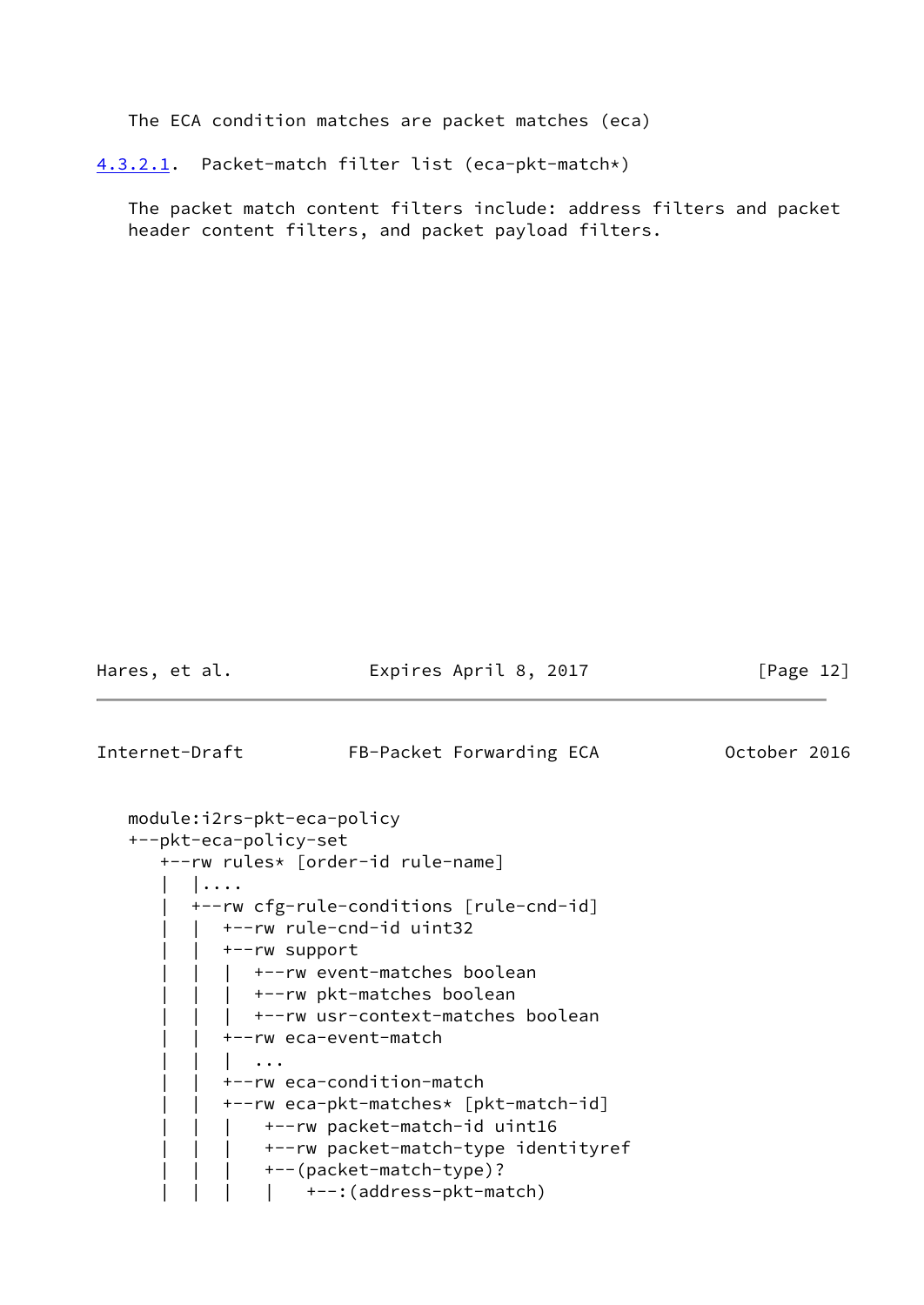| | | | | ... | | | | +--:(layer-pkt-match) | | | | | ... | | | | +--:(payload-pkt-match) | | | | | ... | | +--rw eca-user-matches [user-match-id]

Figure 8

<span id="page-14-0"></span>[4.3.2.1.1](#page-14-0). Match filters for addresses in packet

 The address matches match the L3, mpls, MAC and interface address scope. Figure x shows this match

| Hares. | et al. |  |
|--------|--------|--|
|        |        |  |

Expires April 8, 2017 [Page 13]

Internet-Draft FB-Packet Forwarding ECA 0ctober 2016

 +--rw eca-pkt-matches\* [pkt-match-id] | +--rw packet-match-id uint16 | +--rw eca-pkt-match-type identityref | +--address-scope? | | +--:(route-type) |  $| |$  +--: (ipv4) | ... src, dest, src-dest |  $| |$  +--: (ipv6) | ... src, dest, src-dest +--: (mpls) | ... 32 bit label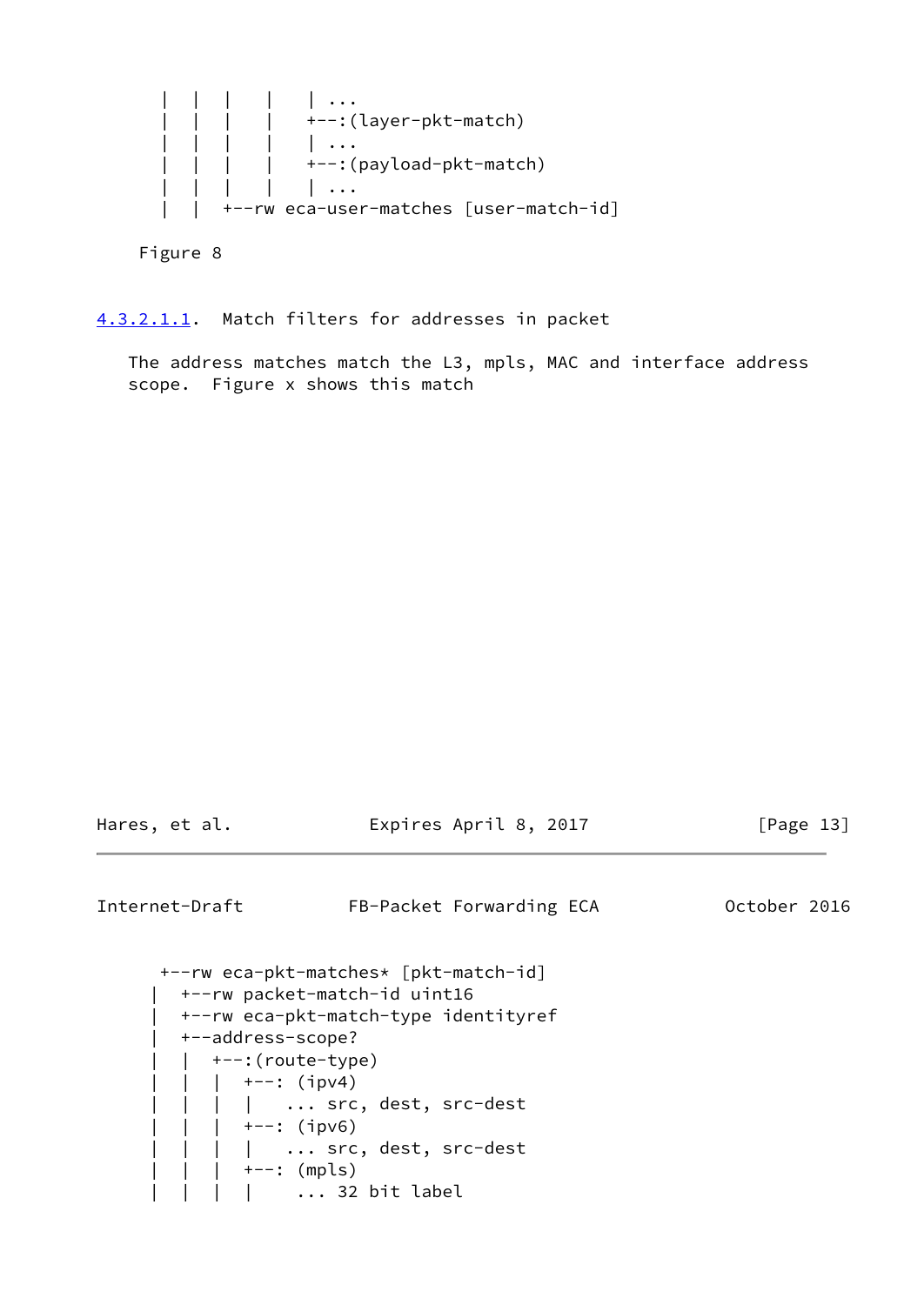```
| +--: (mac)
 | | | | ... src, dest, src-dest
 | | | +--: (interface-route)
 | | | | .... interface
```
Figure 9

<span id="page-15-0"></span>[4.3.2.1.2](#page-15-0). Packet header matches

 The packet header matches match interface, L1-L4 headers, service chain headers, and packet size. The L1 header expected to be a null match except if there is an advanced L1 technology such as l1 with a L1 identifier that can be detected in the packet. Figure x shows these matches.

Hares, et al. **Expires April 8, 2017** [Page 14]

Internet-Draft FB-Packet Forwarding ECA 0ctober 2016

```
 | +--rw (layer-type)
     | | +--:(interface-match-type)
 | | | |...
 | | +--:(L1-header-match)
```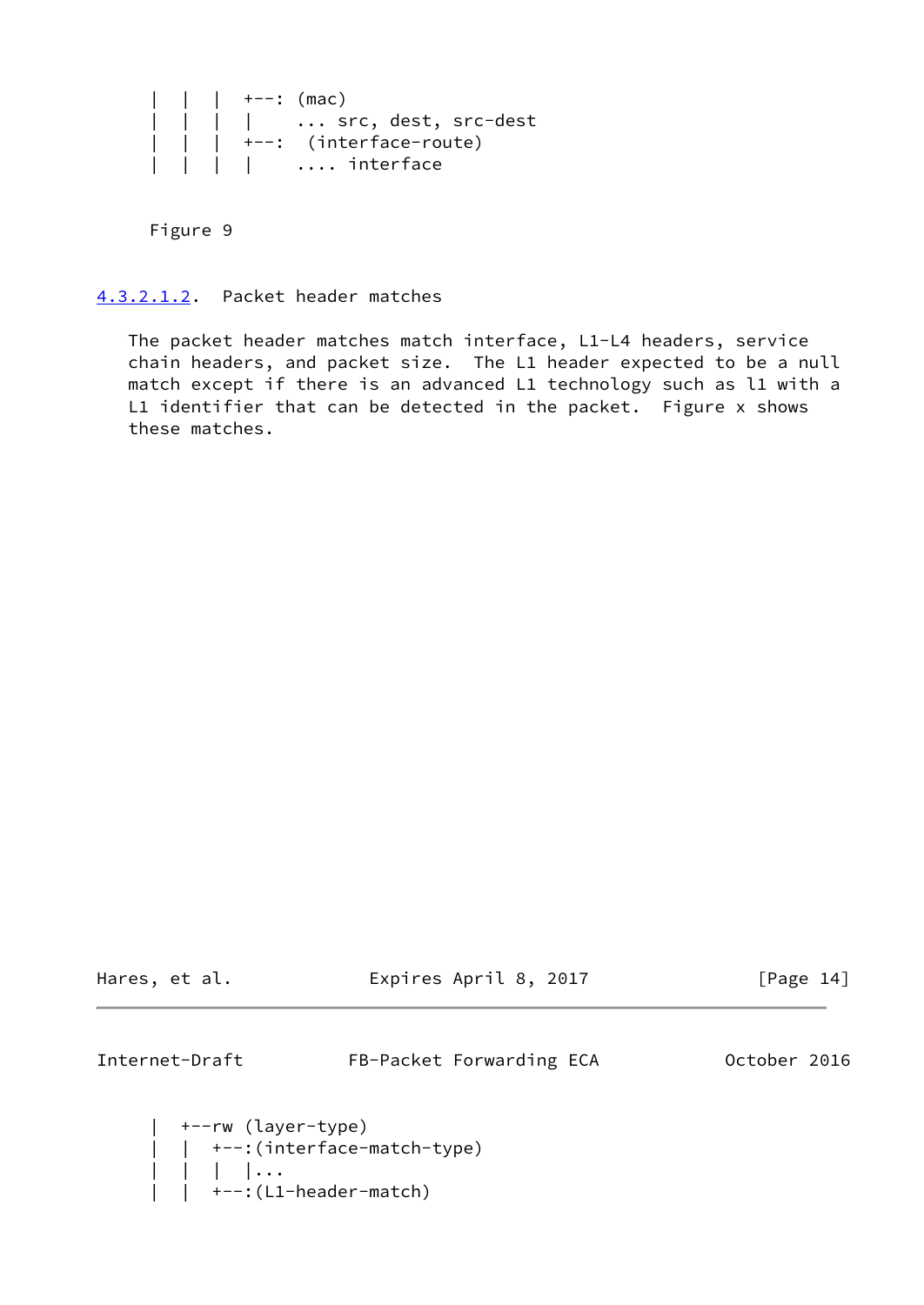```
 | | | |...
              +--: (L2-header-match)
                 +--(802.1Q)| \ldots+--(802.11)| \cdot \cdot \cdot |+--(802.15) | | | | ...
                  | | | +--(NVGRE)
                  | \cdot | ...
                  | | | +--(VXLAN)
                 | \cdot \cdot \cdot |+--(MPLS)| \cdot |.
               | | +--:(L3-header-match)
                 | | | +--(l3-ipv4-header)
                  | \cdot | ...
                  | | | +--(l3-ipv6-header)
                  | \cdots | | | +--(l3-gre-header)
                  | | | | ...
              +--: L4-header-match
                 | | | +--(l4-tcp-header)
                  | | | | ...
                 +--(l4-udp-header)
                 | \cdot \cdot \cdot | | | | +--(l4-sctp-header)
                            \ldots | | | +--: Service-header-match
                     | | | +--(sf-chain-meta-match)
 | | | ...
                      | | | +--(sf-path-meta-match)
 | | | ..
              | | +--:(packet-size)
                  | | +--l1-size-match uint32
                  | | +--l2-size-match uint32
                  | | +--l3-size-match uint32
                  | | +--l4-size-mtach uint32
                  | | +--service-meta-size uint32
                  | | +--leaf service-meta-payload uint32
           | +---rw packet
```


Hares, et al. **Expires April 8, 2017** [Page 15]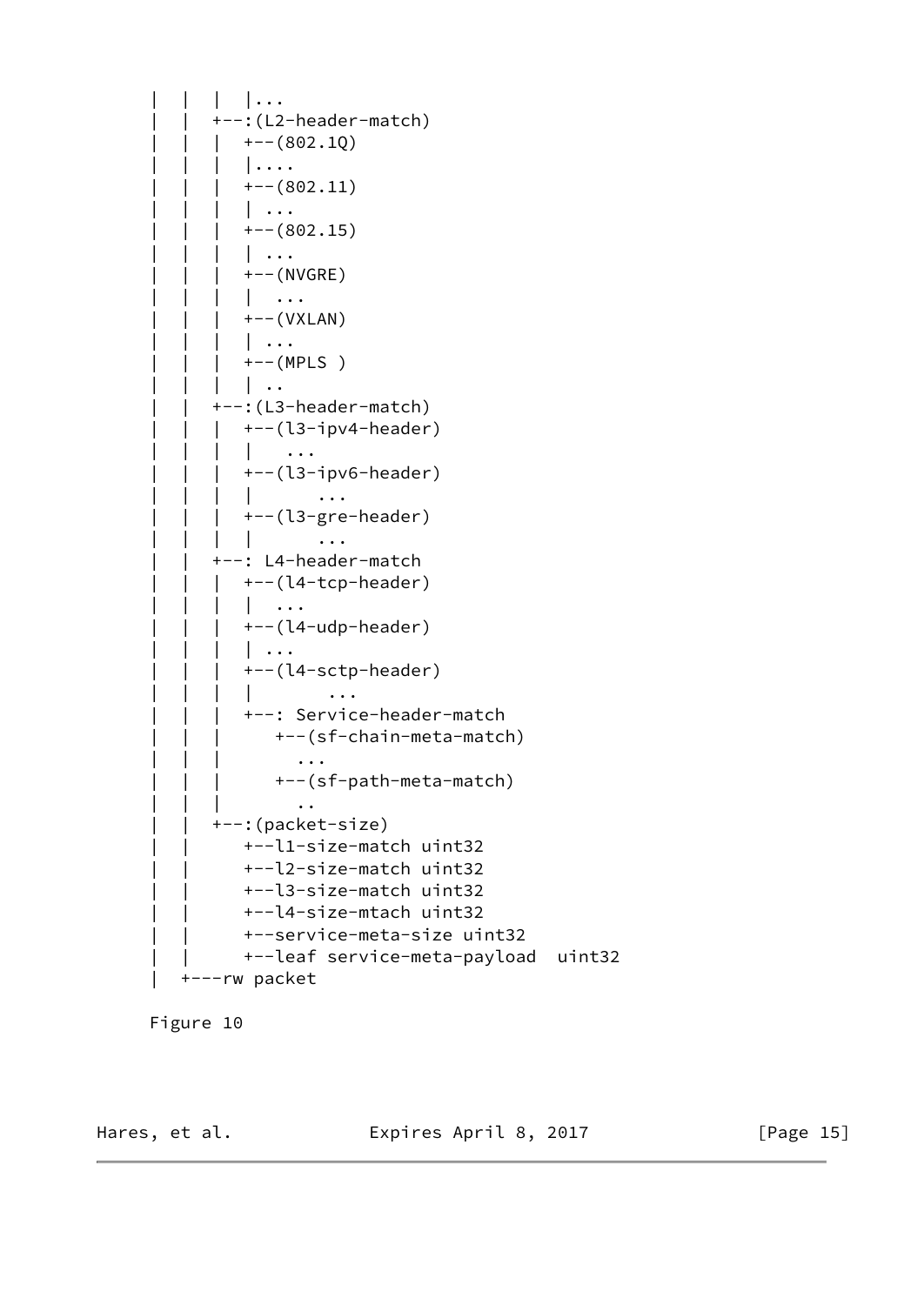## <span id="page-17-0"></span>[4.3.2.1.3](#page-17-0). Payload matches

 The payload information is a stream of bytes to be found in the packet payload beyond the L4 or service-path header. The structure of this data is simply a list of byte strings as figure x shows.

| +--rw eca-pkt-matches* [pkt-match-id]     |
|-------------------------------------------|
| +--rw packet-match-id uint16              |
| +--rw packet-match-type identityref       |
| +--(packet-match-type)?                   |
| +--: (address-pkt-match)                  |
|                                           |
| +--: (layer-pkt-match)                    |
|                                           |
| +--: (payload-pkt-match)                  |
| +--rw packet-payload *[packet-payload-id] |
| +--rw packet-payload-id<br>uint16         |
| +--rw payload-match-bytes uint16          |
| +--rw packet-payload string               |

Figure 11

<span id="page-17-1"></span>[4.3.2.2](#page-17-1). Matches on User Context

 The match on user context allows filtering for a packet plus a filter related to a user.

 Since not all I2RS routers are access routers, the support for matches has a flag for user filter. It is expected that core routers may not support contextual matching.

 One example of user filters is for is parental controls. During school hours, the teenager Joe is restrict from certain web sites from September 1 while Joe is at at school. This "school" filter is an example of a period filter which has a start time (8:00am) and end time (3:30pm), which is valid beginning September 1, 2016. This filter applies only to the region of school networks. The filter looks for specific entertainment (e.g. YouTube) web sites, social media (e.g. facebook), and gaming sites. This block is for their mobile phone and tablet, but not the computer that says at home.

The following is the components

o user identifier (name, tenant id, virtual network),

o schedule for the user filter (once or periodic, time range (start/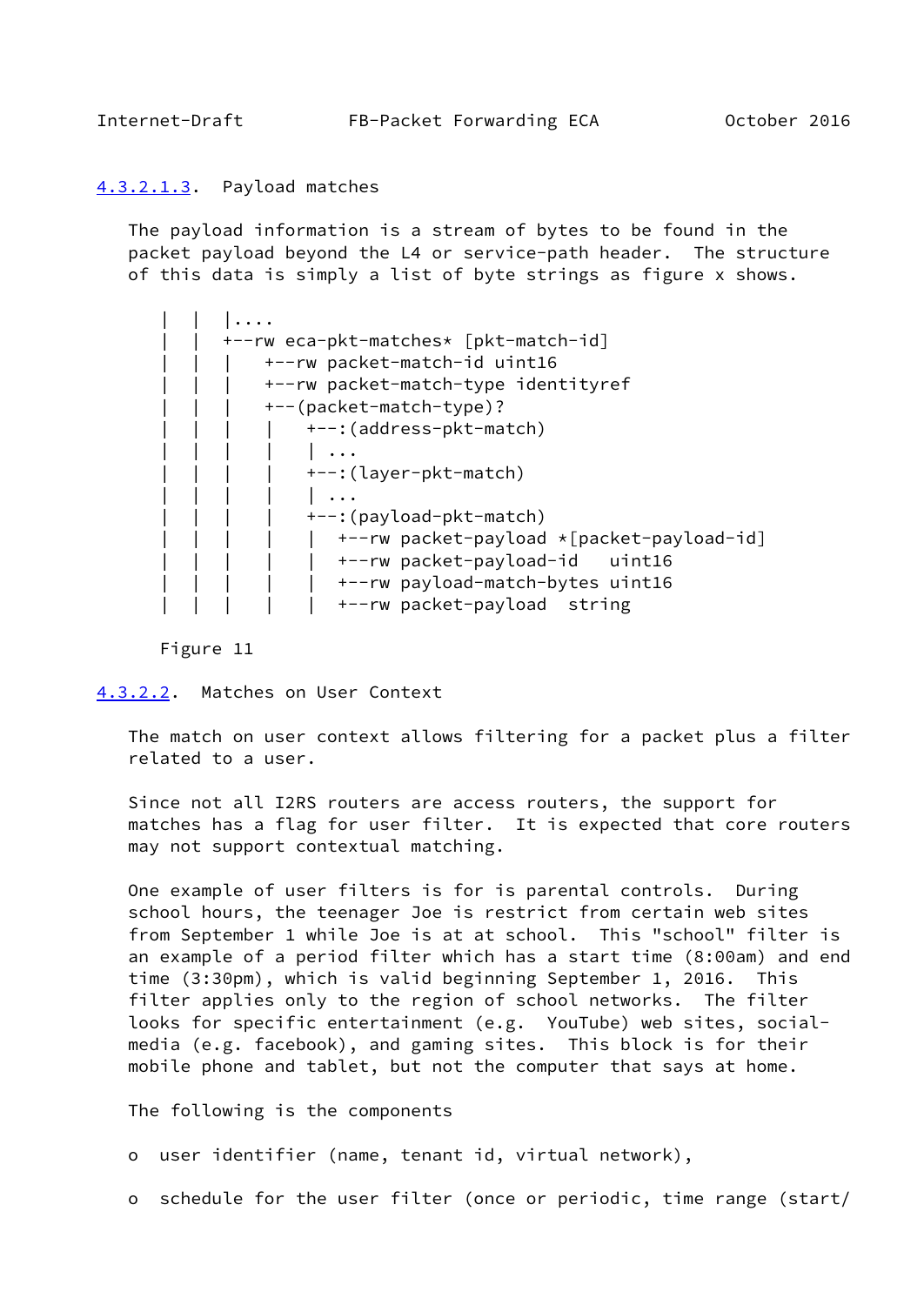```
 end), and weekly validity check),
```

```
Hares, et al. Expires April 8, 2017 [Page 16]
Internet-Draft FB-Packet Forwarding ECA 0ctober 2016
    o region this filter is valid.
    o targeted services, applications, devices, and state.
    module:i2rs-pkt-eca-policy
 .....
    +--rw pkt-eca-policy-cfg
         | +--rw pkt-eca-policy-set
          | +--rw pkt-eca-policy-set
          | | ...
          | +--rw rules* [order-id rule-name]
             | +--rw order-id uint16
              | +--rw rule-name string
              | +--rw policy-name string
              | +--rw cfg-rule-conditions [rule-cnd-id]
                 | | +--rw rule-cnd-id uint32
                | \cdot \cdot \cdot | | +--rw eca-event-match* [rule-event-id]
                | \cdot | ...
                 | | +--rw eca-pkt-matches* [pkt-match-id]
                | \cdot \cdot \cdot \cdot | | | +--rw eca-usr-context-matches* [usr-match-id]
                | +--rw user* [user-id]\vert \vert +--rw user-id uint32
                   | +--rw user-name string
                   | +--rw user-type identityref
                   \vert \vert +--(user-type)?
                     | | | +--: (tenant)
                             | +--rw tenant-id uint16
                     | | +--:(vn-id)
                 | | | | | | | +--rw vn-id uint16
                   | | | +--rw schedule* [schedule-name]
                   | | | | .....
                    | | | +--rw target
                   | +--rw protocol
                   | | | | | ... (UDP, TCP, ICMP, ICMPv6, IP, IPv6)
                  | +--rw transport-ports
                       | | | | | +--rw src-port inet:port-number
                     | +--rw dest-port intent:port-number
                       | | | | +--service [service-name]
```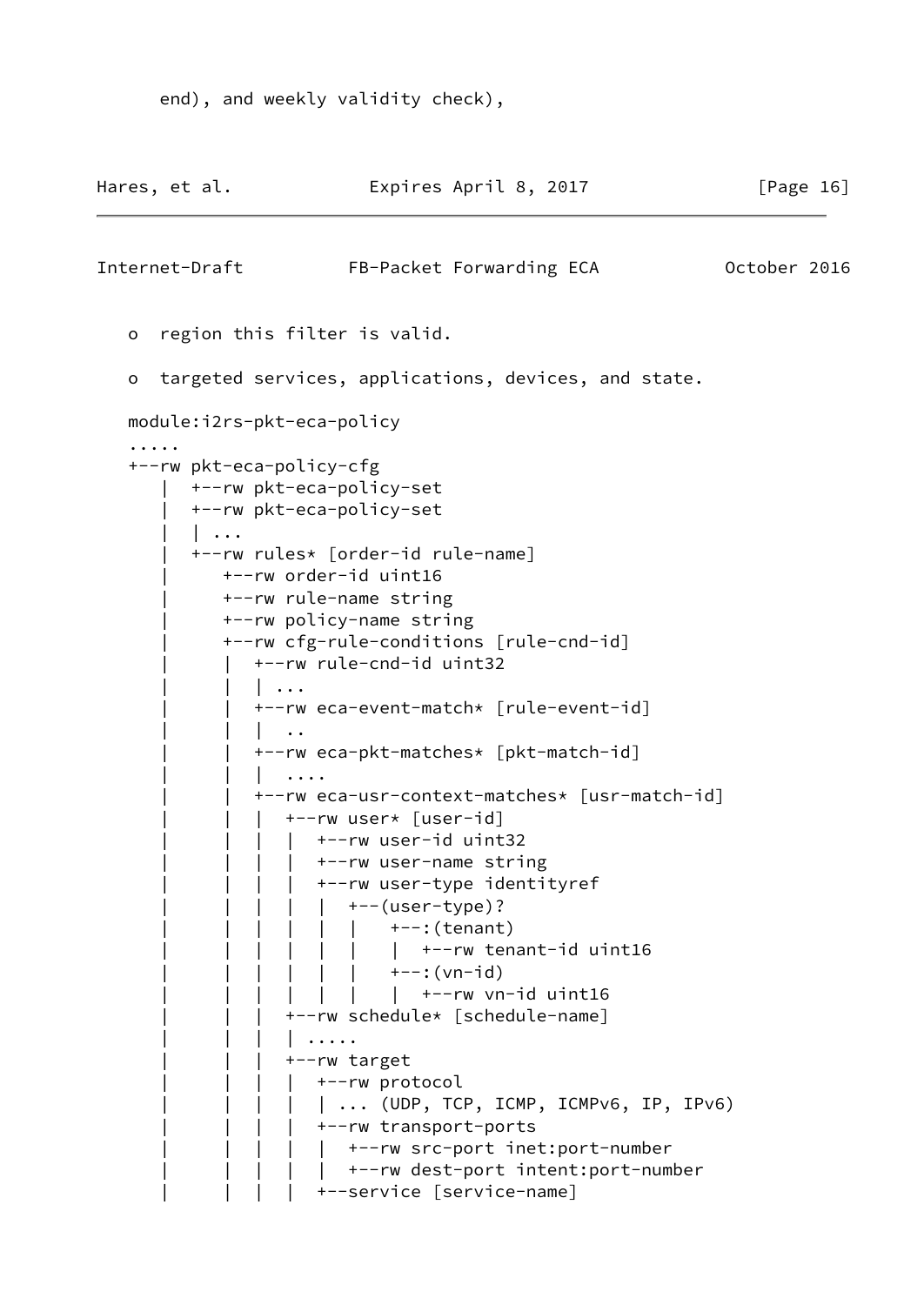

Hares, et al. **Expires April 8, 2017** [Page 17]

Internet-Draft FB-Packet Forwarding ECA 0ctober 2016

 Schedule filters allow a time for the filter. Continuing our parental control filters for school, the schedule an be a list of weekly filters for Monday-Friday of the school week. The first filter (School-Monday) would have a of start time of 8:00am GMT September 5, 2016 an end time of 4:00pm GMT September 5, 2016. The schedule type woudl be weekly. The validity-until time would be December 20, 2016. The region impacted by this schedule would be AS20999 which is the service provider of the school's network.

```
+--rw pkt-eca-policy-cfg
```

```
 | +--rw pkt-eca-policy-set
 | +--rw pkt-eca-policy-set
| \cdot \cdot \cdot | | +--rw rules* [order-id rule-name]
    | +--rw order-id uint16
    | +--rw rule-name string
    | +--rw policy-name string
    | +--rw cfg-rule-conditions [rule-cnd-id]
    | | +--rw rule-cnd-id uint32
       | | +--rw eca-usr-context-matches* [usr-match-id]
       | +--rw schedule* [schedule-name]
          | +--rw schedule-name
          | +--rw schedule-type identityref /* one-time, weekly, 2 weeks,
        | | | | +--rw start-type? yang:date-and-time
        | | | | +--rw end-type? yang:date-and-time
          | +--rw validity-until yang:date-and-time /* valid until */
           | | | +--rw region *[as-4byte]
            +--rw as-4byte uint32 /* region */
```
figure 13

 The target for this service filtering is specified by protocols, applications, and devices. The figure below shows the filtering for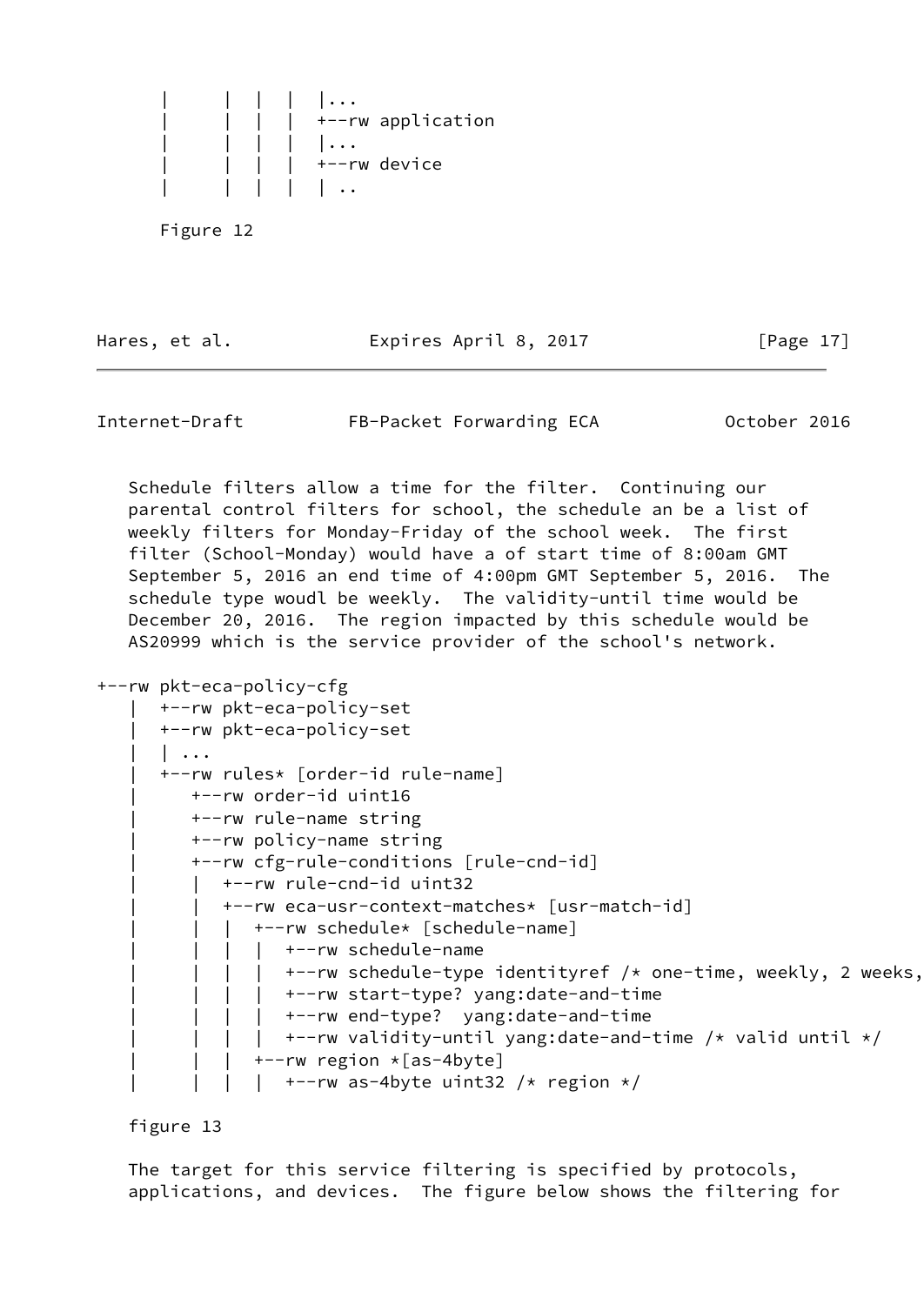a target protocol and port number or an application.

Hares, et al. **Expires April 8, 2017** [Page 18]

<span id="page-20-0"></span>Internet-Draft FB-Packet Forwarding ECA 0ctober 2016

+--rw pkt-eca-policy-cfg | +--rw pkt-eca-policy-set | +--rw pkt-eca-policy-set | | ... | +--rw rules\* [order-id rule-name] | +--rw order-id uint16 | +--rw rule-name string | +--rw policy-name string | +--rw cfg-rule-conditions [rule-cnd-id] | | +--rw rule-cnd-id uint32 | | +--rw eca-usr-context-matches\* [usr-match-id] | +--rw target | | | | +--rw service\* [svc-id svc-name]  $\vert \vert \vert$   $\vert$  +--rw svc-id uint16  $\vert \vert$   $\vert$  +--rw svc-name string | | | | | +--rw protocol-support | | | | | | +--rw TCP boolean | +--rw UDP boolean | | | +--rw ICMP boolean | | | | +--rw ICMPv6 boolean | | | | +--rw IP boolean | | | | | +--rw src-port? inet:port-number | | +--rw dest-port? inet\_port-number | | | | +--rw application\* [app-name]  $|$  +--rw app-name string | | | | | +--rw app-id uint16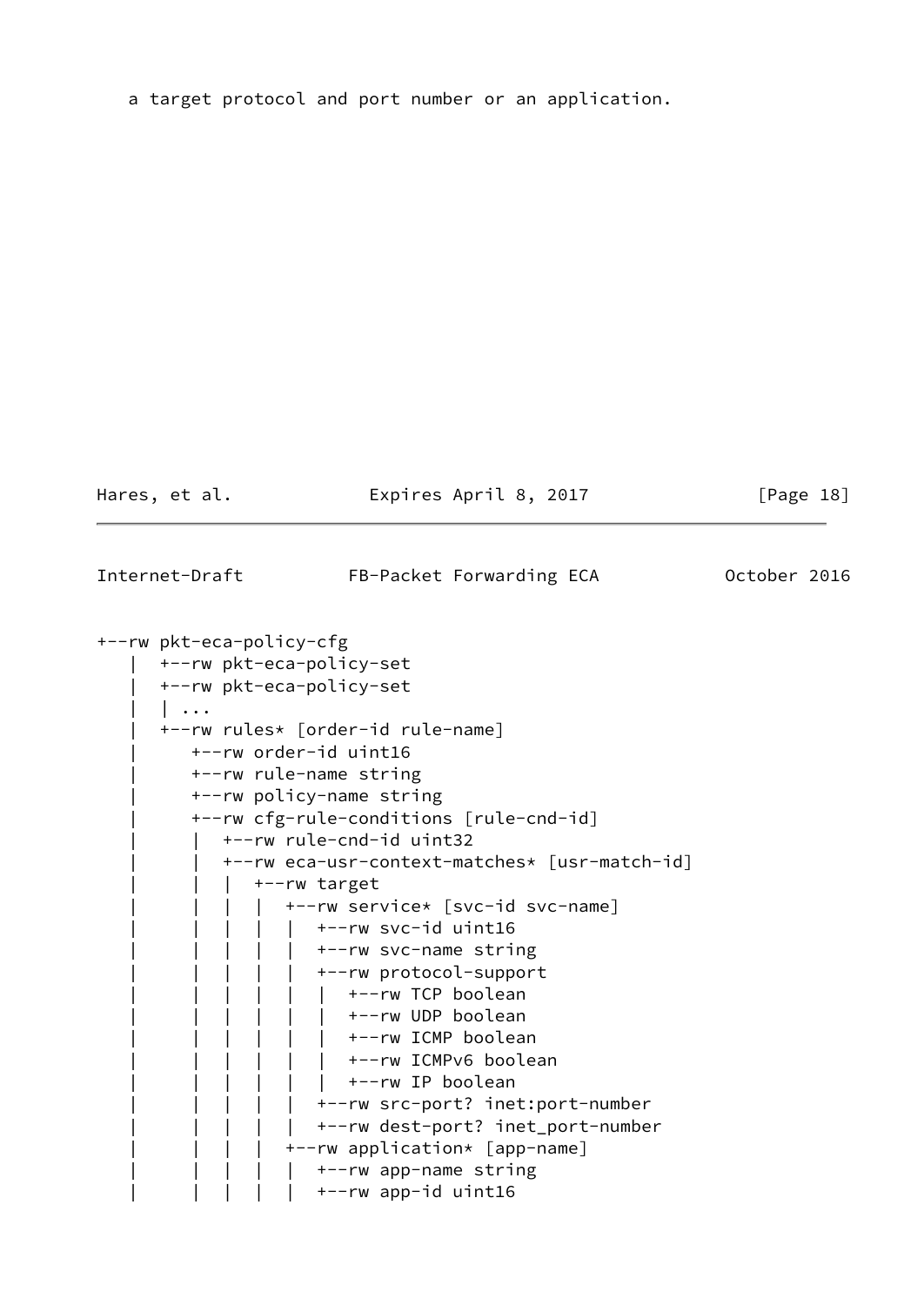

Figure 14

<span id="page-21-0"></span>[4.4](#page-21-0). ECA Packet Actions

 The packet actions list includes ingress actions,egress actions, Qos actions that modify the packet, and security actions. The High level Yang that shows where the action fit is in figure 15, and the details

| Hares, et al. | Expires April 8, 2017 | [Page 19] |
|---------------|-----------------------|-----------|
|               |                       |           |

Internet-Draft FB-Packet Forwarding ECA October 2016

 are shown in figure 16. The QoS actions per header is shown in figure 17.

```
 module ietf-pkt-eca-policy
   +--rw pkt-eca-policy-cfg
      | +--rw pkt-eca-policy-set
          | +--rw policies* [policy-name]
             | | +--rw policy-name string
             | | +--rw vrf-name string
             | | +--rw address-family
             | | +--rw rule-list* [rule-name]
                | | | +--rw rule-name
                 | | | +--rw rule-order-id uint16
                 | | | +--rw default-action-id integer
            | +--rw default-resolution-strategy-id integer
          | +--rw rules* [order-id rule-name]
             | +--rw order-id uint16
```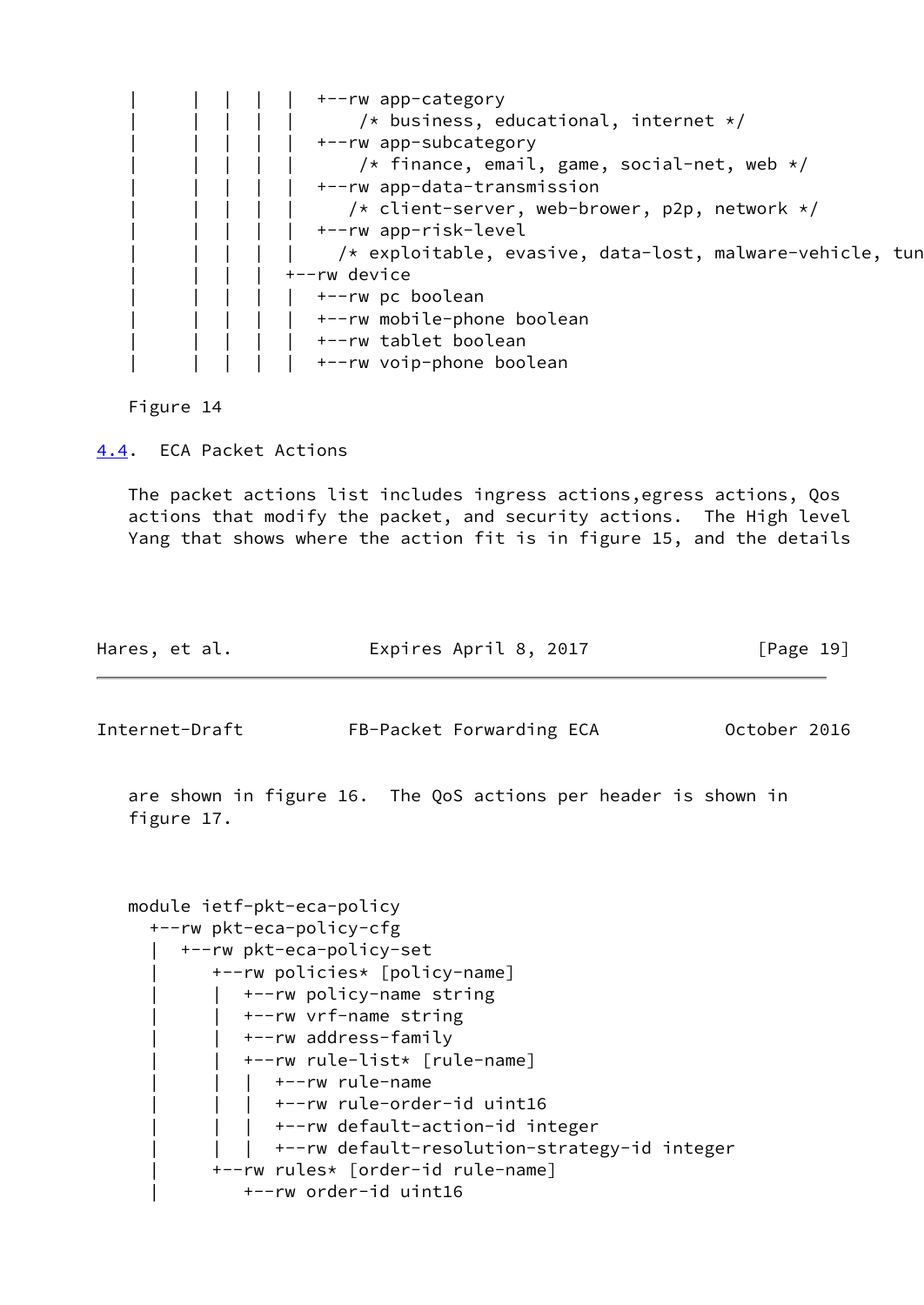| +--rw rule-name string | +--rw cfg-rule-conditions [rule-cnd-id]  $| \cdot \cdot \cdot |$  | +--rw cfg-rule-actions\* [cfgr-action-id] | +--rw cfgr-action-id | | +--rw eca-actions\* [action-id]  $|$  +--rw action-id uint32 |  $+-rw$  eca-ingress-actions | | | | ... (permit, deny, mirror)  $|$  +--rw eca-fwd-actions\* | ... (invoke, tunnel encap, fwd) | +--rw eca-egress-actions\*  $|\;|$  | | | +--rw eca-qos-actions\*  $| \cdot \cdot \cdot |$ | | | +--rw eca-security-actions\*

Figure 15

 This figure shows the details for each action section (ingress, egress, qos, and security).

Hares, et al. **Expires April 8, 2017** [Page 20]

Internet-Draft FB-Packet Forwarding ECA 0ctober 2016

 | +--rw eca-ingress-actions | | +--rw num-fwd-actions | | +--rw fwd-actions | +--rw permit boolean | +--rw mirror boolean | +--rw interface-fwd ip:interface-ref | +--uses i2rs:rib-nexthop | | | +--uses ip-next-fwd; | +--rw eca-egress-actions | | +--rw packet-rate uint32 | | +--rw byte-rate uint32 | | +--rw tunnel-encap boolean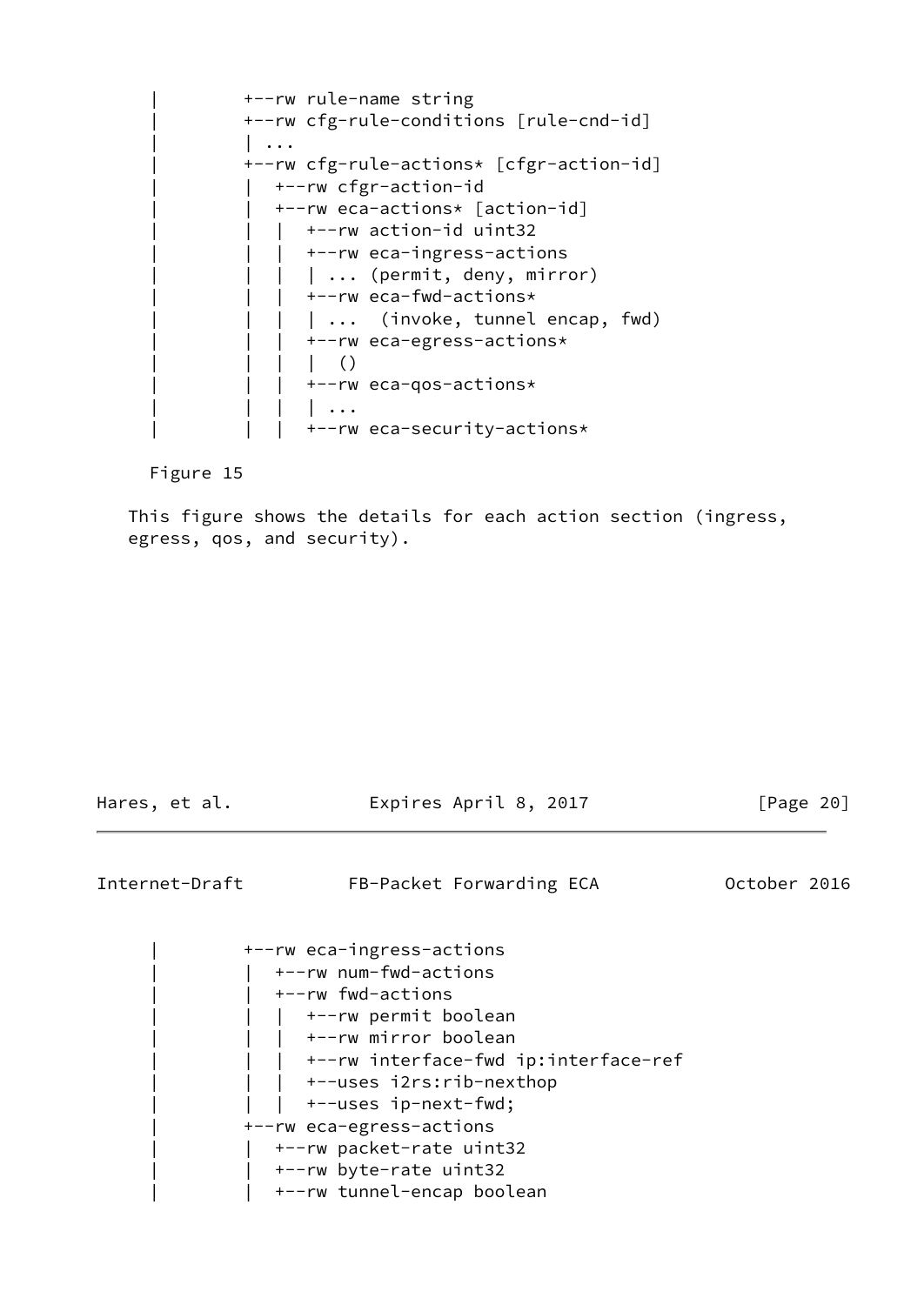| +--rw exit-fwding boolean | +--rw interface-egress ip:interface-ref | | +--uses i2rs:rib-nexthop  $\int$  +--uses ip-next-fwd; | +--rw eca-qos-actions | ... (see figure x below ) | +--rw eca-security | | +--rw security-action-type identityref | | +--(security-action-type)? | | +--:(content-security-action) ANYXML | | | ... | | +--:(attack-mitigation-type) ANYXML  $| \cdot |$ | | +--:(single-packet-type) ANYXML

figure 16 - forwarding

|| || || || || ||

> The QOS actions modify the headers are shown below.

<span id="page-23-0"></span>

| Hares, et al.  |                                                                           | Expires April 8, 2017                                   | [Page 21]    |
|----------------|---------------------------------------------------------------------------|---------------------------------------------------------|--------------|
| Internet-Draft |                                                                           | FB-Packet Forwarding ECA                                | October 2016 |
|                | +--rw ecq-qos-actions<br>+--rw mod-actions<br>  +--case interface-actions | $\vert$ +--rw cnt-actions uint8 /* modifying actions */ |              |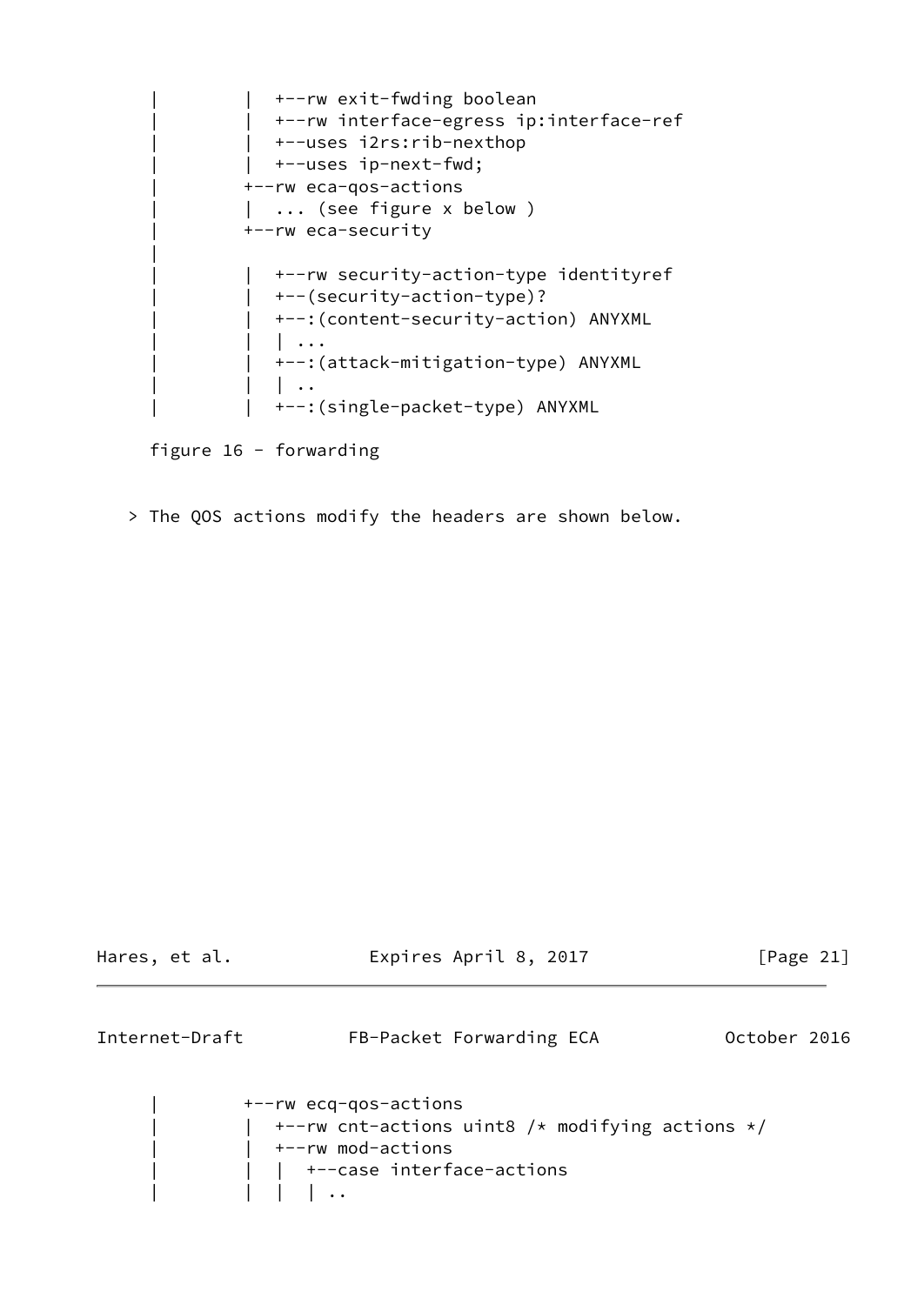|  |  | +--case L1-action      |
|--|--|------------------------|
|  |  |                        |
|  |  | +--case L2-action      |
|  |  |                        |
|  |  | +--case L3-action      |
|  |  |                        |
|  |  | +--case L4-action      |
|  |  |                        |
|  |  | +--case service-action |
|  |  |                        |

Figure 17

<span id="page-24-0"></span>[4.5](#page-24-0). Policy Conflict Resolution strategies

 Some policies within the filter-base policy will conflict. For example, a global strategy may conflict with a local node strategy. This portion of the filter-based data model provides this support.

 | +--rw pc-resolution-strategies\* [strategy-id] | | +--rw strategy-id integer | | +--rw pc-resolution-supported boolean | | +--rw filter-strategy identityref | .. FMR, ADTP, Longest-match | | +--rw global-strategy identityref | | +--rw mandatory-strategy identityref | | +--rw local-strategy identityref | | +--rw resolution-fcn uint32 | | +--rw resolution-value uint32 | | +--rw resolution-info string | | +--rw associated-ext-data\* | +--rw ext-data-id integer

Figure 18

<span id="page-24-1"></span>[4.6](#page-24-1). External Data

External data may be used to set the policy.

Hares, et al. **Expires April 8, 2017** [Page 22]

<span id="page-24-2"></span>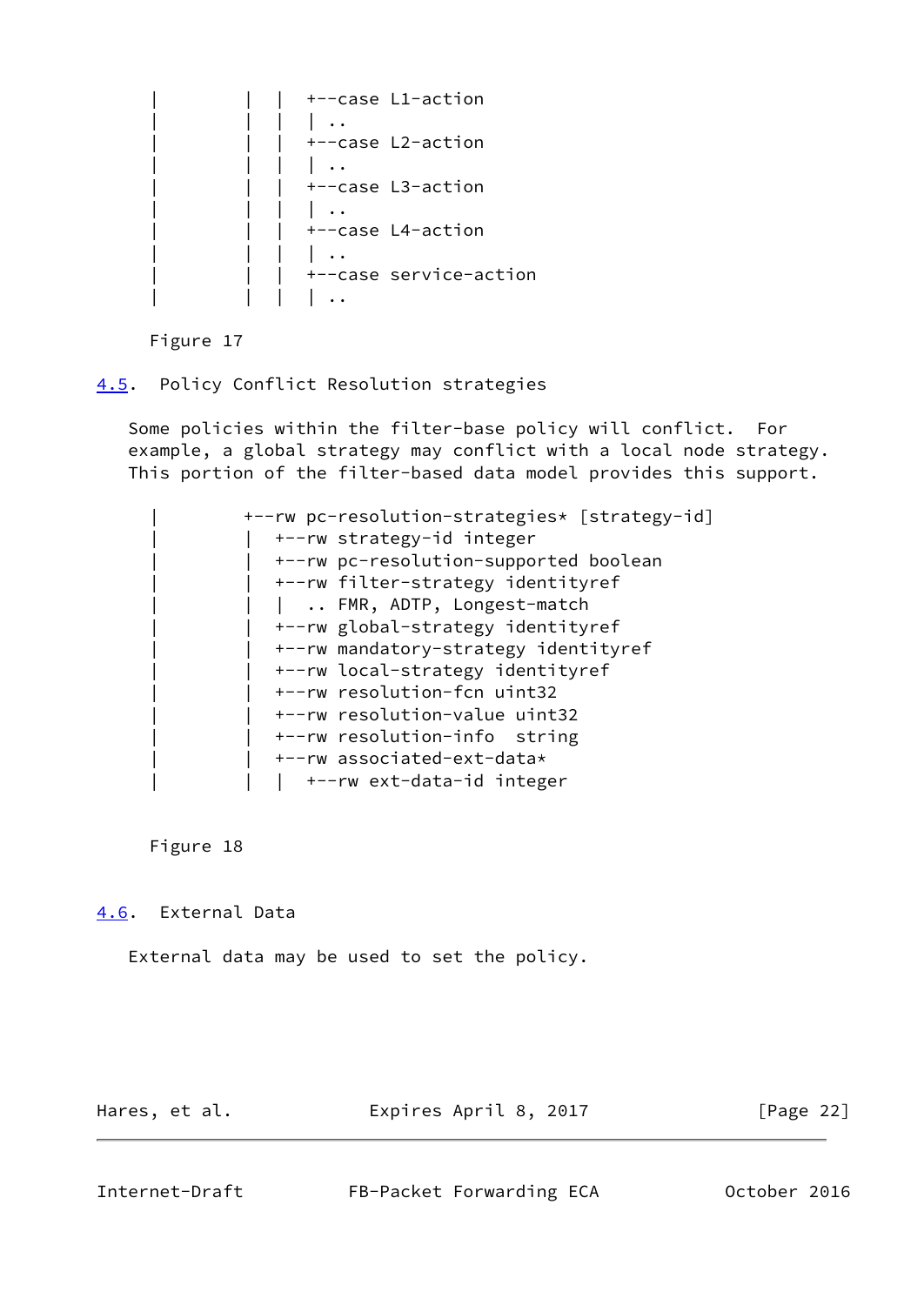```
 | +--rw cfg-external-data* [cfg-ext-data-id]
               | +--rw cfg-ext-data-id integer
                  | | +--rw data-type integer
                   | | +--rw priority uint64
                  +--rw external-data-forms anyxml /* mount point */ Figure 19
5. i2rs-eca-policy Yang module
<CODE BEGINS> file "ietf-pkt-eca-policy@2016-02-09.yang"
 module ietf-pkt-eca-policy {
     namespace "urn:ietf:params:xml:ns:yang:ietf-pkt-eca-policy";
    // replace with iana namespace when assigned
     prefix "pkt-eca-policy";
         import ietf-routing {
            prefix "rt";
          }
         import ietf-interfaces {
        prefix "if";
     }
         import ietf-inet-types {
        prefix inet;
        //rfc6991
      }
         import ietf-i2rs-rib {
      prefix "i2rs-rib";
         }
   // meta
     organization "IETF I2RS WG";
   contact
      "email: shares@ndzh.com
           email: russ.white@riw.com
           email: linda.dunbar@huawei.com
       email: bill.wu@huawei.com";
   description
     "This module describes a basic network policy
         model with filter per layer.";
         revision "2016-06-26" {
            description "sec ond revision";
            reference "draft-ietf-i2rs-pkt-eca-policy-dm-03";
```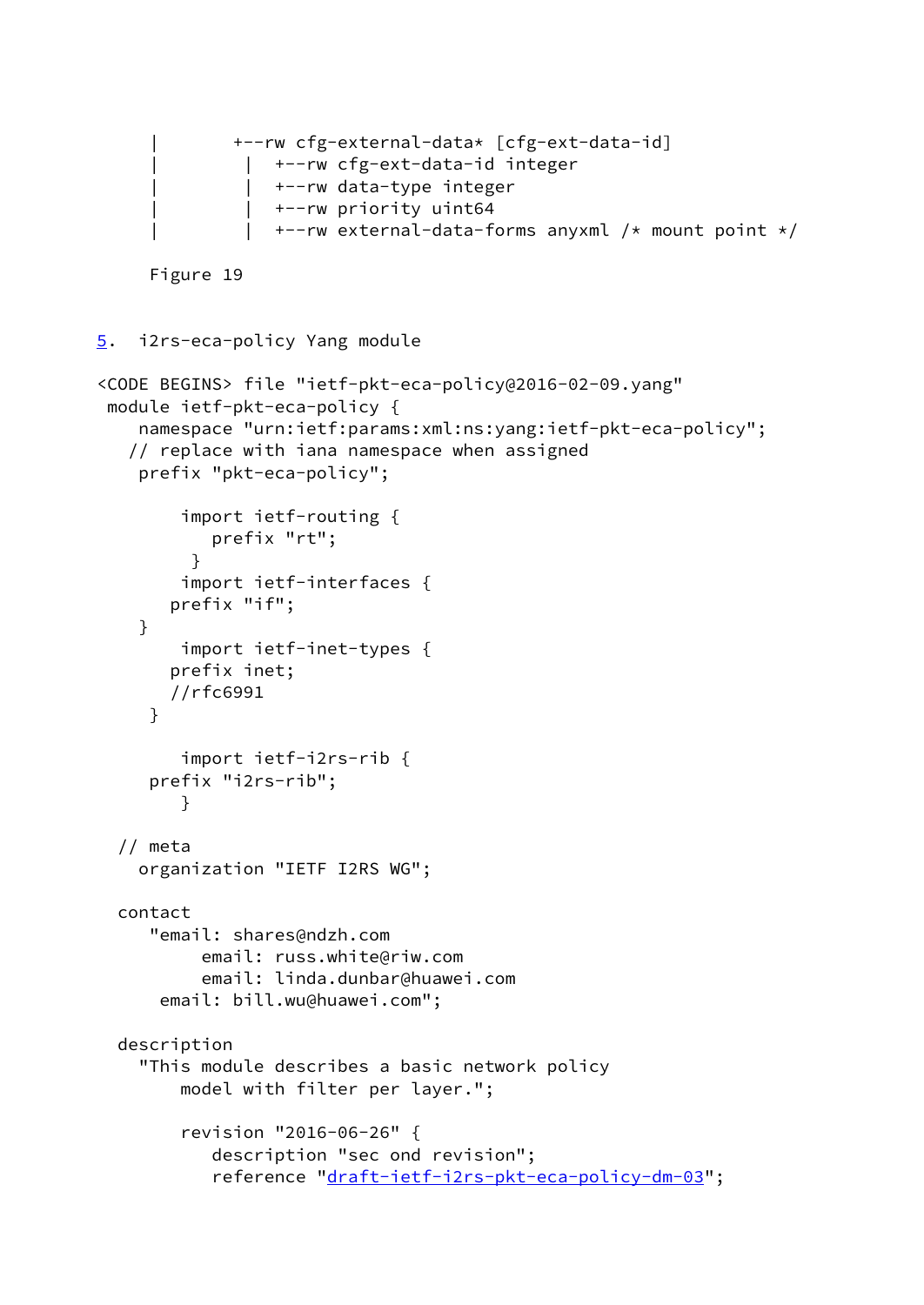```
Internet-Draft FB-Packet Forwarding ECA 0ctober 2016
          }
   // interfaces - no identity matches
   // L1 header match identities
         identity l1-header-match-type {
      description
      " L1 header type for match ";
     }
   identity l1-hdr-sonet-type {
     base l1-header-match-type;
     description
      " L1 header sonet match ";
    }
    identity l1-hdr-OTN-type {
        base l1-header-match-type;
        description
       " L1 header OTN match ";
         }
         identity l1-hdr-dwdm-type {
        base l1-header-match-type;
          description
       " L1 header DWDM match ";
         }
         // L2 header match identities
     identity l2-header-match-type {
     description
       " l2 header type for match ";
     }
   identity l2-802-1Q {
     base l2-header-match-type;
     description
      " l2 header type for 802.1Q match ";
    }
```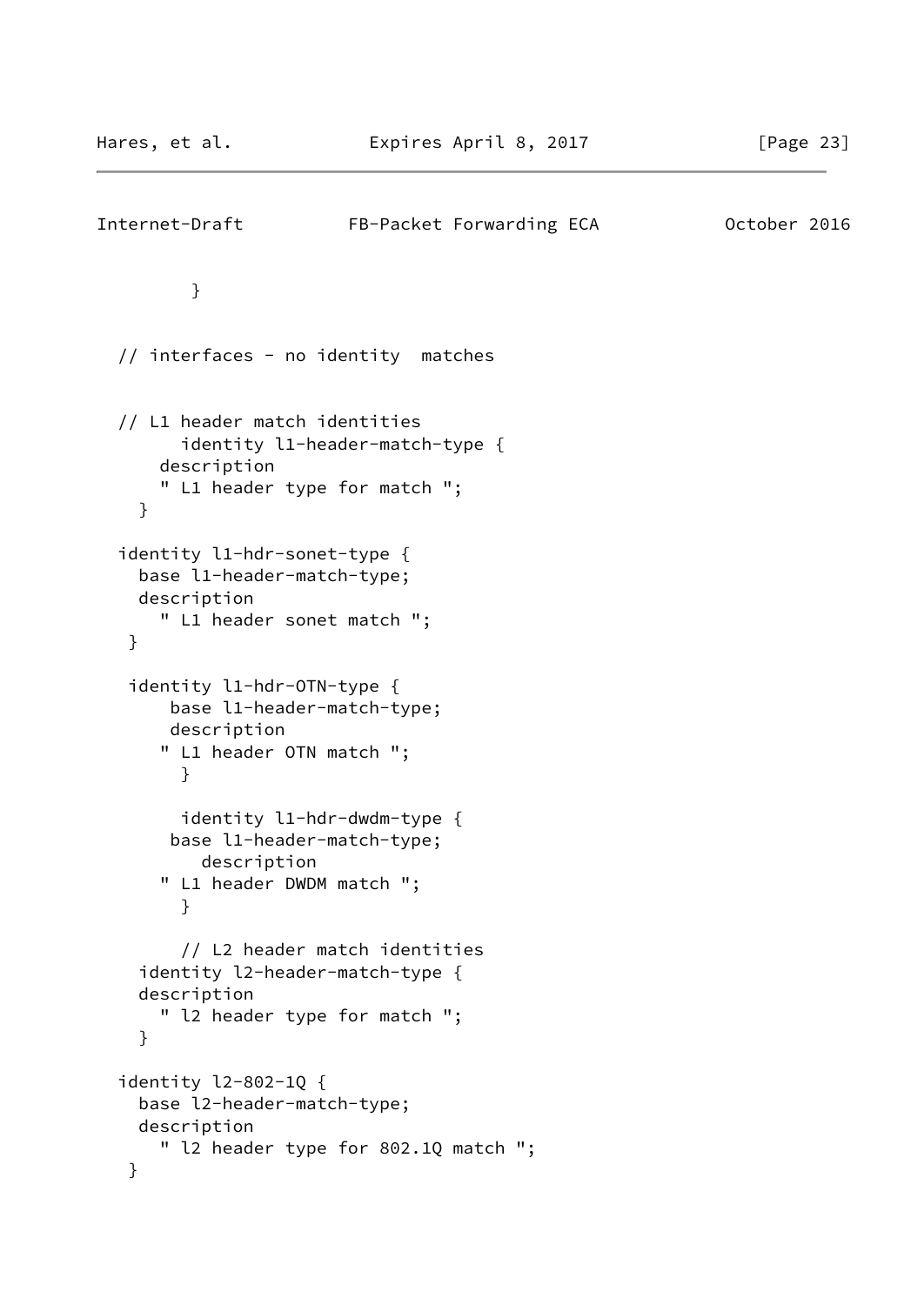```
 identity l2-802-11 {
   base l2-header-match-type;
   description
    " l2 header type for 802.11 match ";
      }
```
Hares, et al. **Expires April 8, 2017** [Page 24]

```
Internet-Draft FB-Packet Forwarding ECA 0ctober 2016
         identity l2-802-15 {
      base l2-header-match-type;
         description
       " l2 header type for 802.15 match ";
         }
         identity l2-NVGRE {
       base l2-header-match-type;
       description
       " l2 header type for NVGRE match ";
         }
         identity l2-mpls {
         base l2-header-match-type;
                  description
       " l2 header type for MPLS match ";
         }
         identity l2-VXLAN {
      base l2-header-match-type;
         description
       " l2 header type for VXLAN match ";
         }
         // L3 header match identities
         identity l3-header-match-type {
     description
       " l3 header type for match ";
     }
         identity l3-ipv4-hdr {
         base l3-header-match-type;
         description
       " l3 header type for IPv4 match ";
         }
```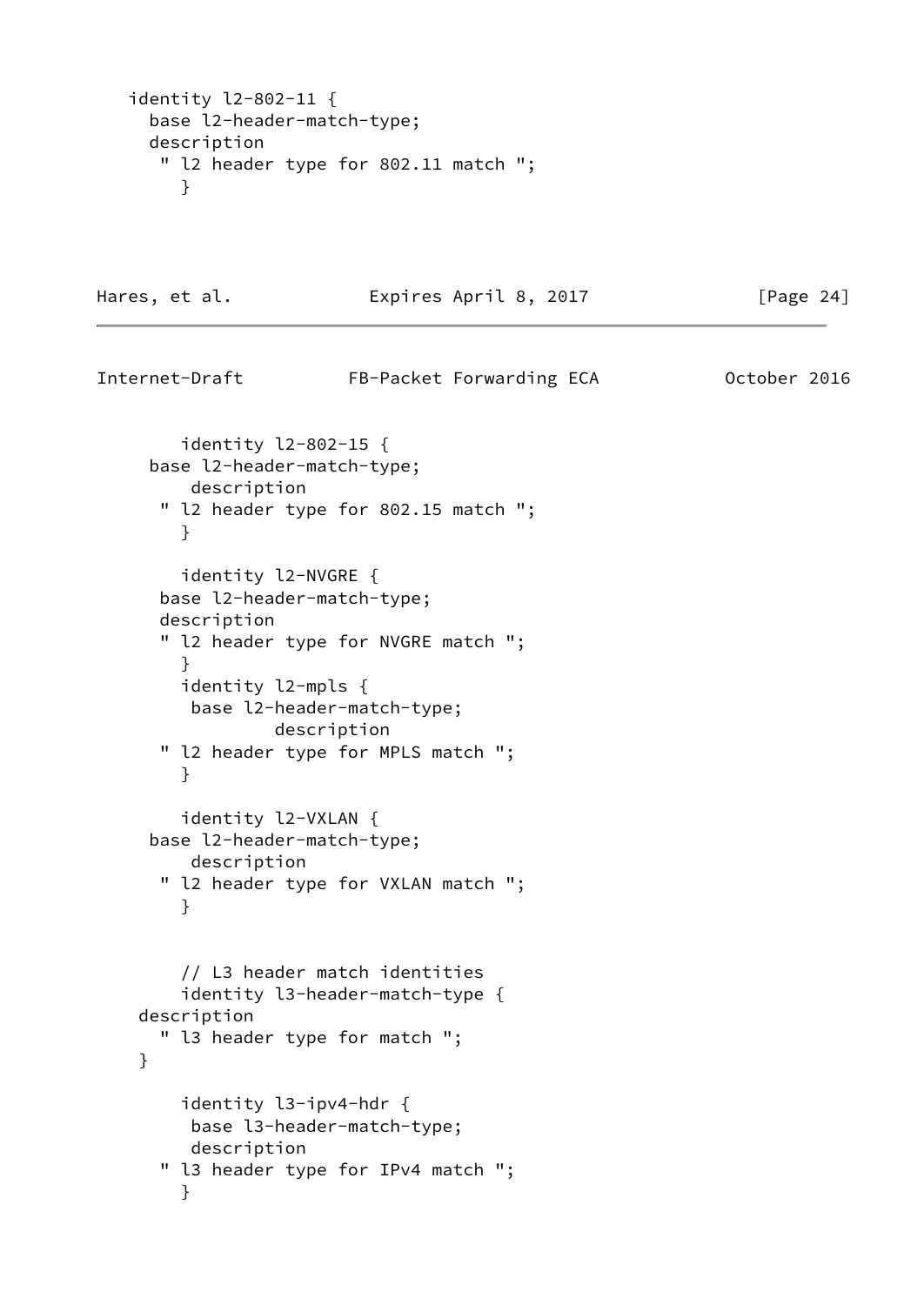```
 identity l3-ipv6-hdr {
         base l3-header-match-type;
         description
      " l3 header type for IPv6 match ";
        }
        identity l3-gre-tunnel {
         base l3-header-match-type;
           description "l3 header r
           type for GRE tunnel match ";
        }
Hares, et al. Expires April 8, 2017 [Page 25]
Internet-Draft FB-Packet Forwarding ECA 0ctober 2016
        identity l3-icmp-header {
          base l3-header-match-type;
          description "L3 header match for ICMP";
         }
        identity l3-ipsec-ah-header {
          base l3-header-match-type;
          description "AH IPSEC header ";
         }
        identity l3-ipsec-esp-header {
          base l3-header-match-type;
          description "AH IPSEC header ";
 }
        // L4 header match identities
        identity l4-header-match-type {
         description "L4 header
         match types. (TCP, UDP,
         SCTP, UDPLite, etc. )";
 }
         identity l4-tcp-header {
          base l4-header-match-type;
          description "L4 header for TCP";
 }
```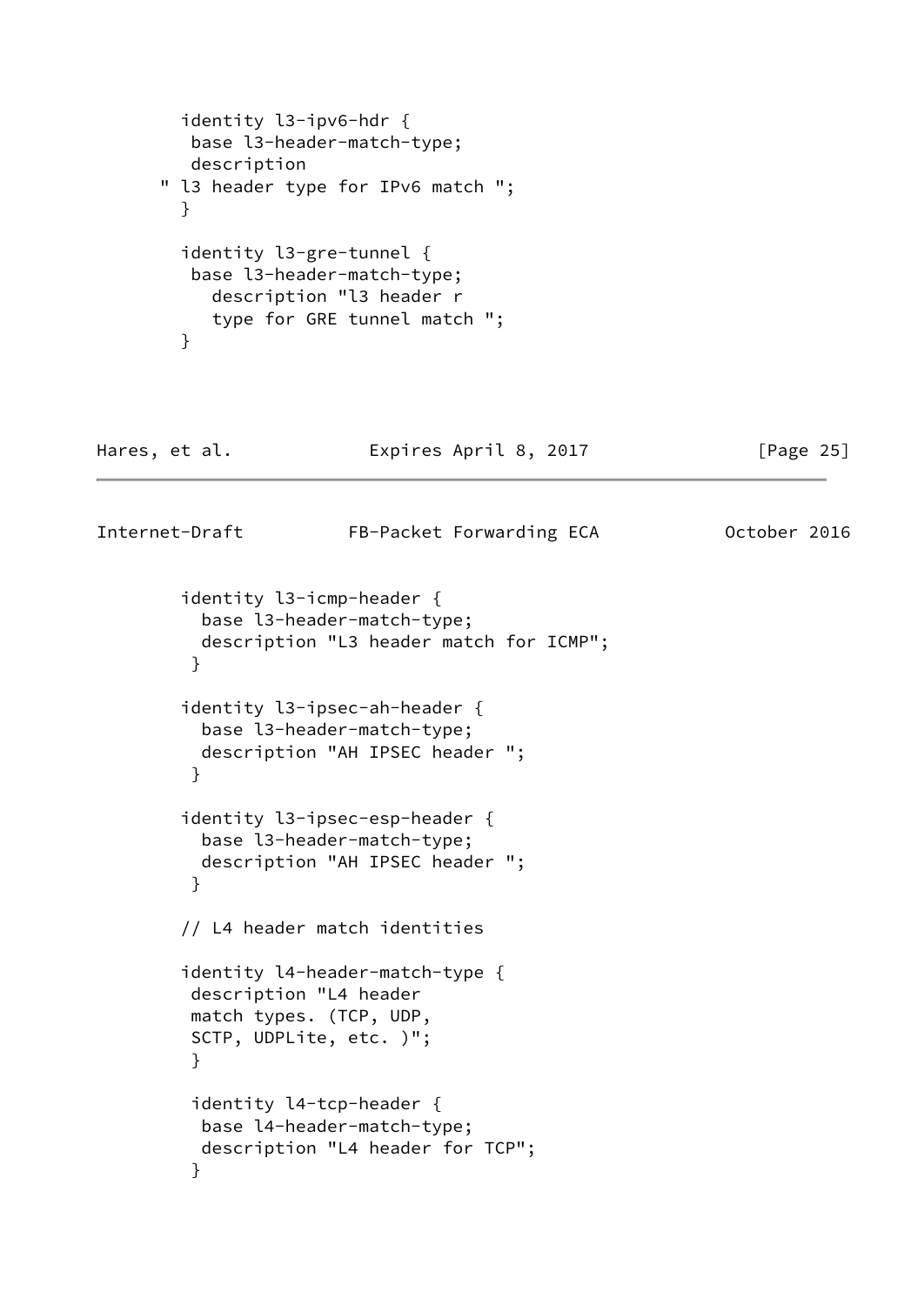```
 identity l4-udp-header {
          base l4-header-match-type;
          description "L4 header match for UDP";
 }
         identity l4-udplite {
          base l4-header-match-type;
          description "L4 header match for
            UDP lite";
 }
         identity l4-sctp-header {
          base l4-header-match-type;
          description "L4 header match for SCTP";
          }
         // Service header identities
         identity service-header-match-type {
Hares, et al. Expires April 8, 2017 [Page 26]
Internet-Draft FB-Packet Forwarding ECA 0ctober 2016
          description "service header
           match types: service function path
           (sf-path)), SF-chain, sf-discovery,
            and others (added here)";
 }
          identity sf-chain-meta-match {
            base service-header-match-type;
            description "service header match for
                meta-match header";
        }
          identity sf-path-meta-match {
            base service-header-match-type;
                description "service header match for
                 path-match header";
        }
        identity rule-status-type {
     description "status
         values for rule: invalid (0),
```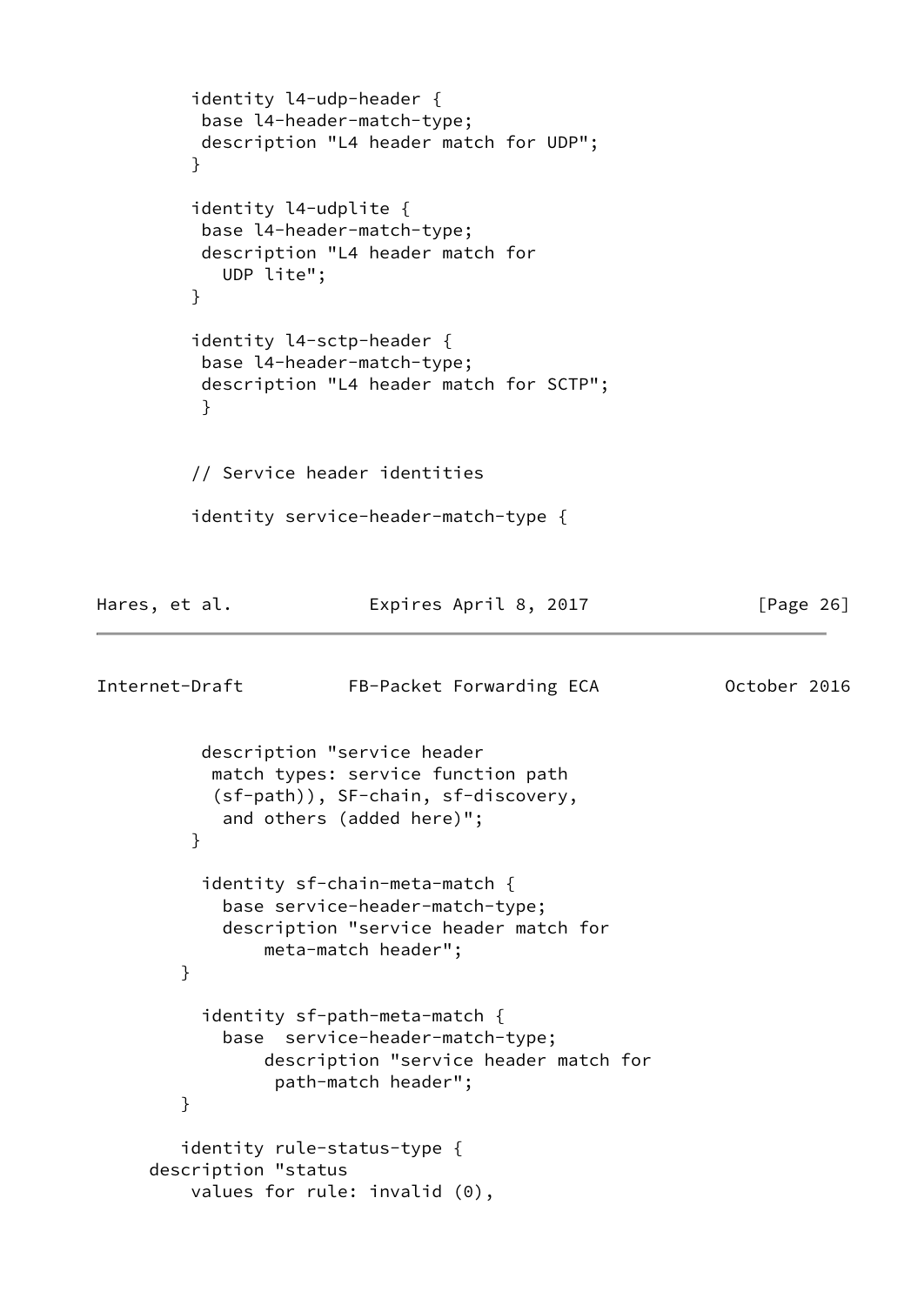```
 valid (1), valid and installed (2)";
     }
         identity rule-status-invalid {
        base rule-status-type;
            description "invalid rule status.";
     }
     identity rule-status-valid {
        base rule-status-type;
           description "This status indicates
             a valid rule.";
         }
     identity rule-status-valid-installed {
        base rule-status-type;
           description "This status indicates
        an installed rule.";
     }
     identity rule-status-valid-inactive {
        base rule-status-type;
            description "This status indicates
                 a valid ruled that is not installed.";
     }
    identity rule-cr-type {
Hares, et al. Expires April 8, 2017 [Page 27]
Internet-Draft FB-Packet Forwarding ECA October 2016
      description "status
          values for rule: FMR (0), ADTP (1),
          Longest-match (2)";
     }
         identity rule-cr-FMR {
            base rule-cr-type;
            description "first match resolution.";
     }
         identity rule-cr-ADTP {
        base rule-cr-type;
           description "ADTP resolution.";
     }
```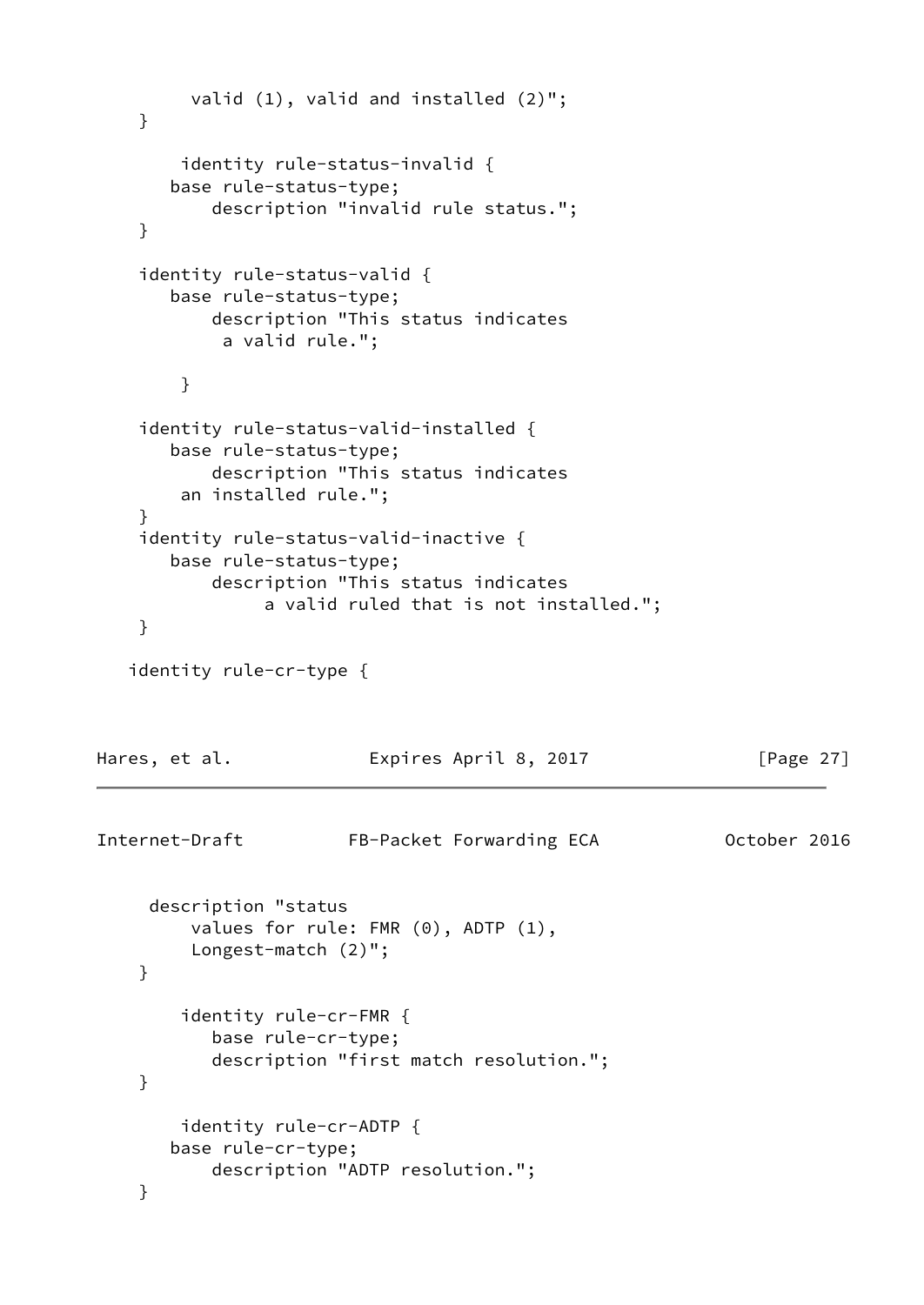```
 identity rule-cr-longest {
       base rule-cr-type;
           description "longest match resolution.";
    }
     grouping interface-match {
           leaf match-if-name {
                type if:interface-ref;
            description "match on interface name";
 }
           description "interface
           has name, description, type, enabled
           as potential matches";
         }
         grouping interface-actions {
           description
           "interface action up/down and
            enable/disable";
                leaf interface-up {
                type boolean;
                description
                  "action to put interface up";
 }
                leaf interface-down {
                 type boolean;
                description
                 "action to put interface down";
 }
                leaf interface-enable {
                 type boolean;
Hares, et al. Expires April 8, 2017 [Page 28]
Internet-Draft FB-Packet Forwarding ECA 0ctober 2016
                  description
                 "action to enable interface";
 }
                leaf interface-disable {
         type boolean;
                description
                  "action to disable interface";
```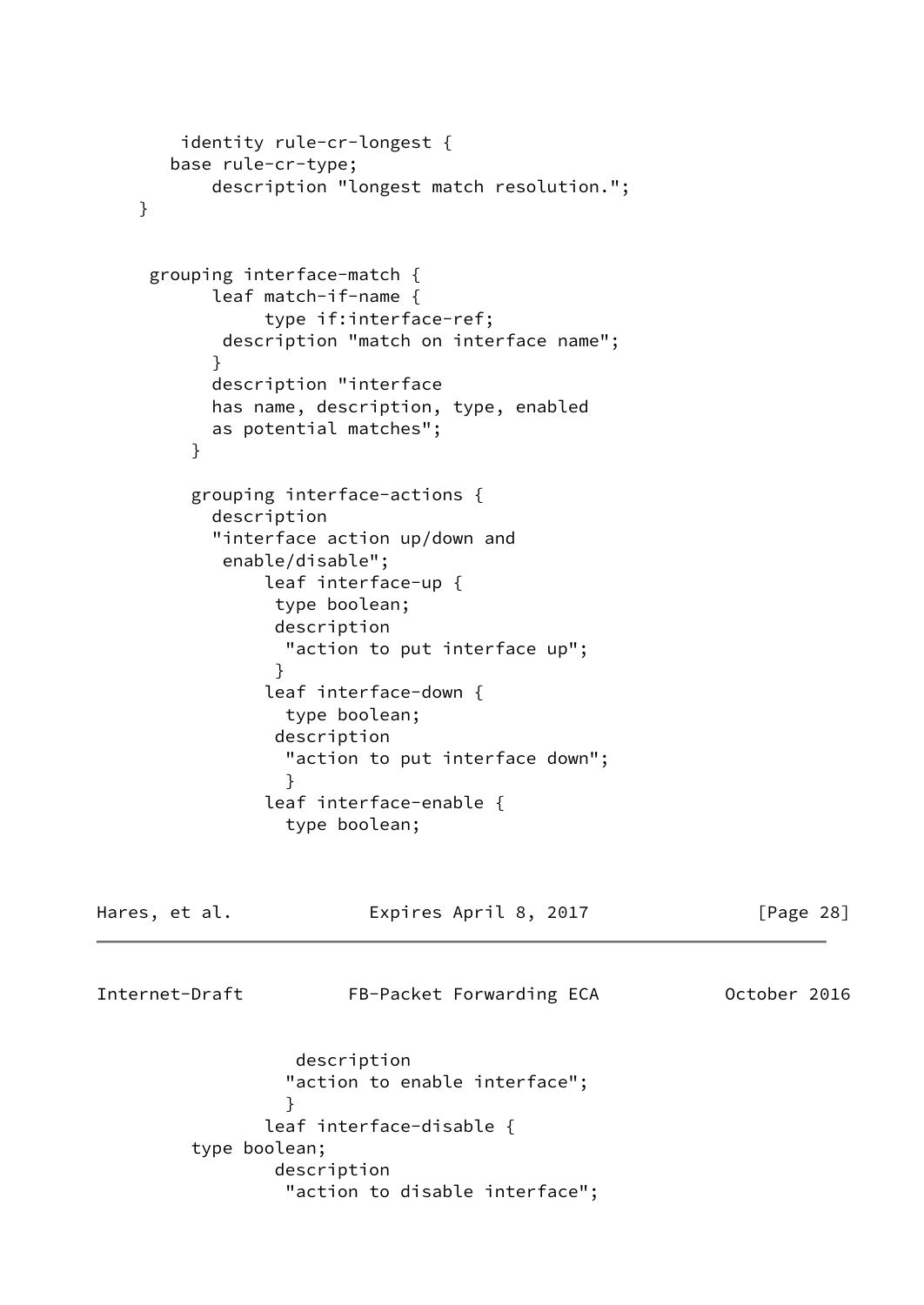```
 }
       }
        grouping L1-header-match {
              choice l1-header-match-type {
                case l1-hdr-sonet-type {
                // sonet matches
 }
                case L1-hdr-OTN-type {
                // OTN matches
 }
                case L1-hdr-dwdm-type {
                // DWDM matches
 }
           description
                 "The Layer 1 header match choices";
 }
           description
                 "The Layer 1 header match includes
                  any reference to L1 technology";
        }
        grouping L1-header-actions {
                leaf l1-hdr-sonet-act {
                 type uint8;
                 description "sonet actions";
 }
                leaf l1-hdr-OTN-act {
                 type uint8;
                 description "OTN actions";
 }
                leaf l1-hdr-dwdm-act {
                   type uint8;
                  description "DWDM actions";
 }
               description "L1 header match
                types";
         }
        grouping L2-802-1Q-header {
Hares, et al. Expires April 8, 2017 [Page 29]
```
Internet-Draft FB-Packet Forwarding ECA 0ctober 2016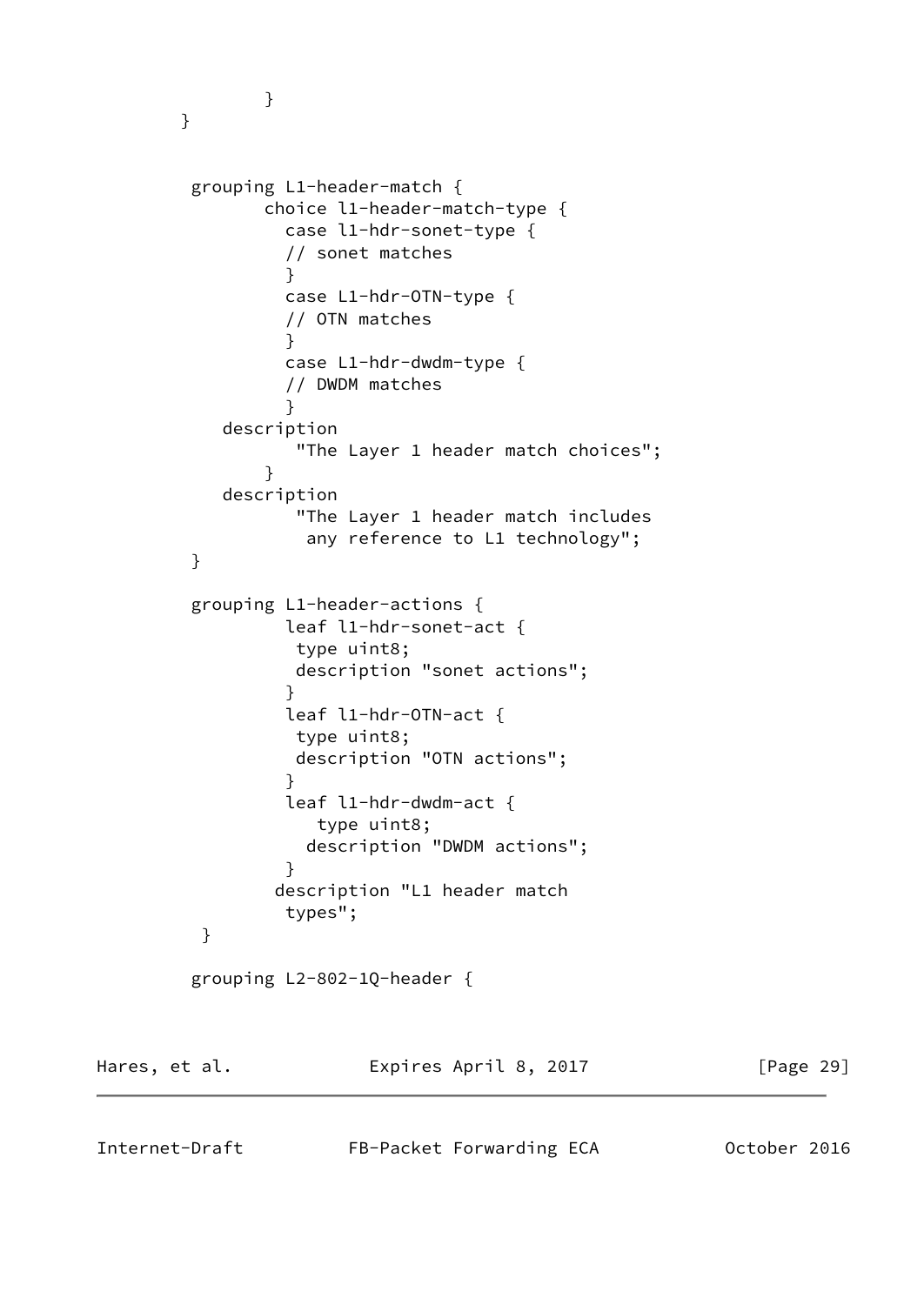```
 description
               "This is short-term 802.1 header
                match which will be replaced
                by reference to IEEE yang when
                it arrives. Qtag 1 is 802.1Q
                Qtag2 is 802.1AD";
                leaf vlan-present {
                  type boolean;
                  description " Include VLAN in header";
 }
                leaf qtag1-present {
                  type boolean;
                   description " This flag value indicates
                      inclusion of one 802.1Q tag in header";
 }
                leaf qtag2-present{
                  type boolean;
              description "This flag indicates the
                        inclusion of second 802.1Q tag in header";
 }
                leaf dest-mac {
              type uint64; //change to uint48
          description "IEEE destination MAC value
                    from the header";
 }
                leaf src-mac {
                 type uint64; // change to unit48 description "IEEE source MAC
                  from the header";
 }
                leaf vlan-tag {
                     type uint16;
                 description "IEEE VLAN Tag
                  from the header";
 }
                leaf qtag1 {
                     type uint32;
                  description "Qtag1 value
                      from the header";
 }
                leaf qtag2 {
                   type uint32;
                      description "Qtag1 value
                      from the header";
 }
```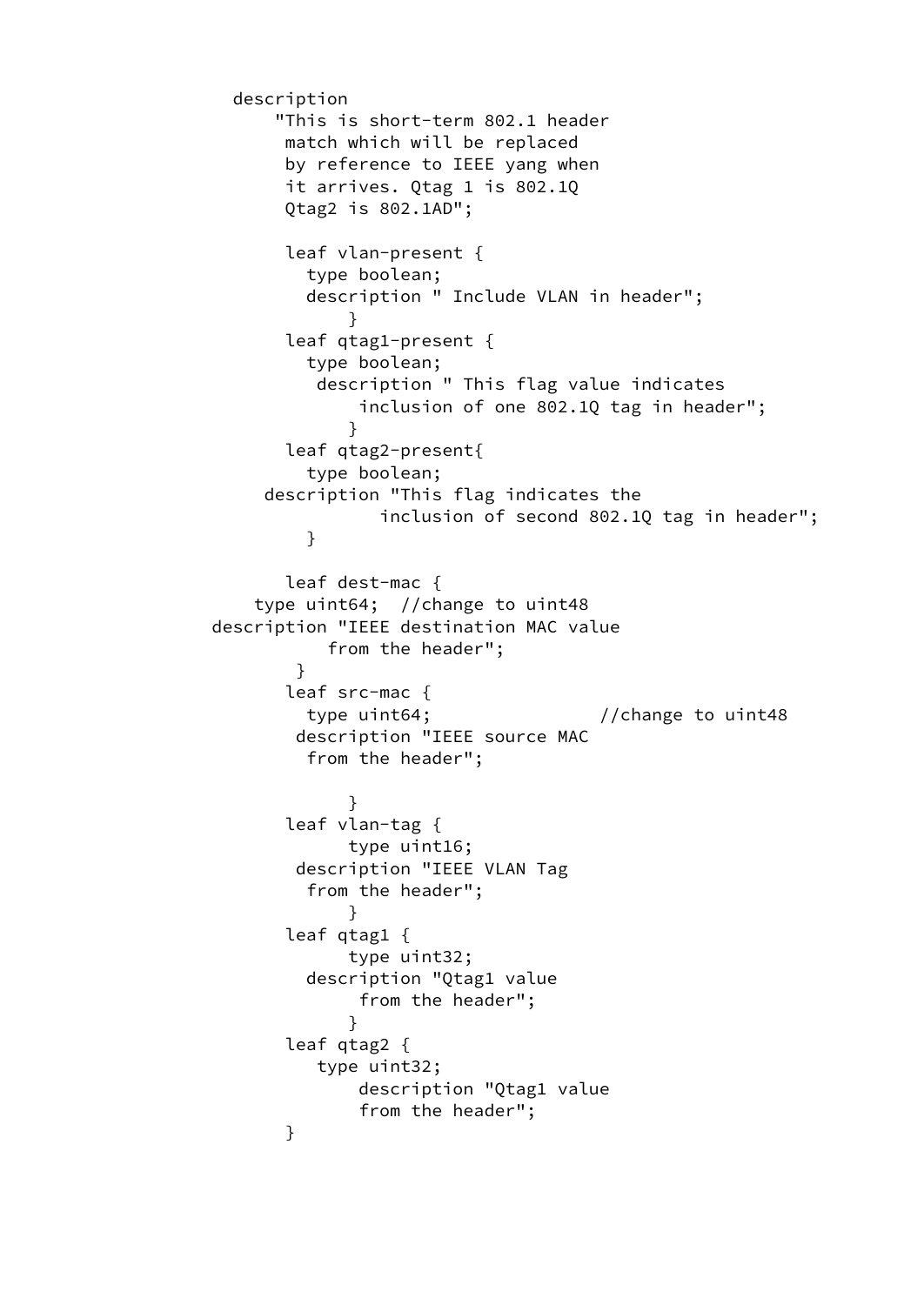```
Internet-Draft FB-Packet Forwarding ECA 0ctober 2016
                 leaf L2-ethertype {
                       type uint16;
                       description "Ether type
                       from the header";
 }
 }
         grouping L2-VXLAN-header {
            container vxlan-header {
                 uses i2rs-rib:ipv4-header;
                 leaf vxlan-network-id {
                     type uint32;
                     description "VLAN network id";
 }
                 description " choices for
                   L2-VLAN header matches.
                       Outer-header only.
                       Need to fix inner header. ";
 }
            description
               "This VXLAN header may
               be replaced by actual VXLAN yang
               module reference";
         }
         grouping L2-NVGRE-header {
                container nvgre-header {
                   uses L2-802-1Q-header;
                   uses i2rs-rib:ipv4-header;
                 leaf gre-version {
                   type uint8;
                   description "L2-NVGRE GRE version";
 }
                 leaf gre-proto {
                   type uint16;
                   description "L2-NVGRE protocol value";
 }
                 leaf virtual-subnet-id {
            type uint32;
                    description "L2-NVGRE subnet id value";
 }
```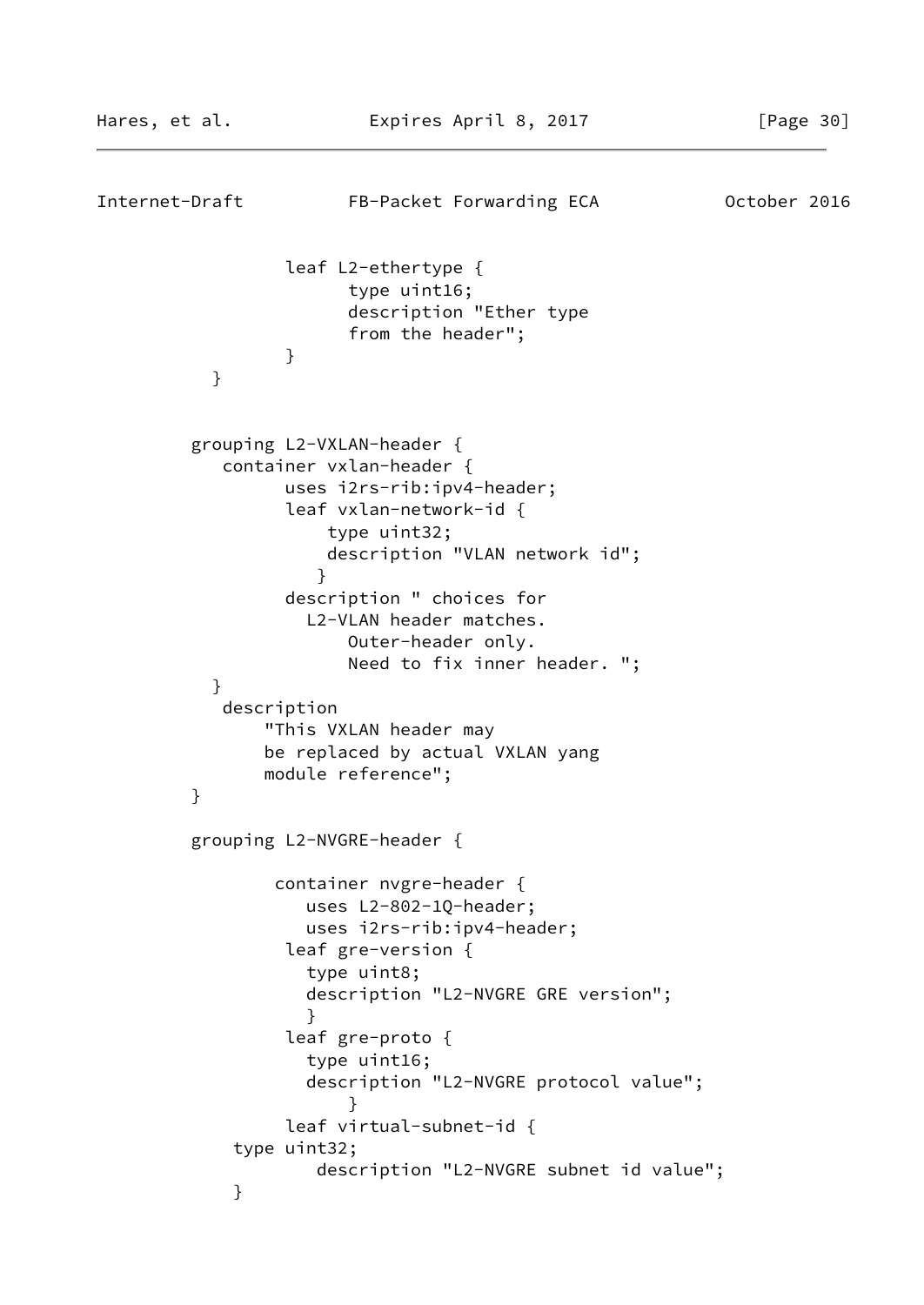```
 leaf flow-id {
           type uint16;
                  description "L2-NVGRE Flow id value";
 }
                 // uses L2-802-1Q-header;
Hares, et al. Expires April 8, 2017 [Page 31]
Internet-Draft FB-Packet Forwarding ECA 0ctober 2016
          description
               "This NVGRE header may
               be replaced by actual NVGRE yang
                module reference";
 }
             description "Grouping for
                L2 NVGRE header.";
        }
        grouping L2-header-match {
          choice l2-header-match-type {
                  case l2-802-1Q {
                      uses L2-802-1Q-header;
 }
                     case l2-802-11 {
                      // matches for 802.11 headers
 }
                     case l2-802-15 {
                  // matches for 802.1 Ethernet
 }
                     case l2-NVGRE {
                     // matches for NVGRE
                     uses L2-NVGRE-header;
 }
                     case l2-VXLAN-header {
                     uses L2-VXLAN-header;
 }
                     case l2-mpls-header {
                      uses i2rs-rib:mpls-header;
 }
              description "Choice of L2
                 headers for L2 match";
 }
       description
```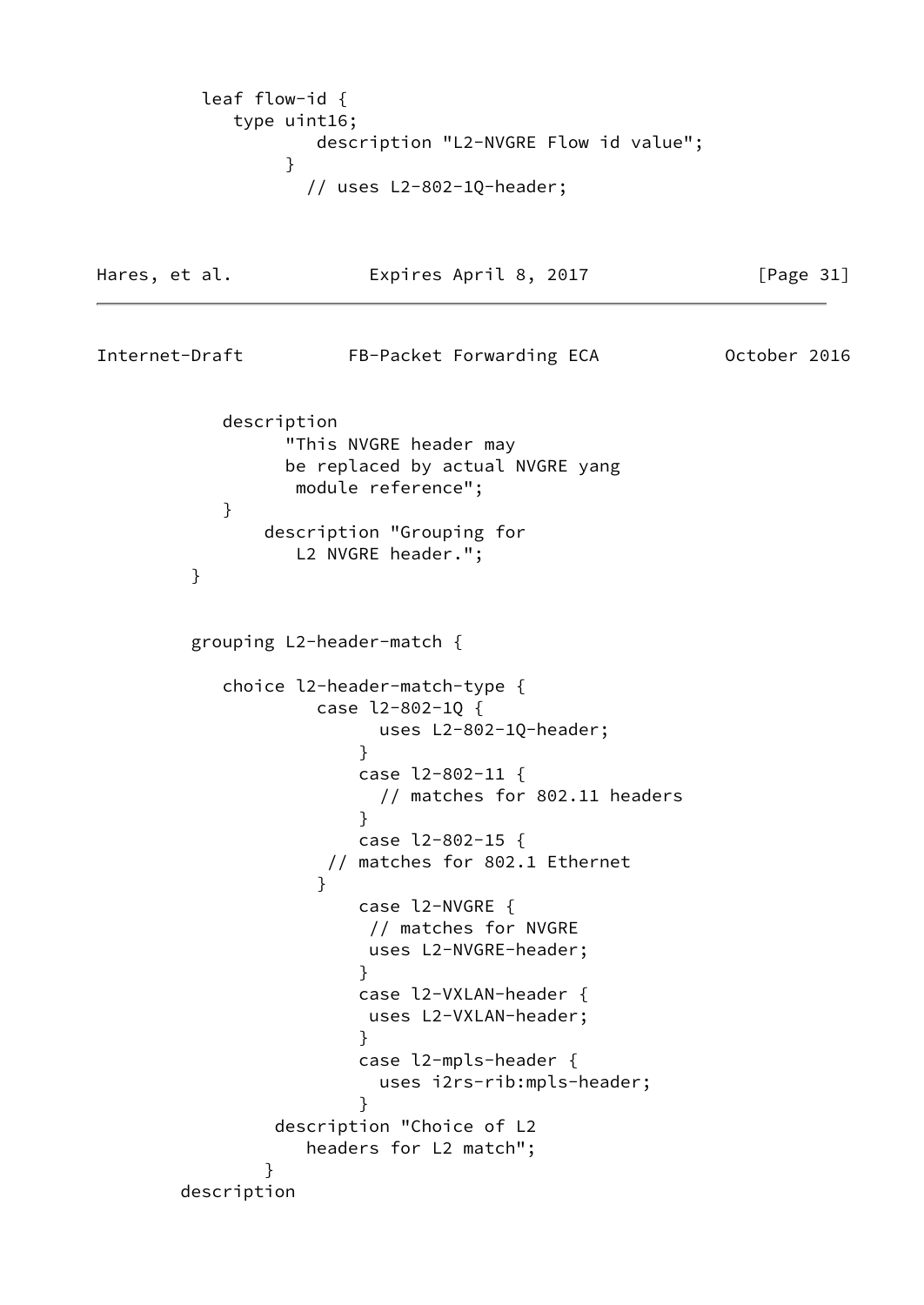```
 " The layer 2 header match includes
                  any reference to L2 technology";
         }
         grouping L2-NVGRE-mod-acts {
          // actions for NVGRE
           leaf set-vsid {
        type boolean;
             description
                 "Boolean flag to set VSID in packet";
 }
           leaf set-flowid {
Hares, et al. Expires April 8, 2017 [Page 32]
Internet-Draft FB-Packet Forwarding ECA 0ctober 2016
             type boolean;
             description
                  "Boolean flag to set VSID in packet";
 }
           leaf vsi {
            type uint32;
               description
                 "VSID value to set in packet";
 }
           leaf flow-id {
                type uint16;
            description
                "flow-id value to set in packet";
 }
           description "L2-NVRE Actions";
         }
         grouping L2-VXLAN-mod-acts {
           leaf set-network-id {
             type boolean;
             description
                "flag to set network id in packet";
 }
           leaf network-id {
            type uint32;
                description
                "network id value to set in packet";
 }
           description "VXLAN header
```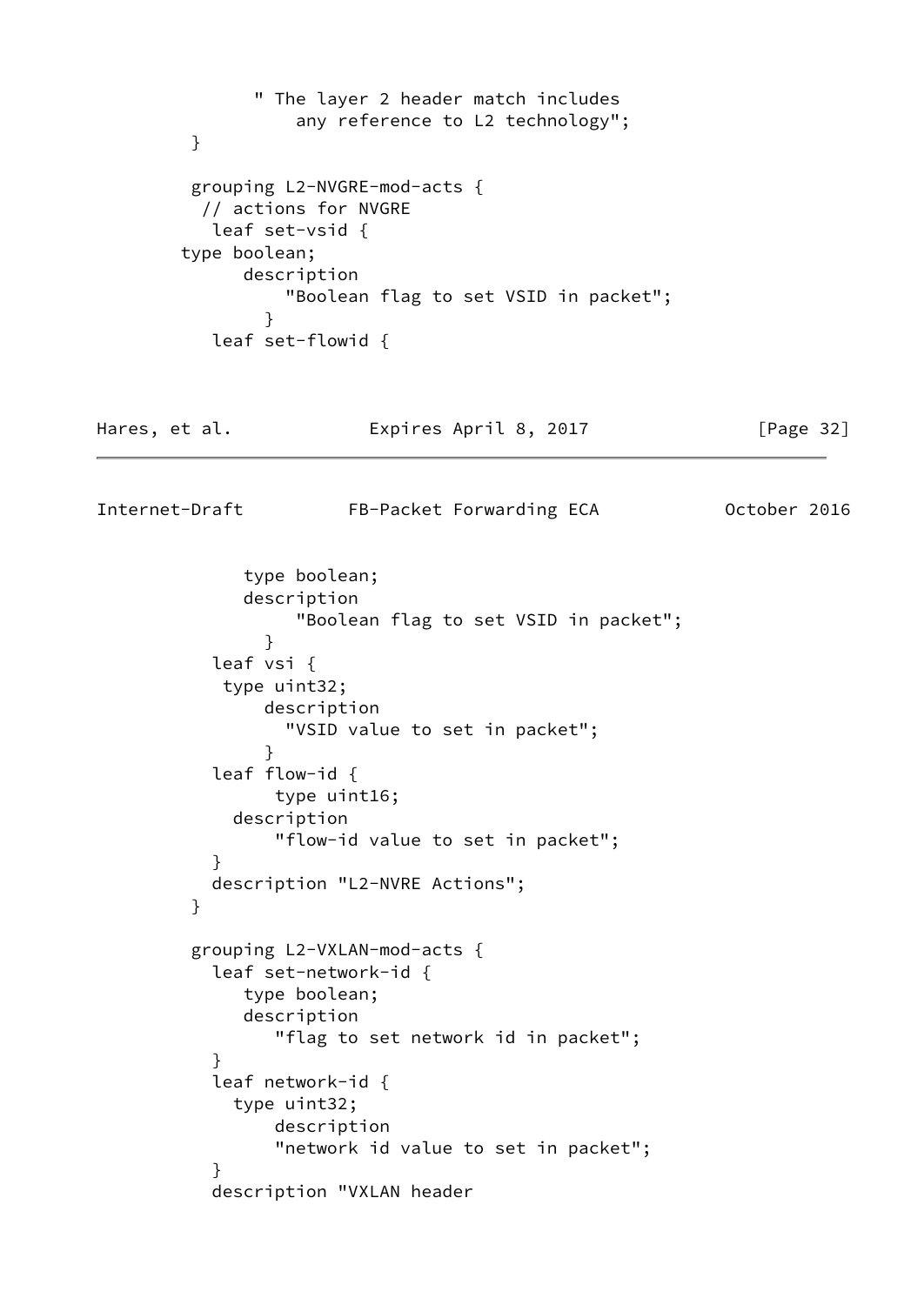```
 modification actions.";
         }
         grouping L2-mpls-mod-acts {
           leaf pop {
           type boolean;
           description
                "Boolean flag to pop mpls header";
 }
           leaf push {
               type boolean;
           description
                "Boolean flag to push value into
                mpls header";
 }
           leaf mpls-label {
                type uint32;
                description
                "mpls label to push in header";
Hares, et al. Expires April 8, 2017 [Page 33]
Internet-Draft FB-Packet Forwarding ECA 0ctober 2016
 }
               description "MPLS modify
                header actions";
         }
         grouping l2-header-mod-actions {
               leaf l2-802-1Q {
                 type uint8;
                 description "actions for 802.1Q";
 }
               leaf l2-802-11 {
                 type uint8;
                 description "actions for 802.11";
 }
               leaf l2-802-15 {
                 type uint8;
                 description "ations for 802.15";
 }
               uses L2-NVGRE-mod-acts;
        uses L2-VXLAN-mod-acts;
               uses L2-mpls-mod-acts;
```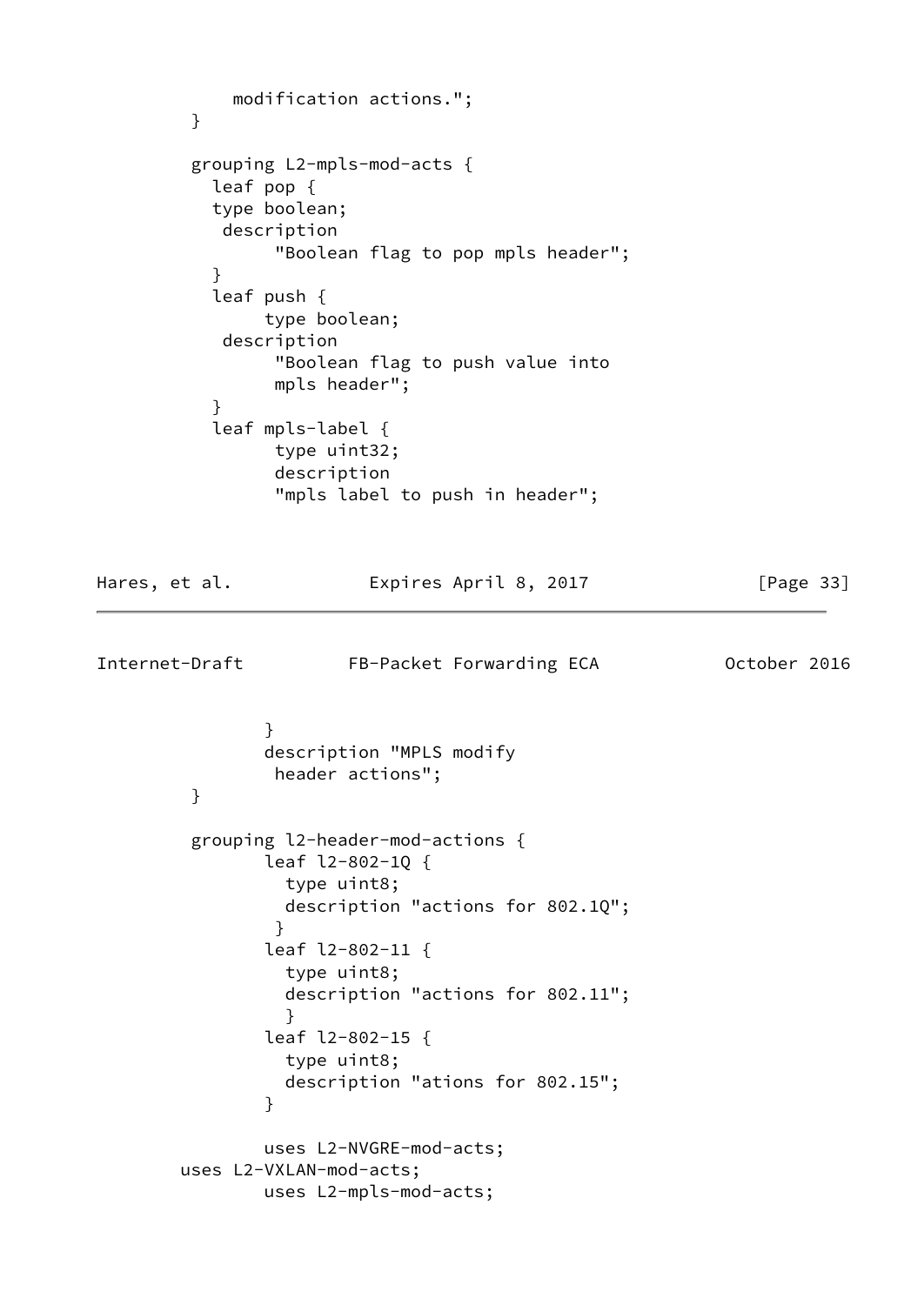```
 description
                " The layer 2 header match includes
                  any reference to L2 technology";
         }
        grouping L3-header-match {
           choice L3-header-match-type {
                 case l3-ipv4-hdr {
                   uses i2rs-rib:ipv4-header;
 }
                 case l3-ipv6-hdr {
                   uses i2rs-rib:ipv6-header;
 }
                 case L3-gre-tunnel {
                   uses i2rs-rib:gre-header;
 }
                   description "match for L3
                       headers for IPv4, IPv6,
                        and GRE tunnels";
 }
        description "match for L3 headers";
         }
Hares, et al. Expires April 8, 2017 [Page 34]
Internet-Draft FB-Packet Forwarding ECA 0ctober 2016
        grouping ipv4-encapsulate-gre {
           leaf encapsulate {
           type boolean;
               description "flag to encapsulate headers";
 }
            leaf ipv4-dest-address {
                      type inet:ipv4-address;
                      description "Destination Address for GRE header";
 }
               leaf ipv4-source-address {
                       type inet:ipv4-address;
                   description "Source Address for GRE header";
 }
               description "encapsulation actions for IPv4 headers";
         }
```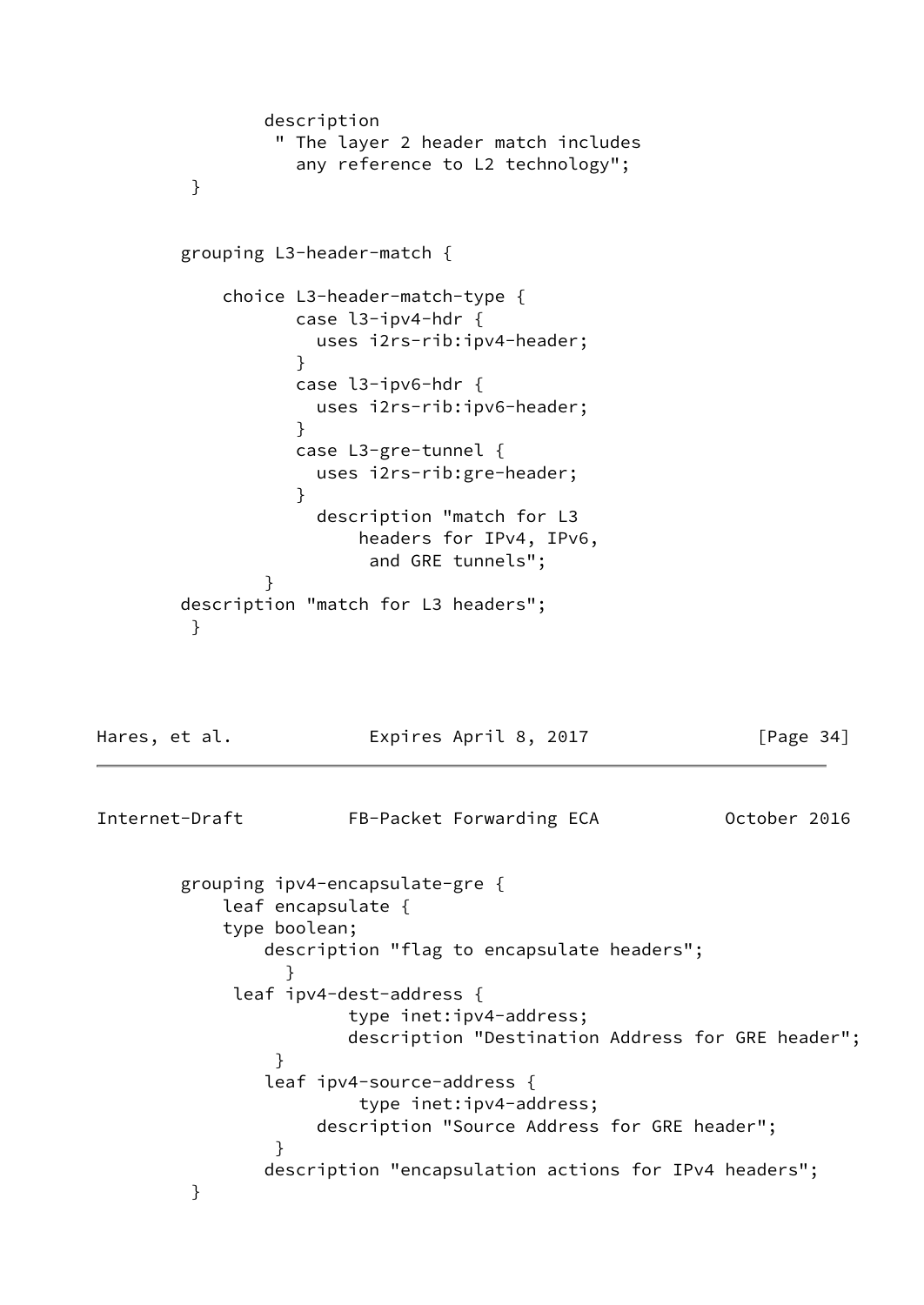```
 grouping L3-header-actions {
         choice l3-header-act-type {
              case l3-ipv4-hdr {
                 leaf set-ttl {
                      type boolean;
                      description "flag to set TTL";
 }
                    leaf set-dscp {
                      type boolean;
                      description "flag to set DSCP";
 }
                 leaf ttl-value {
                      type uint8;
                      description "TTL value to set";
 }
                     leaf dscp-val {
            type uint8;
                      description "dscp value to set";
 }
 }
              case l3-ipv6-hdr {
                 leaf set-next-header {
                      type boolean;
                      description
                       "flag to set next routing
                       header in IPv6 header";
 }
                     leaf set-traffic-class {
                      type boolean;
                      description
                       "flag to set traffic class
                       in IPv6 header";
Hares, et al. Expires April 8, 2017 [Page 35]
Internet-Draft FB-Packet Forwarding ECA 0ctober 2016
 }
                     leaf set-flow-label {
                       type boolean;
                       description
                       "flag to set flow label
                         in IPv6 header";
 }
                     leaf set-hop-limit {
```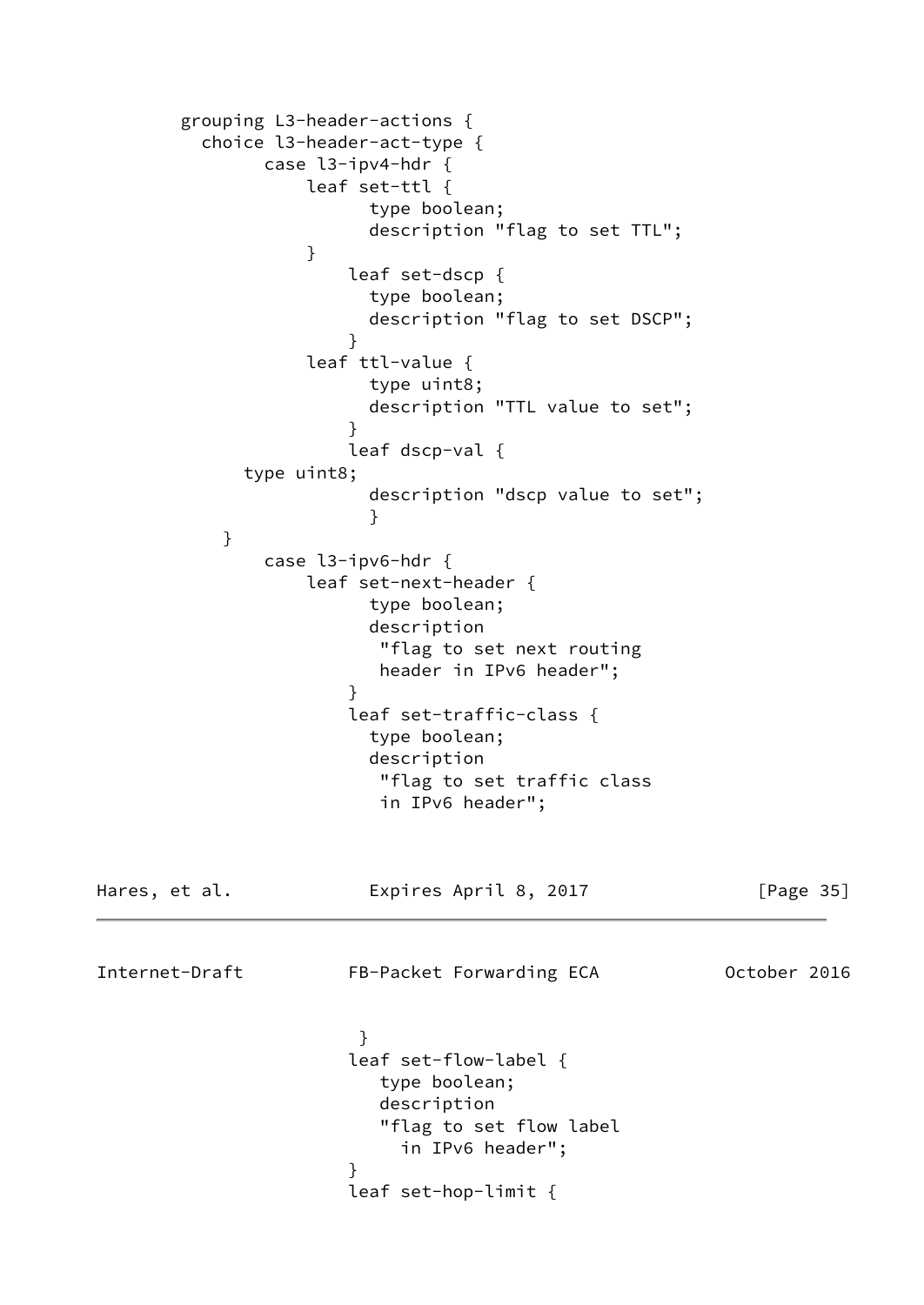```
 type boolean;
                       description "flag
                       to set hop limit in
                           L3 packet";
 }
                    leaf ipv6-next-header {
                       type uint8;
                       description "value to
                       set in next IPv6 header";
 }
                    leaf ipv6-traffic-class {
                       type uint8;
                       description "value to set
                           in traffic class";
 }
                    leaf ipv6-flow-label {
                       type uint16;
                       description "value to set
                            in IPOv6 flow label";
 }
                    leaf ipv6-hop-limit {
                       type uint8;
                       description "value to set
                        in hop count";
 }
 }
              case L3-gre-tunnel {
                 leaf decapsulate {
                      type boolean;
                description "flag to
                       decapsulate GRE packet";
 }
                  description "GRE tunnel
              actions" ;
 }
              description "actions that can
                be performed on L3 header";
         }
Hares, et al. Expires April 8, 2017 [Page 36]
Internet-Draft FB-Packet Forwarding ECA 0ctober 2016
```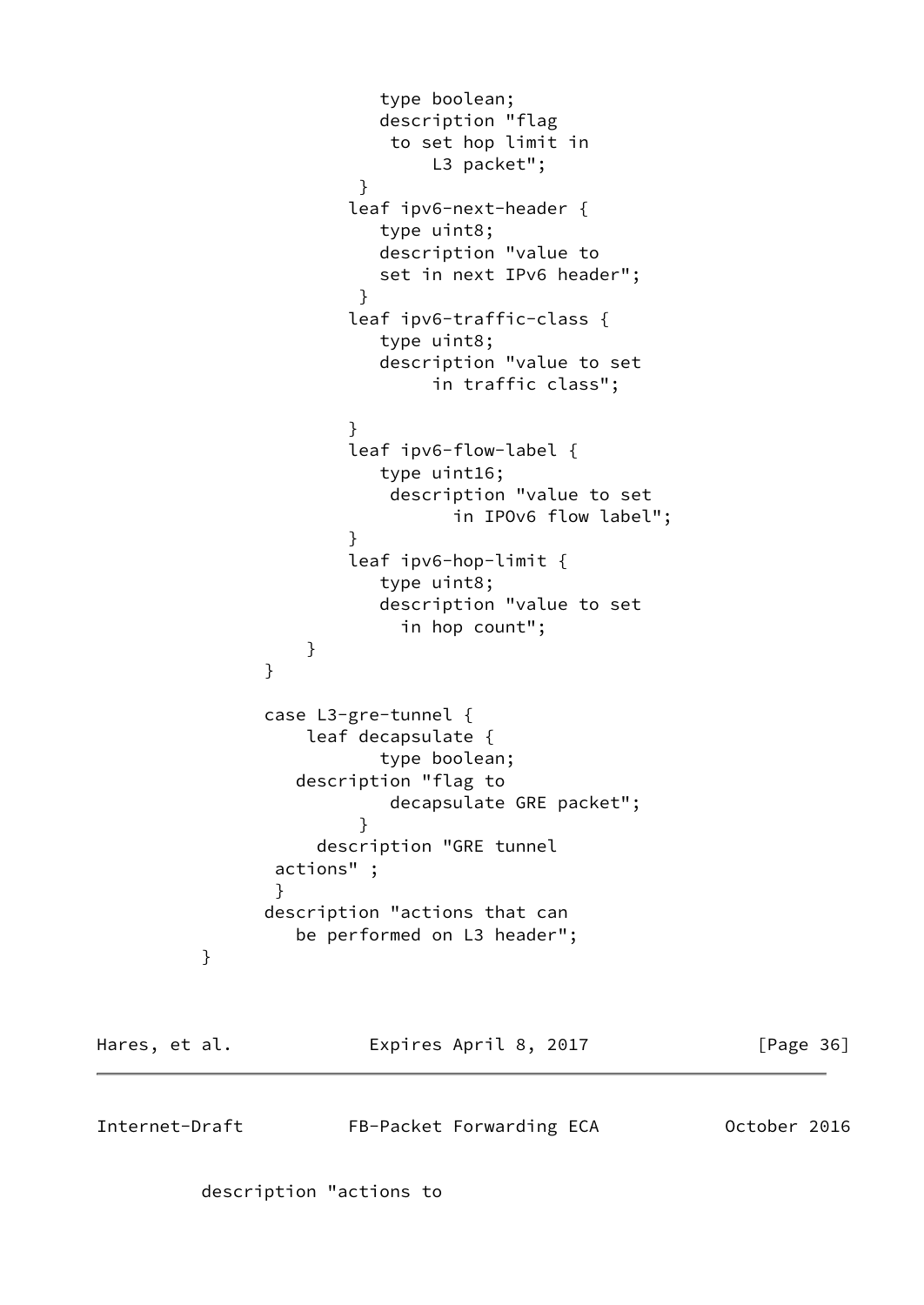```
 be performed on L3 header";
        }
         grouping tcp-header-match {
           leaf tcp-src-port {
             type uint16;
             description "source port match value";
 }
           leaf tcp-dst-port {
             type uint16;
         description "dest port value
                 to match";
 }
                 leaf sequence-number {
                 type uint32;
                 description "sequence number
                  value to match";
 }
                 leaf ack-number {
                 type uint32;
                 description "action value to
                 match";
 }
           description "match for TCP
                header";
        }
         grouping tcp-header-action {
           leaf set-tcp-src-port {
             type boolean;
             description "flag to set
                  source port value";
 }
           leaf set-tcp-dst-port {
            type boolean;
            description "flag to set source port value";
 }
           leaf tcp-s-port {
             type uint16;
             description "source port match value";
 }
           leaf tcp-d-port {
             type uint16;
         description "dest port value
                 to match";
```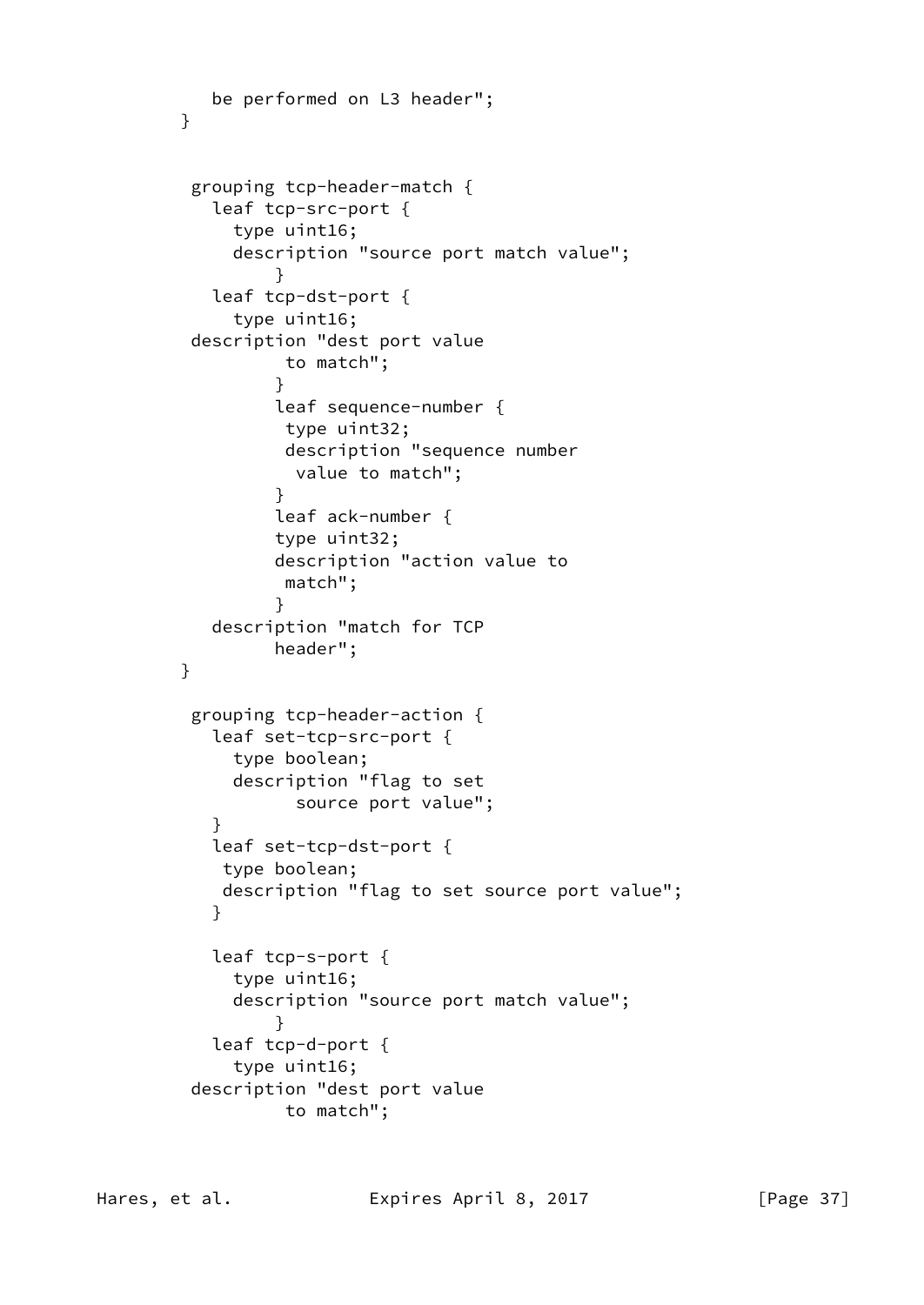```
Internet-Draft FB-Packet Forwarding ECA 0ctober 2016
 }
            leaf seq-num {
                 type uint32;
                 description "sequence number
                  value to match";
 }
                leaf ack-num {
                type uint32;
                description "action value to
                 match";
 }
           description "Actions to
              modify TCP header";
        }
        grouping udp-header-match {
            leaf udp-src-port {
                type uint16;
            description "UDP source
                  port match value";
 }
               leaf udp-dst-port {
                 type uint16;
              description "UDP Destination
                   port match value";
 }
            description "match values for
                 UDP header";
        }
        grouping udp-header-action {
            leaf set-udp-src-port {
                type boolean;
             description "flag to set
                  UDP source port match value";
 }
               leaf set-udp-dst-port {
                type boolean;
             description
                  "flag to set UDP destination port match value";
 }
               leaf udp-s-port {
                type uint16;
             description "UDP source
                  port match value";
```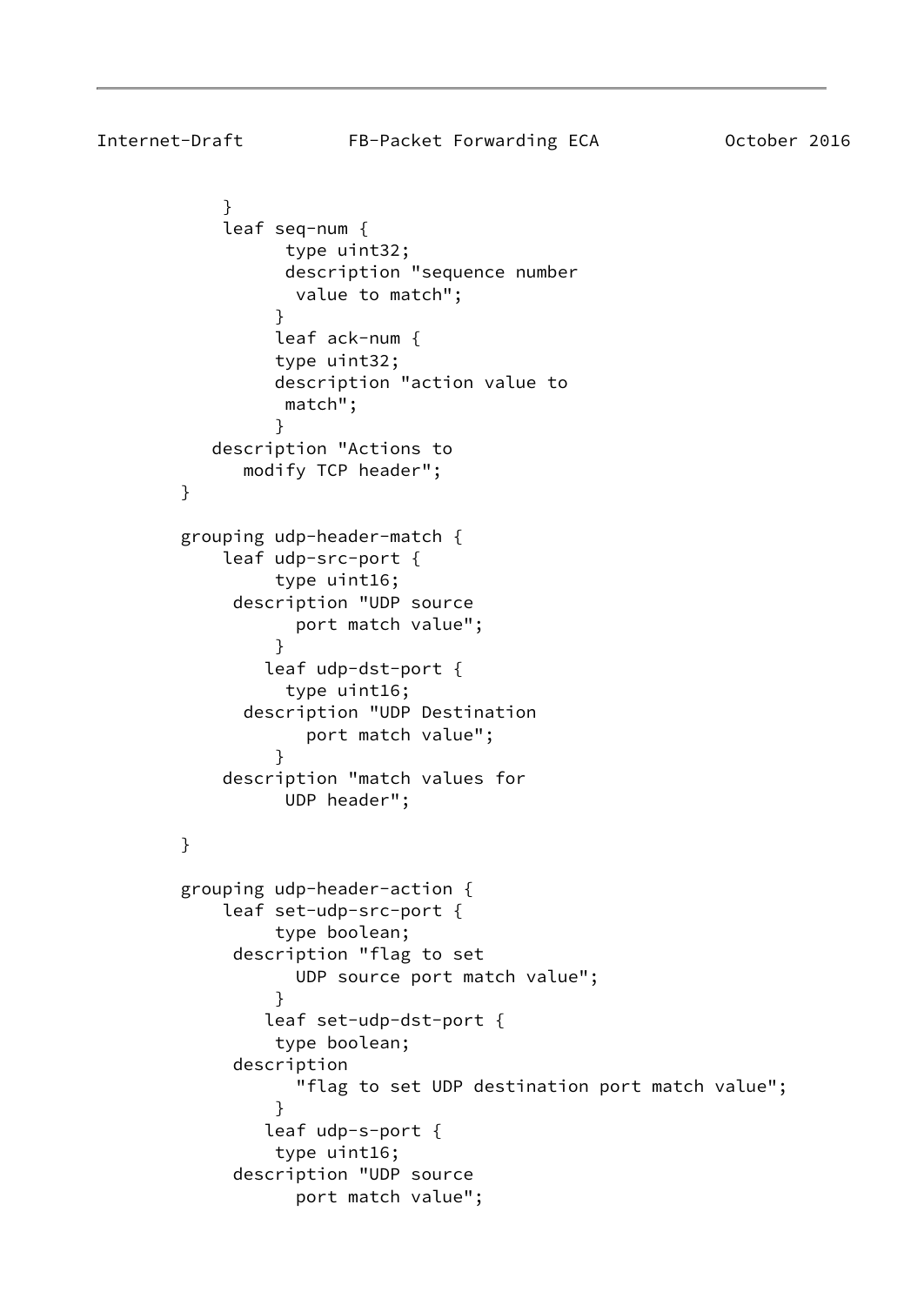} leaf udp-d-port {

| Hares, et al.  | Expires April 8, 2017                                                                                                                              | [Page 38]    |
|----------------|----------------------------------------------------------------------------------------------------------------------------------------------------|--------------|
| Internet-Draft | FB-Packet Forwarding ECA                                                                                                                           | October 2016 |
| }              | type uint16;<br>description "UDP Destination<br>port match value";                                                                                 |              |
| }              | description "actions to set<br>values in UDP header";                                                                                              |              |
|                | grouping sctp-chunk {<br>leaf chunk-type {<br>type uint8;<br>description "sctp chunk type value";                                                  |              |
| ł<br>}         | leaf chunk-flag {<br>type uint8;<br>description "sctp chunk type<br>flag value";                                                                   |              |
| }              | leaf chunk-length {<br>type uint16;<br>description "sctp chunk length";                                                                            |              |
| }<br>}         | leaf chunk-data-byte-zero {<br>type uint32;<br>description "byte zero of<br>stcp chunk data";<br>description "sctp chunck<br>header match fields"; |              |
|                | grouping sctp-header-match {<br>uses sctp-chunk;<br>leaf stcp-src-port {<br>type uint16;<br>description "sctp header match                         |              |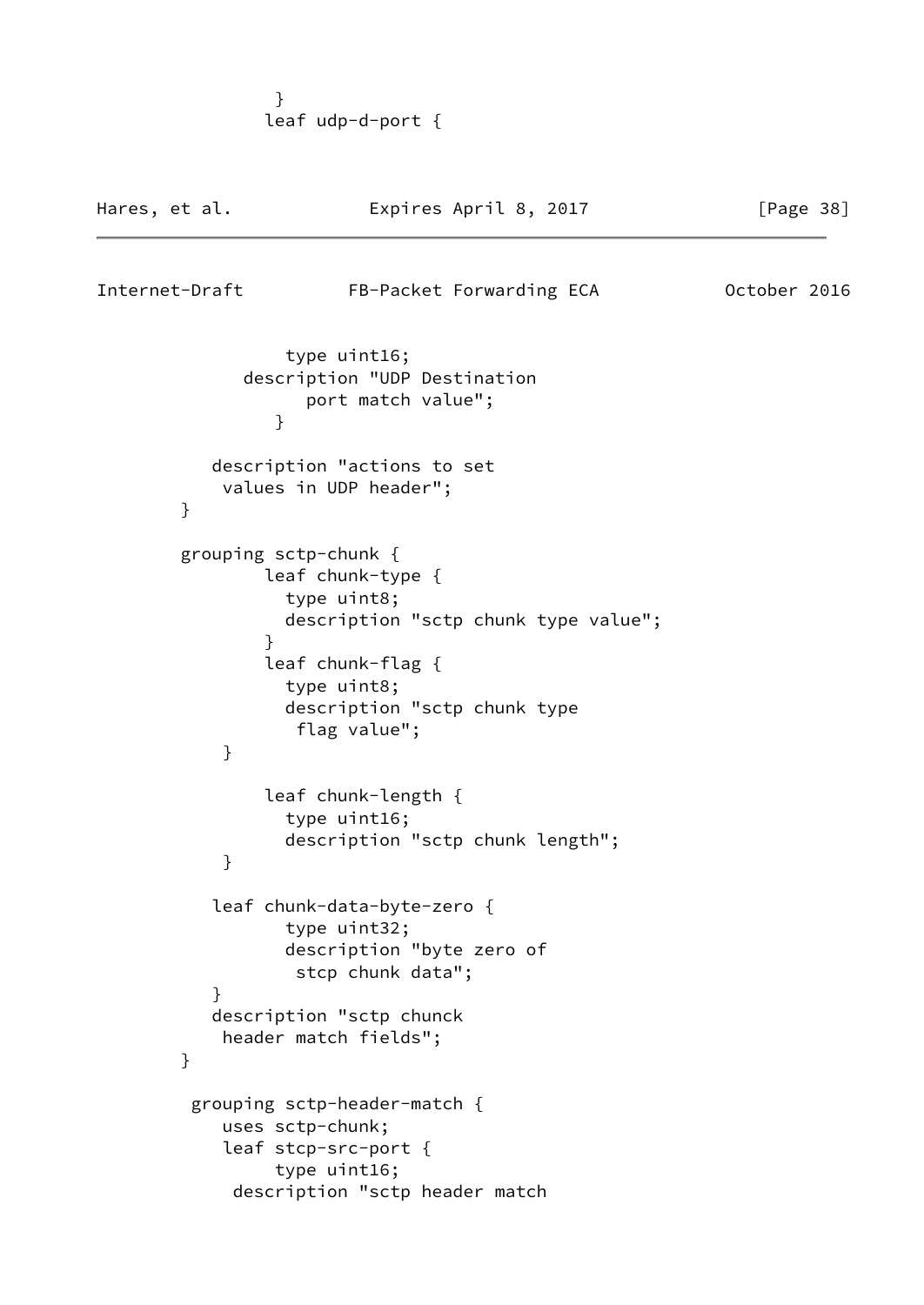```
 source port value";
 }
               leaf sctp-dst-port {
                type uint16;
             description "sctp header match
                destination port value";
 }
               leaf sctp-verify-tag {
               type uint32;
Hares, et al. Expires April 8, 2017 [Page 39]
Internet-Draft FB-Packet Forwarding ECA 0ctober 2016
            description "sctp header match
                 verification tag value";
 }
               description "SCTP header
                   match values";
        }
        grouping sctp-header-action {
           leaf set-stcp-src-port {
                type boolean;
            description "set source port in sctp header";
 }
               leaf set-stcp-dst-port {
               type boolean;
            description "set destination port in sctp header";
 }
               leaf set-stcp-chunk1 {
               type boolean;
            description "set chunk value in sctp header";
 }
               leaf chunk-type-value {
                 type uint8;
                description "sctp chunk type value";
 }
               leaf chunk-flag-value {
                type uint8;
                 description "sctp chunk type
                 flag value";
 }
               leaf chunk-len {
                 type uint16;
```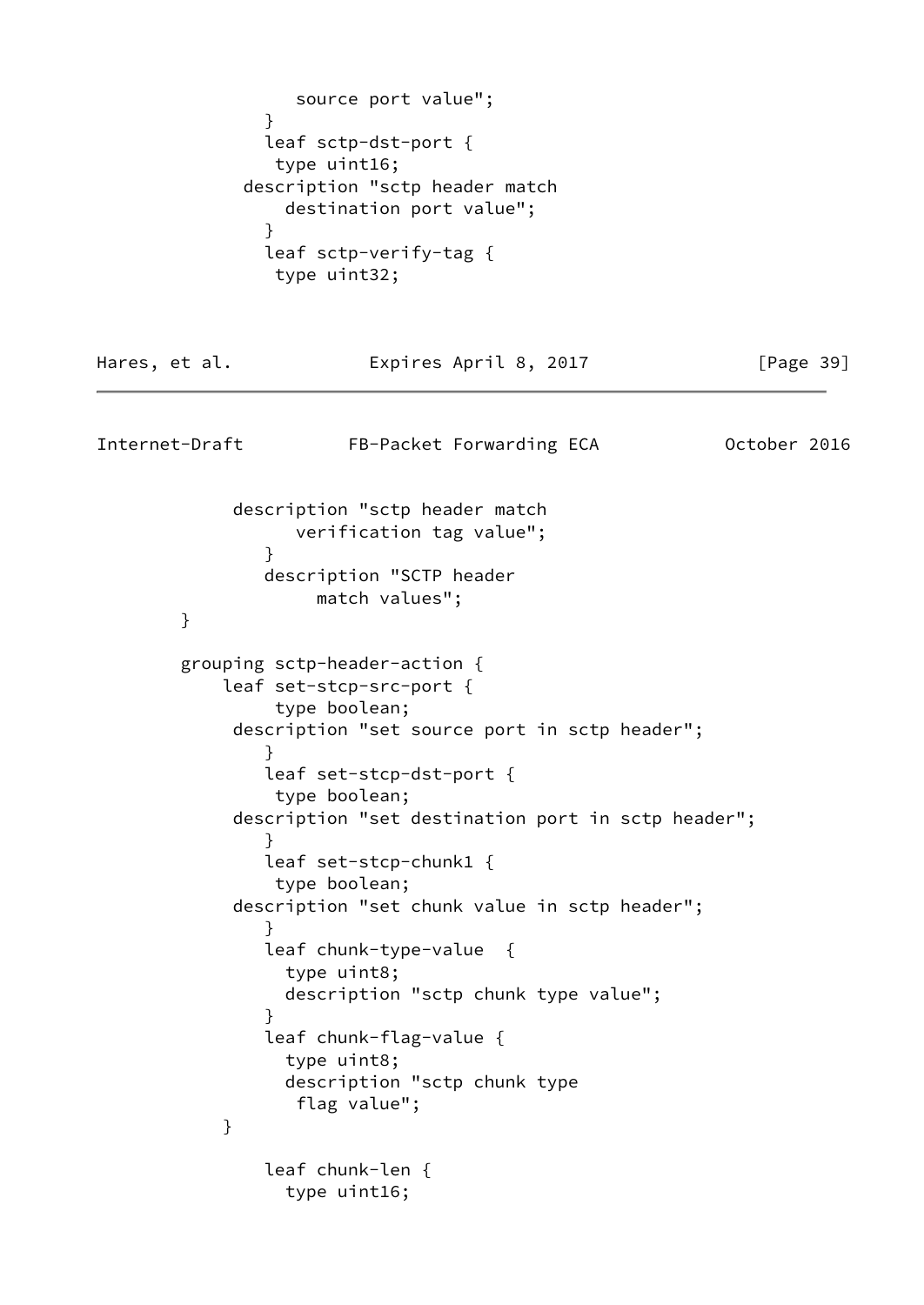```
 description "sctp chunk length";
 }
          leaf chunk-data-bzero {
                 type uint32;
                 description "byte zero of
                  stcp chunk data";
 }
          description "sctp qos actions";
        }
        grouping L4-header-match {
            choice l4-header-match-type {
                  case l4-tcp-header {
                   uses tcp-header-match;
Hares, et al. Expires April 8, 2017 [Page 40]
Internet-Draft FB-Packet Forwarding ECA 0ctober 2016
 }
                  case l4-udp-header {
                   uses udp-header-match;
 }
                  case l4-sctp {
                   uses sctp-header-match;
 }
                description "L4 match
                header choices";
 }
           description "L4 header
                 match type";
        }
        grouping L4-header-actions {
            uses tcp-header-action;
            uses udp-header-action;
            uses sctp-header-action;
               description "L4 header matches";
         }
    grouping service-header-match {
               choice service-header-match-type {
                 case sf-chain-meta-match {
```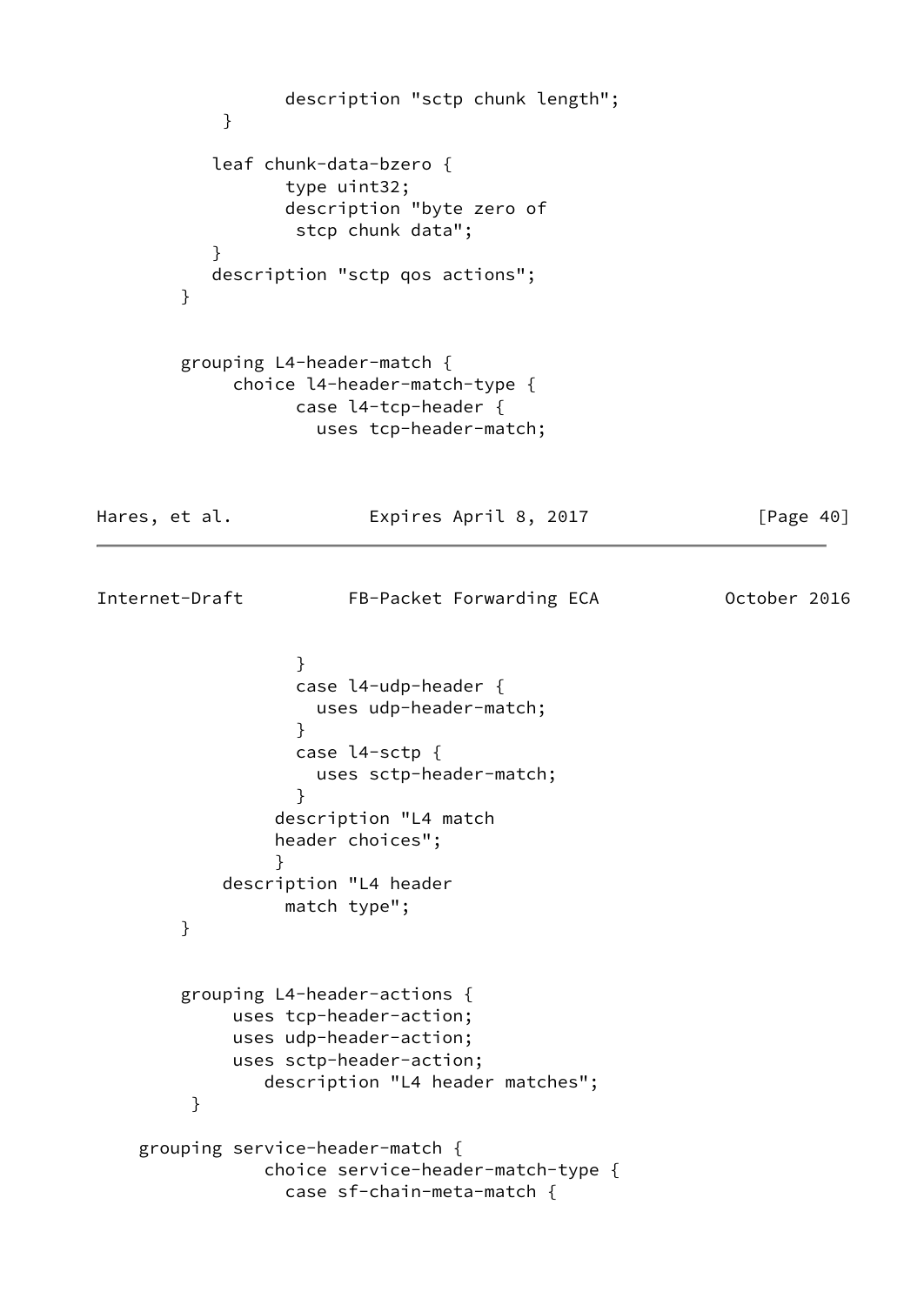```
 description "uses
                  sfc-sfc:service-function-chain-grouping:
                  + sfc-sfc:service-function-chain";
 }
                  case sf-path-meta-match {
                   description "uses
                      sfc-spf:service-function-paths:
                      + sfc-spf:service-function-path";
 }
               description "SFC header match
                choices";
 }
           description "SFC header and path
                matches";
        }
        grouping sfc-header-actions {
               choice service-header-match-type {
                 case sf-chain-meta-match {
                   leaf set-chain {
                        type boolean;
                     description "flag to set
                         chain in sfc. Should
Hares, et al. Expires April 8, 2017 [Page 41]
Internet-Draft FB-Packet Forwarding ECA 0ctober 2016
                         be amended to use SFC service
                         chain matching.
                        uses sfc-sfc:service-function-chain-grouping:
                        + sfc-sfc:service-function-chain";
 }
 }
                 case sf-path-meta-match {
                   leaf set-path {
                       type boolean;
                   description "flag to set path in
                       sfc header. Amend to use sfc-spf
                        function headers. Uses
                        sfc-spf:service-function-paths:
                        + sfc-spf:service-function-path.";
 }
 }
               description "choices in SFC for
                chain match and path match.";
```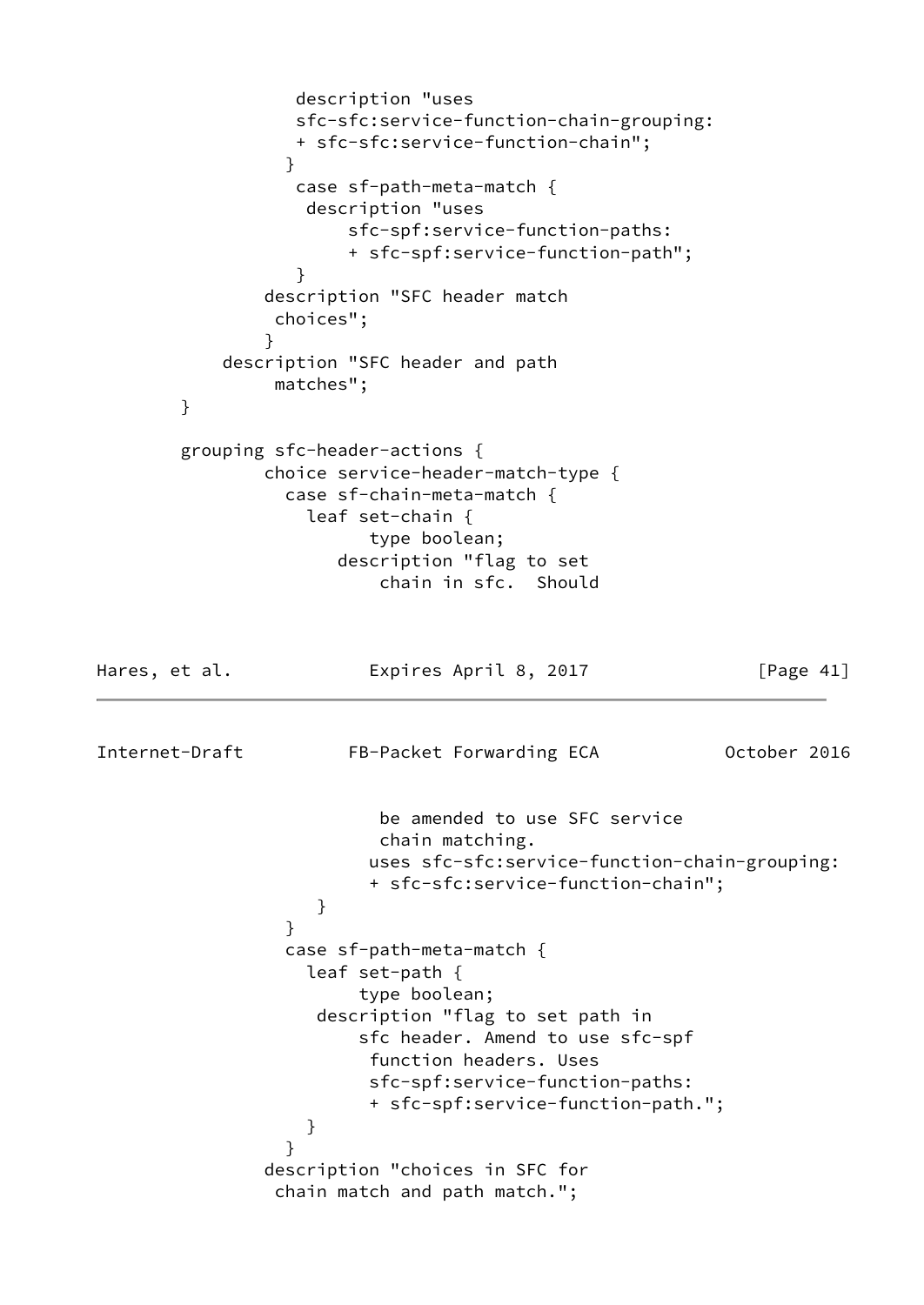```
 }
          description "modify action for
            SFC header.";
        }
   grouping rule_status {
          leaf rule-status {
            type string;
                description "status information
                 free form string.";
          }
          leaf rule-inactive-reason {
            type string;
            description "description of
                why rule is inactive";
 }
          leaf rule-install-reason {
            type string;
            description "response on rule installed";
 }
          leaf rule-installer {
            type string;
             description "client id of installer";
          }
          leaf refcnt {
            type uint16;
        description "reference count on rule. ";
      }
      description
Hares, et al. Expires April 8, 2017 [Page 42]
Internet-Draft FB-Packet Forwarding ECA 0ctober 2016
           "rule operational status";
        }
// group status
        grouping groups-status {
          list group_opstate {
            key "grp-name";
            leaf grp-name {
            type string;
            description "eca group name";
 }
```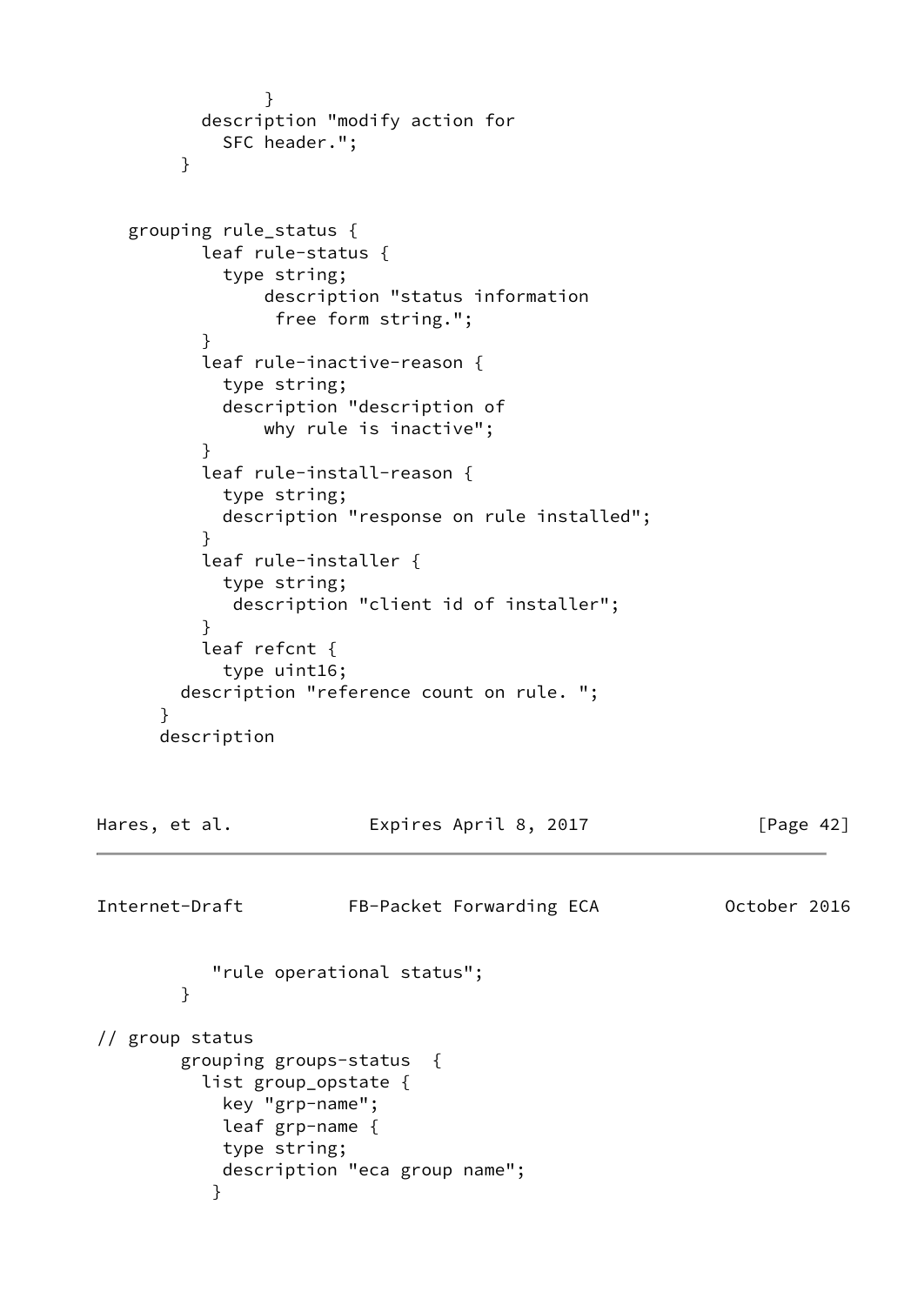```
 leaf rules-installed {
           type uint32;
               description "rules in
                group installed";
 }
           list rules_status {
            key "rule-name";
               leaf rule-name {
                type string;
                description "name of rule ";
 }
            leaf rule-order {
                type uint32;
                description "rule-order";
 }
               description "rules per
               group";
 }
           description "group operational
            status";
         }
        description "group to rules
            list";
        }
// links between rule to group
         grouping rule-group-link {
          list rule-group {
           key rule-name;
           leaf rule-name {
            type string;
            description "rule name";
 }
           leaf group-name {
             type string;
                 description "group name";
Hares, et al. Expires April 8, 2017 [Page 43]
Internet-Draft FB-Packet Forwarding ECA 0ctober 2016
 }
           description "link between
            group and link";
```
}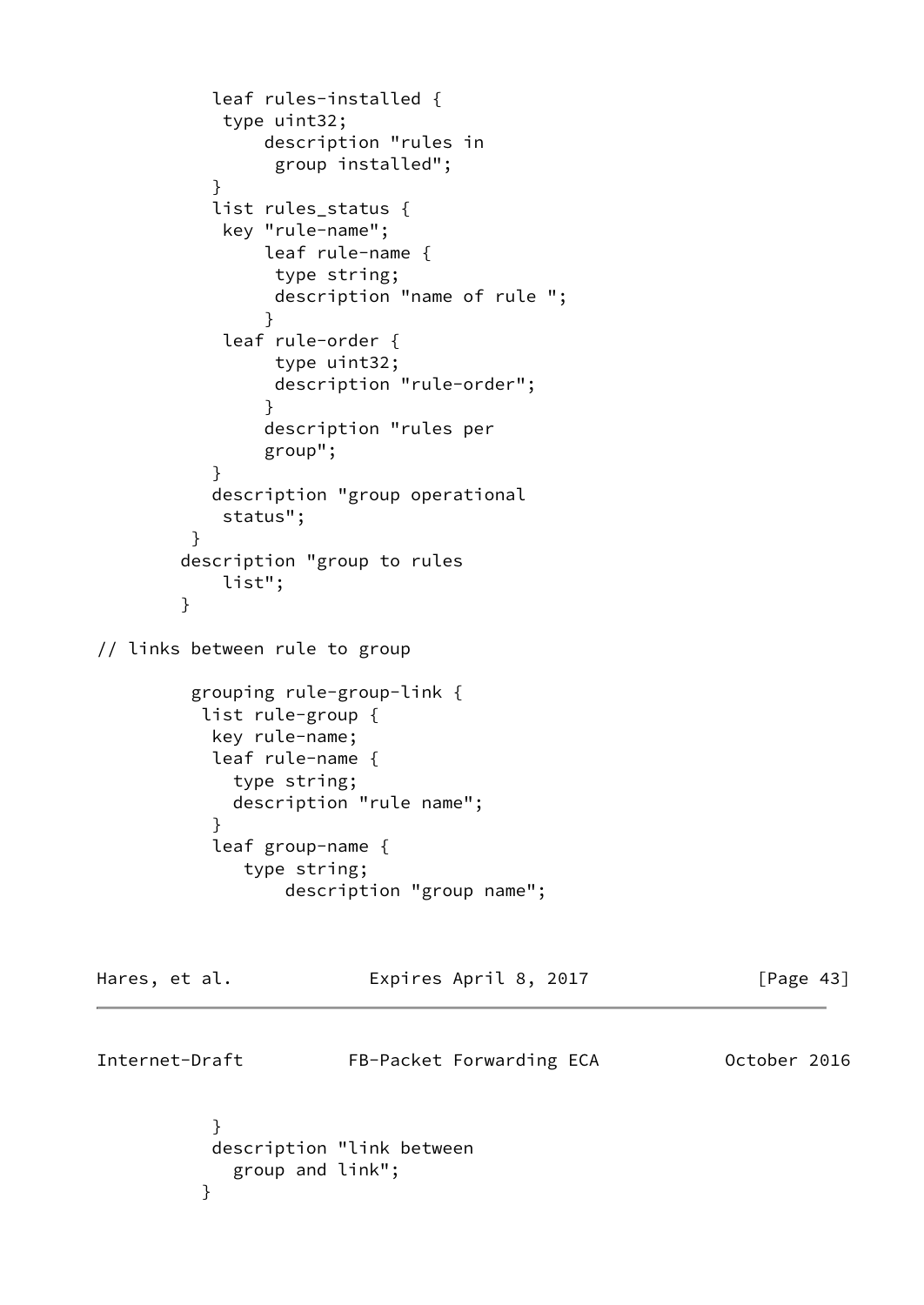```
 description "rule-name to
           group link";
        }
// rule status by name
        grouping rules_opstate {
          list rules status {
                key "rule-order rule-name";
                  leaf rule-order {
                   type uint32;
                   description "order of rules";
 }
                leaf rule-name {
                 type string;
                 description "rule name";
 }
            uses rule_status;
                description "eca rule list";
 }
         description "rules
                operational state";
        }
// rule statistics by name and order
        grouping rules_opstats {
                list rule-stat {
              key "rule-order rule-name";
                  leaf rule-order {
                   type uint32;
                   description "order of rules";
 }
          leaf rule-name {
                   type string;
                   description "name of rule";
 }
                  leaf pkts-matched {
                    type uint64;
                    description "number of
                     packets that matched filter";
 }
                  leaf pkts-modified {
                    type uint64;
                    description "number of
                     packets that filter caused
```
Hares, et al. **Expires April 8, 2017** [Page 44]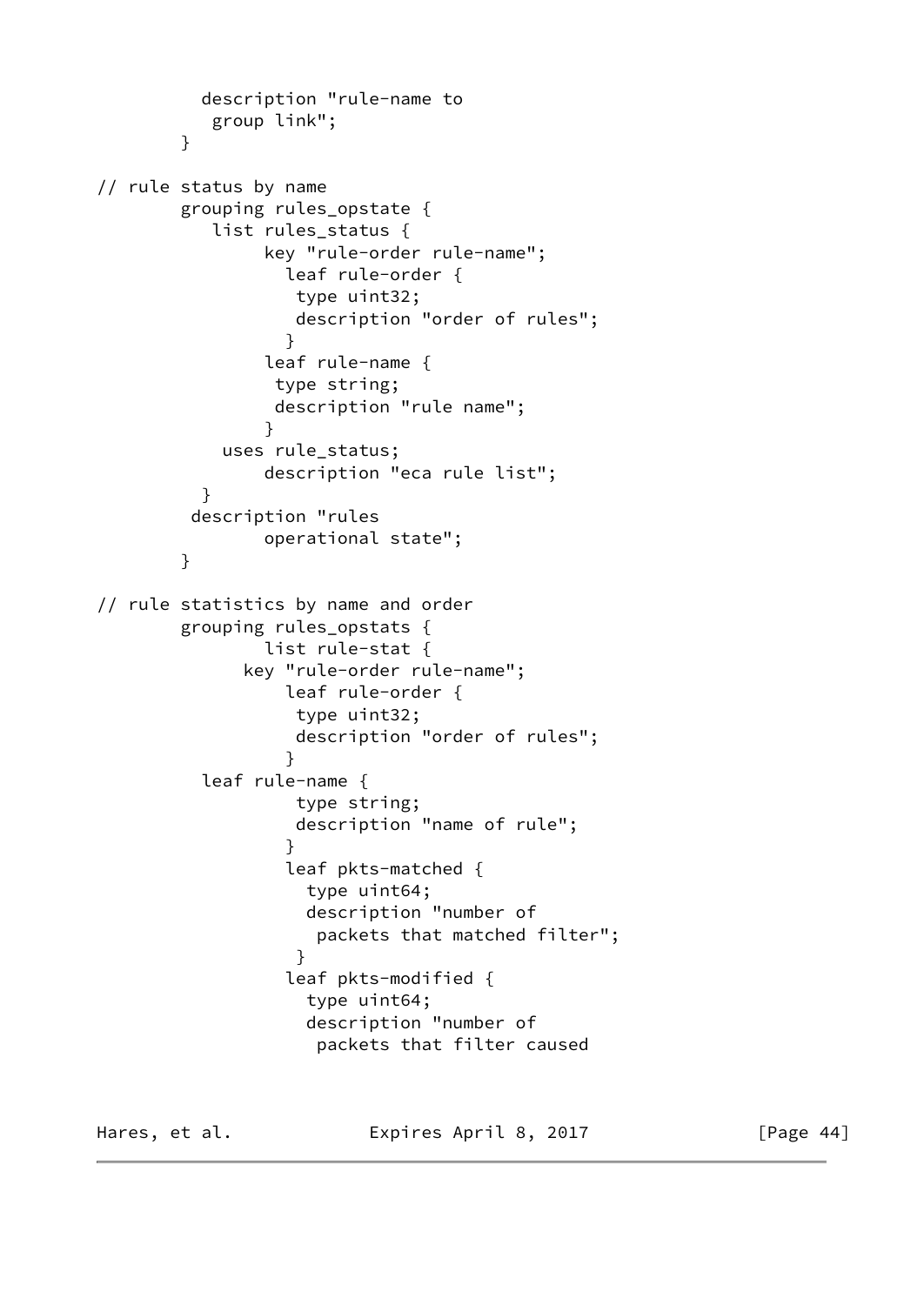```
 to be modified";
 }
                       leaf pkts-dropped {
                   type uint64;
                   description "number of
                    packets that filter caused
                    to be modified";
 }
               leaf bytes-dropped {
                   type uint64;
                   description "number of
                    packets that filter caused
                    to be modified";
 }
                  leaf pkts-forwarded {
                   type uint64;
                   description "number of
                    packets that filter caused
                    to be forwarded.";
 }
                   leaf bytes-forwarded {
                   type uint64;
                   description "number of
                    packets that filter caused
                    to be forwarded.";
 }
                       description "list of
                       operational statistics for each
                       rule.";
 }
                description "statistics
                   on packet filter matches, and
                   based on matches on many were
                   modified and/or forwarded";
        }
   grouping packet-size-match {
         leaf l1-size-match {
           type uint32;
           description "L1 packet match size.";
 }
         leaf l2-size-match {
           type uint32;
               description "L2 packet match size.";
```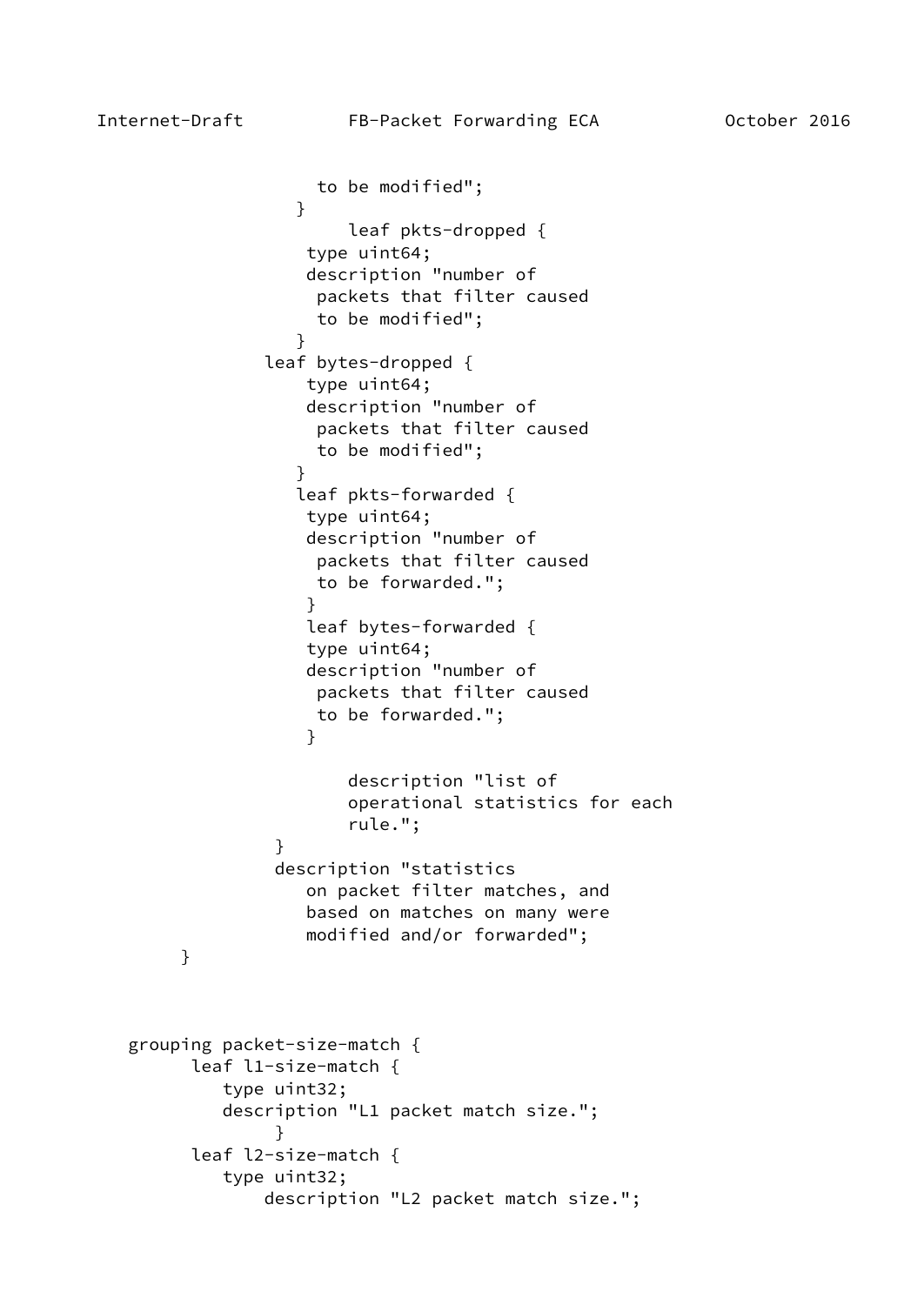```
Internet-Draft FB-Packet Forwarding ECA 0ctober 2016
         leaf l3-size-match {
            type uint32;
            description "L3 packet match size.";
 }
         leaf l4-size-match {
            type uint32;
            description "L4 packet match size.";
 }
         leaf service-meta-size {
            type uint32;
            description "service meta info match size.";
 }
         leaf service-meta-payload {
               type uint32;
            description "service meta-play match size";
 }
     description "packet size by layer
         only non-zero values are matched";
        }
        grouping time-day-match {
      leaf hour {
            type uint8;
            description "hour
               of day in 24 hours.
                (add range)";
 }
          leaf minute {
             type uint8;
                description
                "minute in day.";
 }
          leaf second {
             type uint8;
                 description
                 "second in day.";
 }
        description "matches for
```
}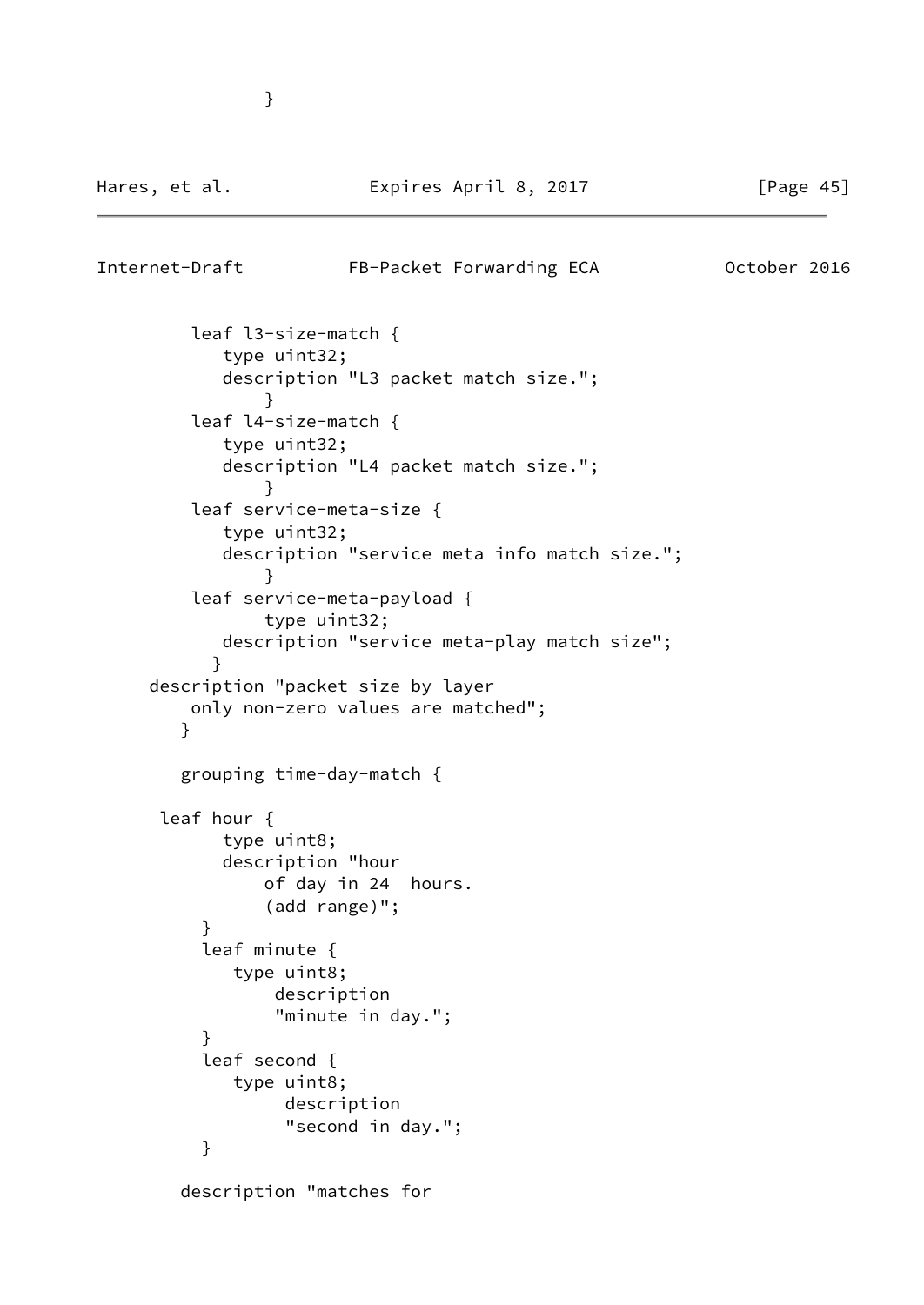```
 time of day.";
 }
  grouping user-event-match {
 leaf user-name {
      type string;
```
#### Hares, et al. **Expires April 8, 2017** [Page 46]

```
Internet-Draft FB-Packet Forwarding ECA 0ctober 2016
             description "name of user
                 event";
 }
            leaf match-string {
            type string;
                description "user match
                 string";
 }
         description "matches for
           time of day.";
        }
         grouping eca-event-matches {
            uses time-day-match;
            uses user-event-match;
           description "matches for events
            which include:
                time of day, and
                user specified matches.";
         }
     grouping eca-pkt-matches {
          uses interface-match;
           uses L1-header-match;
           uses L2-header-match;
           uses L3-header-match;
           uses L4-header-match;
           uses service-header-match;
           uses packet-size-match;
```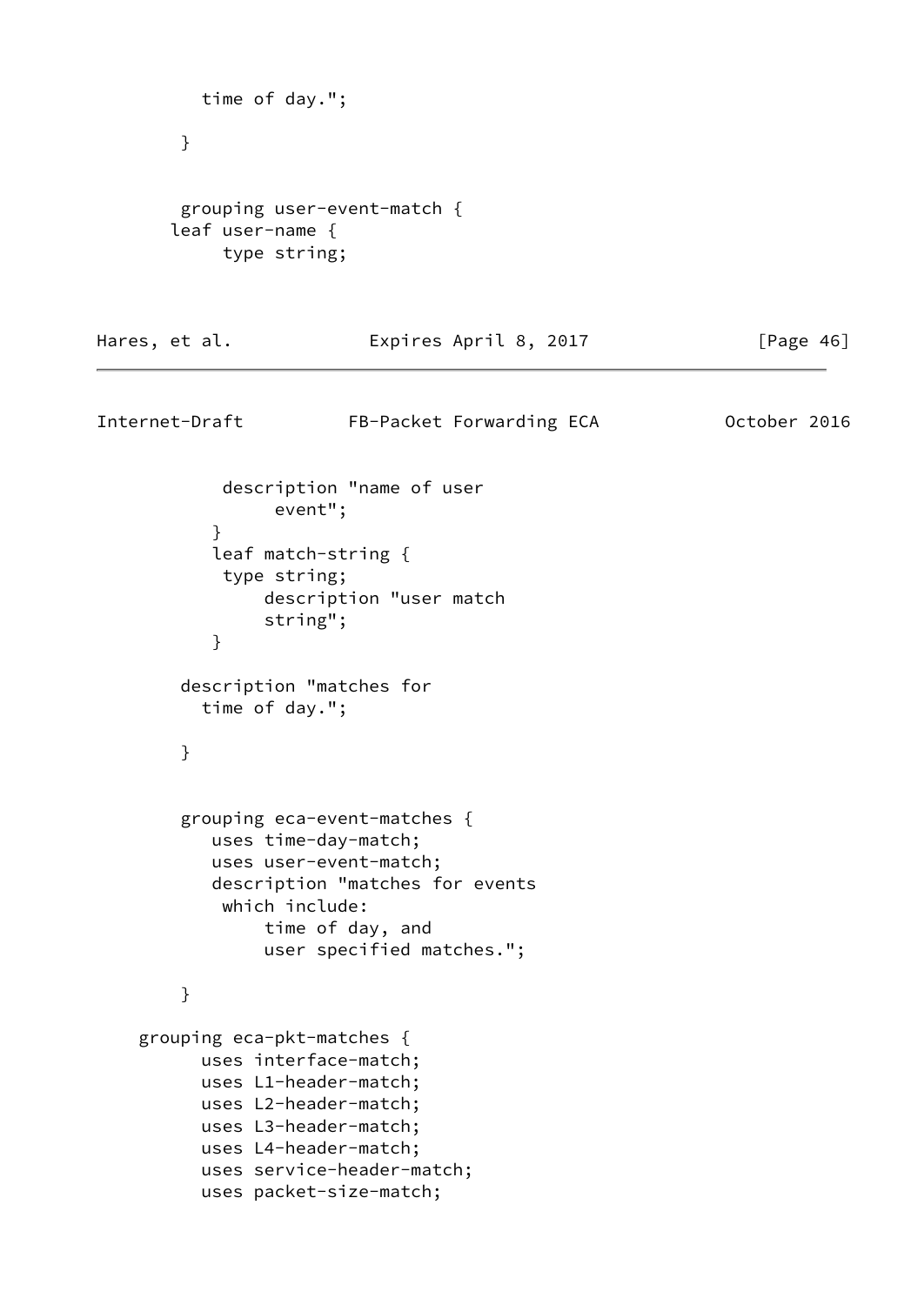```
 description "ECA matches";
        }
     grouping user-status-matches {
          leaf user {
           type string;
           description "user";
 }
          leaf region {
           type string;
           description "region";
           }
          leaf state {
           type string;
           description "state";
Hares, et al. Expires April 8, 2017 [Page 47]
Internet-Draft FB-Packet Forwarding ECA 0ctober 2016
          }
          leaf user-status {
           type string;
           description "status of user";
 }
          description "user status
          matches - region,
          target, location";
        }
        grouping eca-condition-matches {
           uses eca-pkt-matches;
           uses user-status-matches;
           description "pkt
            and user status matches";
        }
        grouping eca-qos-actions {
          leaf cnt-actions {
            type uint32;
            description "count of ECA actions";
 }
          list qos-actions {
             key "action-id";
```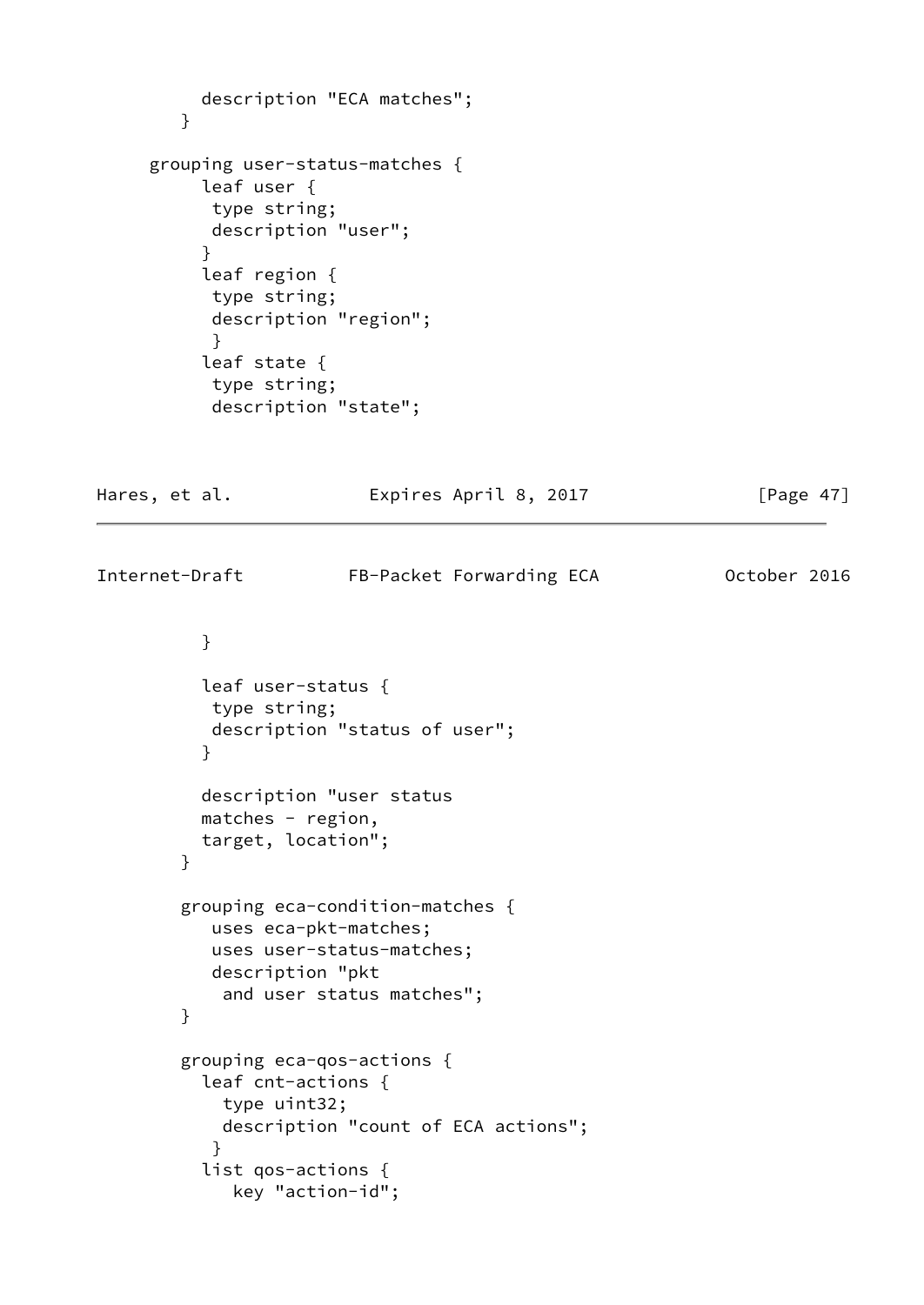```
 leaf action-id {
             type uint32;
             description "action id";
 }
             uses interface-actions;
             uses L1-header-actions;
             uses l2-header-mod-actions;
             uses L3-header-actions;
             uses L4-header-actions;
            description "ECA set or change
             packet Actions. Actions may be
                added here for interface,
                L1, L2, L3, L4 nad service forwarding
                headers.";
 }
          description "eca- qos actions";
 }
         grouping ip-next-fwd {
               leaf rib-name {
                 type string;
Hares, et al. Expires April 8, 2017 [Page 48]
Internet-Draft FB-Packet Forwarding ECA 0ctober 2016
                 description "name of RIB";
 }
          leaf next-hop-name {
            type string;
                description "name of next hop";
 }
          description "ECA set or change
               packet Actions";
         }
        grouping eca-ingress-actions {
          leaf permit {
           type boolean;
           description "permit ingress
            traffic. False
               means to deny.";
 }
          leaf mirror {
           type boolean;
```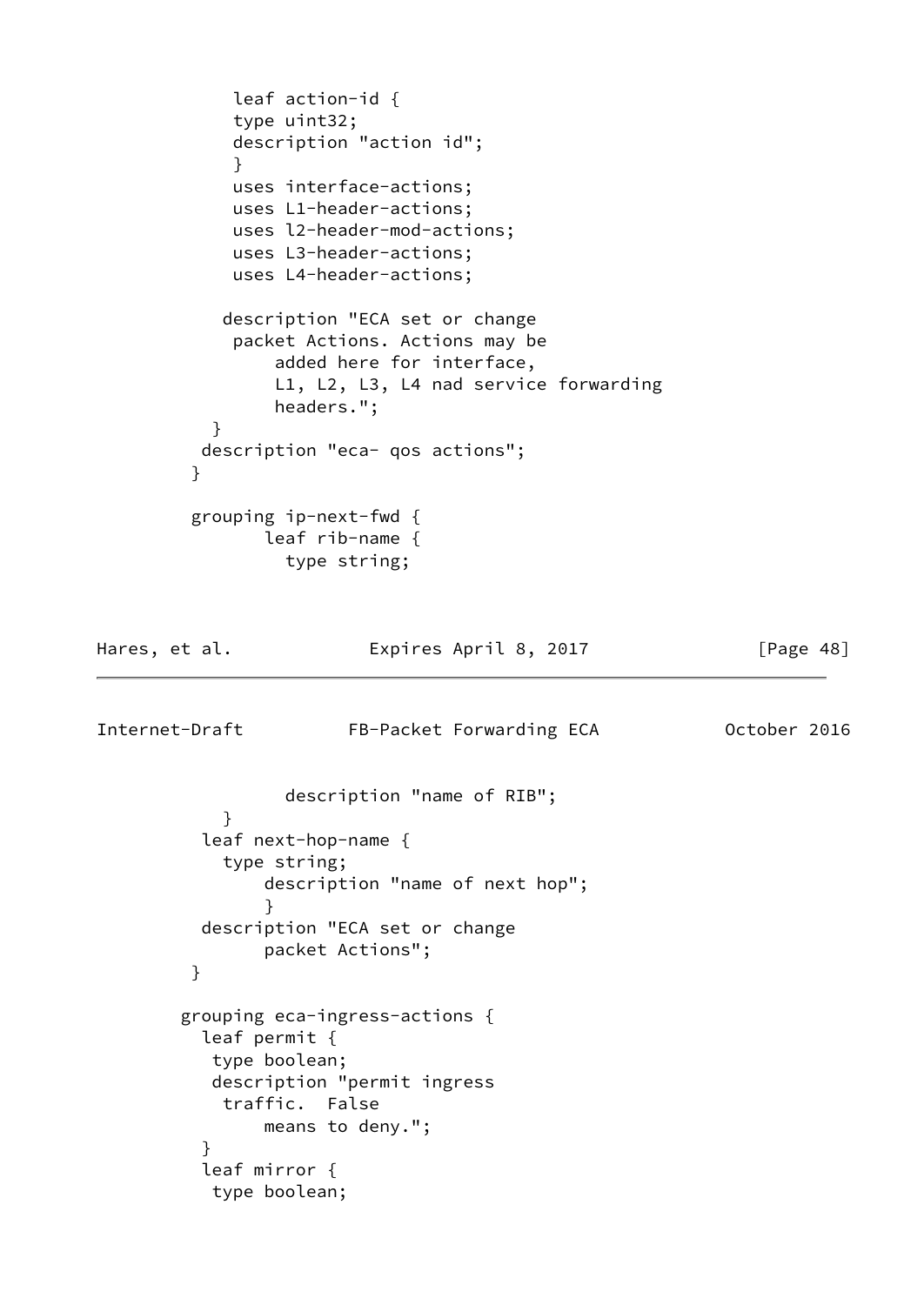```
 description "copy bytes
            ingressed to mirror port";
 }
          description "ingress eca match";
        }
        grouping eca-fwd-actions {
      leaf interface-fwd {
             type if:interface-ref;
             description "name of interface to forward on";
 }
      uses i2rs-rib:nexthop;
          uses ip-next-fwd;
          leaf drop-packet {
           type boolean;
           description "drop packet flag";
 }
          description "ECA forwarding actions";
        }
  grouping eca-security-actions {
     leaf actions-exist {
        type boolean;
        description "existance of
         eca security actions";
      }
     description "content actions
          for security. Needs more
          description.";
Hares, et al. Expires April 8, 2017 [Page 49]
Internet-Draft FB-Packet Forwarding ECA 0ctober 2016
  }
  grouping eca-egress-actions {
    leaf packet-rate {
          type uint32;
          description "maximum packet-rate";
    }
    leaf byte-rate {
          type uint64;
          description "maximum byte-rate ";
     }
    description "packet security actions";
```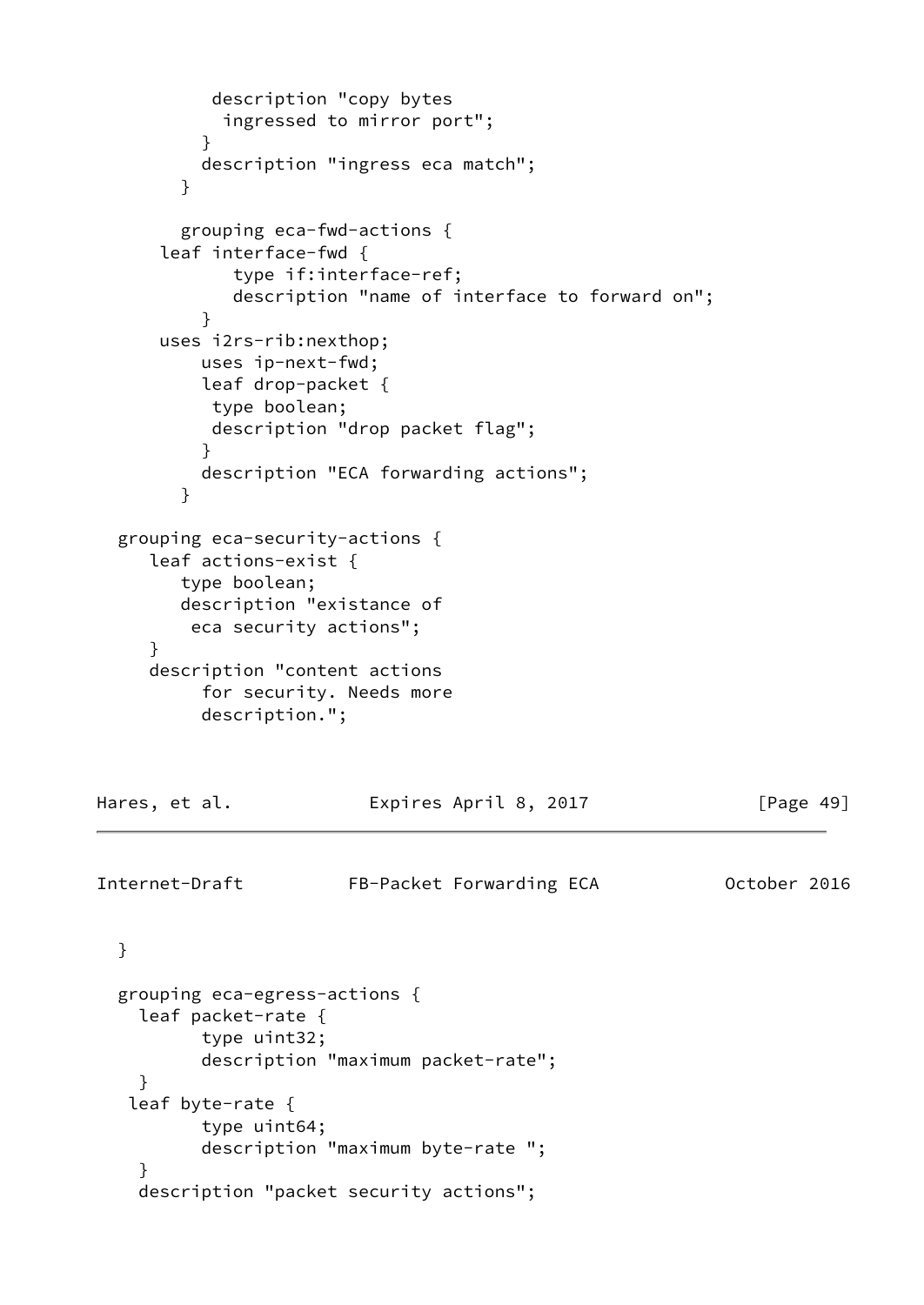```
 grouping policy-conflict-resolution {
          list resolution-strategy {
           key "strategy-id";
           leaf strategy-id {
             type uint32;
             description "Id for strategy";
 }
           leaf stategy-name {
            type string;
                description "name of strategy";
 }
           leaf filter-strategy {
             type string;
             description "type of resolution";
 }
           leaf global-strategy {
             type boolean;
```

```
 description "global strategy";
 leaf mandatory-strategy {
  type boolean;
  description "required strategy";
 leaf local-strategy {
 type boolean;
  description "local strategy";
 }
 leaf resolution-fcn {
 type uint64;
```

```
 description "resolution function id ";
 }
          leaf resolution-value {
```

| Hares, et al.                        | Expires April 8, 2017    | [Page 50]    |
|--------------------------------------|--------------------------|--------------|
| Internet-Draft                       | FB-Packet Forwarding ECA | October 2016 |
| $+$ $in \land$ $i \land + C \land i$ |                          |              |

```
 type uint64;
           description "resolution value";
 }
          leaf resolution-info {
           type string;
```
}

}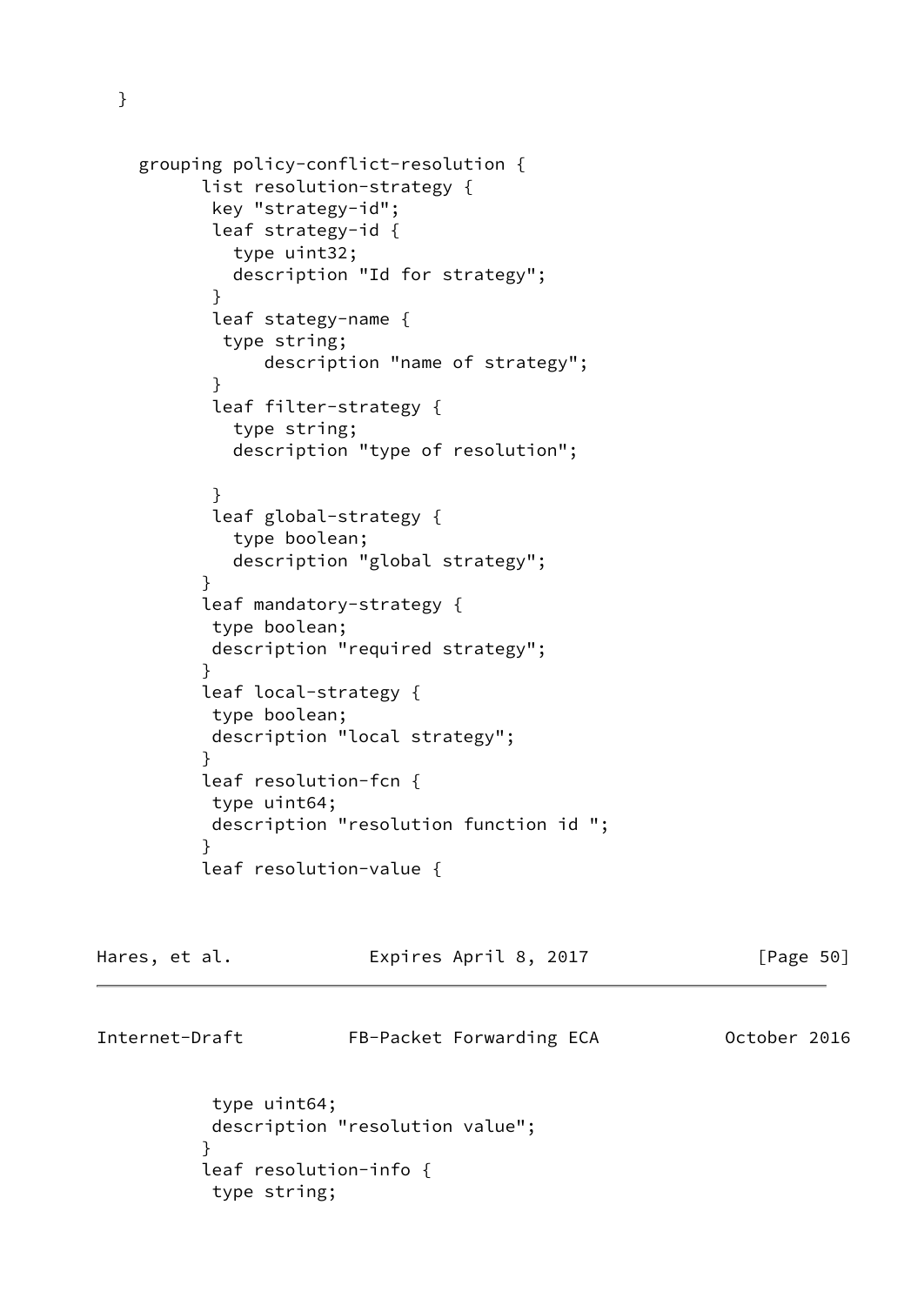```
 description "resolution info";
 }
          list associate-ext-data {
             key "ext-data-id";
                 leaf ext-data-id {
                   type uint64;
                   description "ID of external data";
 }
                 leaf ext-data {
                   type string;
                   description "external data";
 }
                description "linked external data";
          }
          description "list of strategies";
         }
          description "policy conflict
            resolution strategies";
        }
        grouping cfg-external-data {
          list cfg-ext-data {
            key "cfg-ext-data-id";
             leaf cfg-ext-data-id {
             type uint64;
             description "id for external data";
 }
            leaf data-type {
             type uint32;
             description "external data type ID";
 }
             leaf priority {
              type uint64;
              description "priority of data";
 }
            leaf other-data {
             type string;
             description "string
                  external data";
 }
          description "external data";
        }
```
Hares, et al. **Expires April 8, 2017** [Page 51]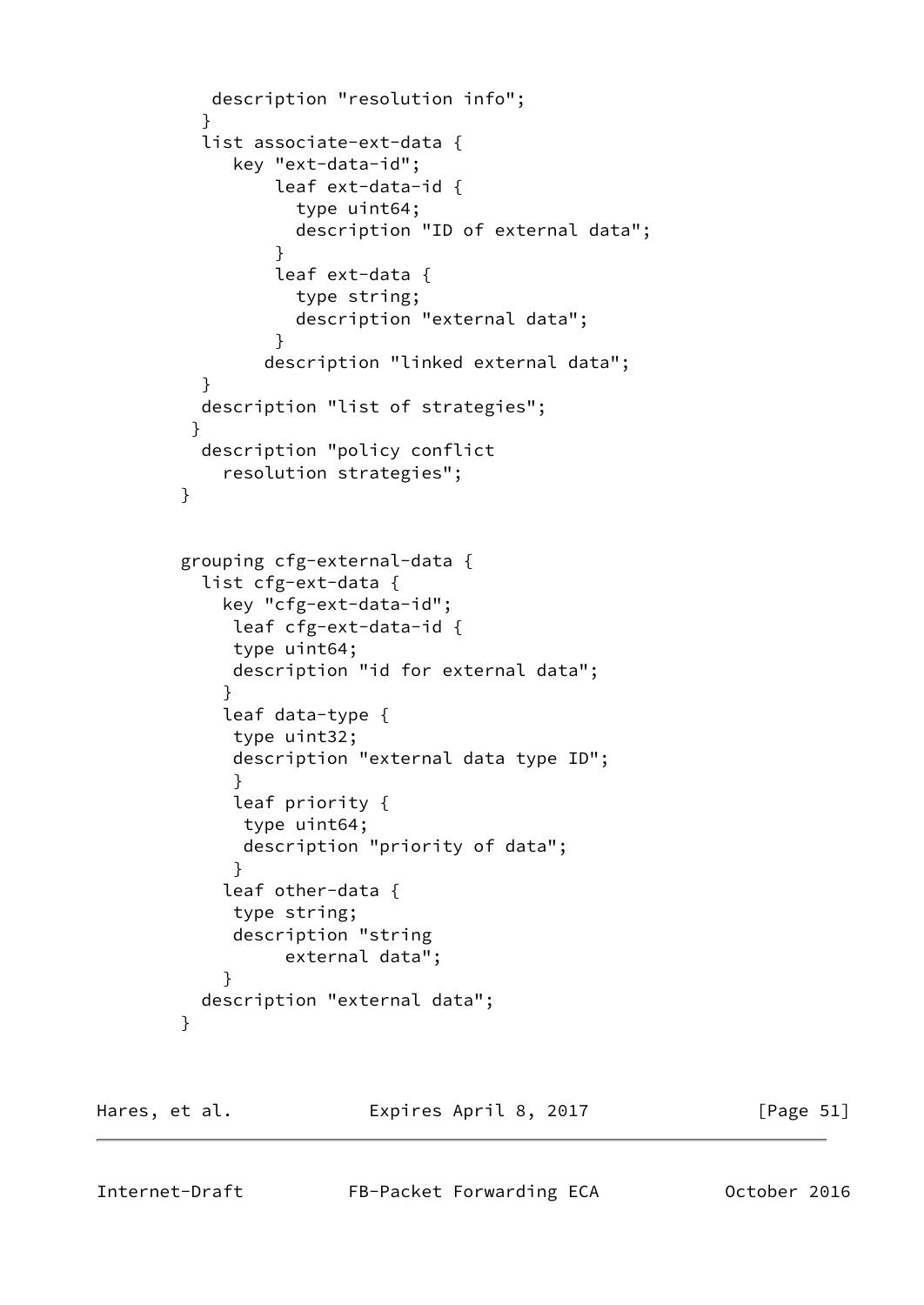```
 description "external data list";
     grouping pkt-eca-policy-set {
         list groups {
            key "group-name";
                leaf group-name {
                 type string;
                 description
                  "name of group of rules";
 }
                leaf vrf-name {
                 type string;
                 description "VRF name";
 }
               uses rt:address-family;
                list group-rule-list {
                 key "rule-name";
                 leaf rule-name {
                  type string;
                  description "name of rule";
 }
                 leaf rule-order-id {
                   type uint16;
                       description "rule-order-id";
 }
                  description "rules per group";
 }
               description "pkt eca rule groups";
          }
          list eca-rules {
               key "order-id";
                ordered-by user;
                leaf order-id {
                  type uint16;
                  description "Number of order
                   in ordered list (ascending)";
 }
                leaf eca-rule-name {
                   type string;
                       description "name of rule";
 }
                leaf installer {
                  type string;
                  description
                        "Id of I2RS client
                         that installs this rule.";
```
}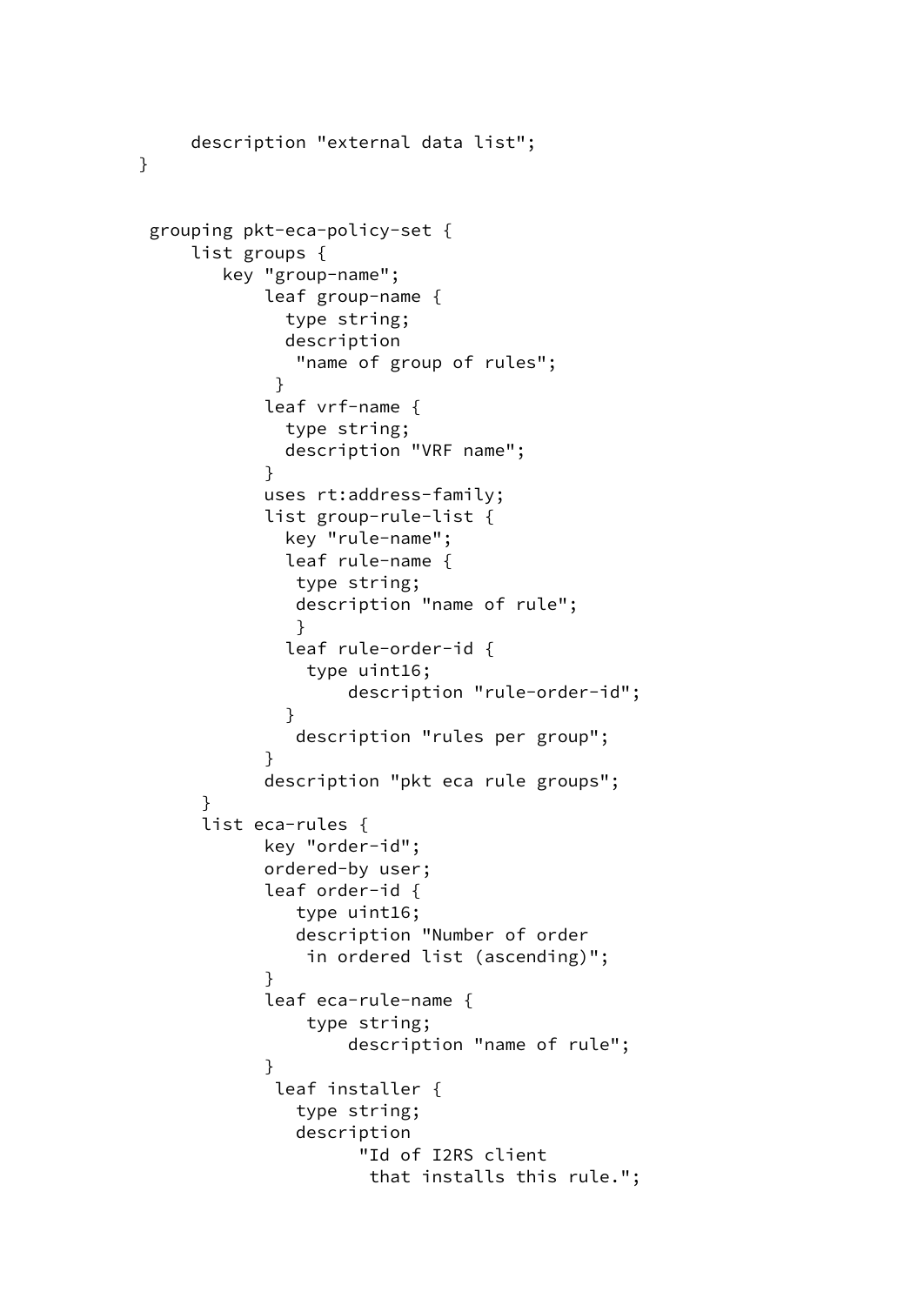```
Internet-Draft FB-Packet Forwarding ECA 0ctober 2016
 }
                   uses eca-event-matches;
                   uses eca-ingress-actions;
                   uses eca-qos-actions;
                   uses eca-security-actions;
                   uses eca-fwd-actions;
                   uses eca-egress-actions;
                   uses cfg-external-data;
                   uses policy-conflict-resolution;
                   description "ECA rules";
            } // end of rule
          description "Policy sets.";
   }
    grouping pkt-eca-opstate {
    uses groups-status;
         uses rule-group-link;
     uses rules_opstate;
         uses rules_opstats;
          description "pkt eca policy
           op-state main";
    }
  container pkt-eca-policy-opstate {
   config "false";
   uses pkt-eca-opstate;
   description "operational state";
    }
  }
  <CODE ENDS>
6. IANA Considerations
   This draft requests IANA Assign a urn in the IETF yang module space
    for:
```

```
 "urn:ietf:params:xml:ns:yang:ietf-pkt-eca-policy";
```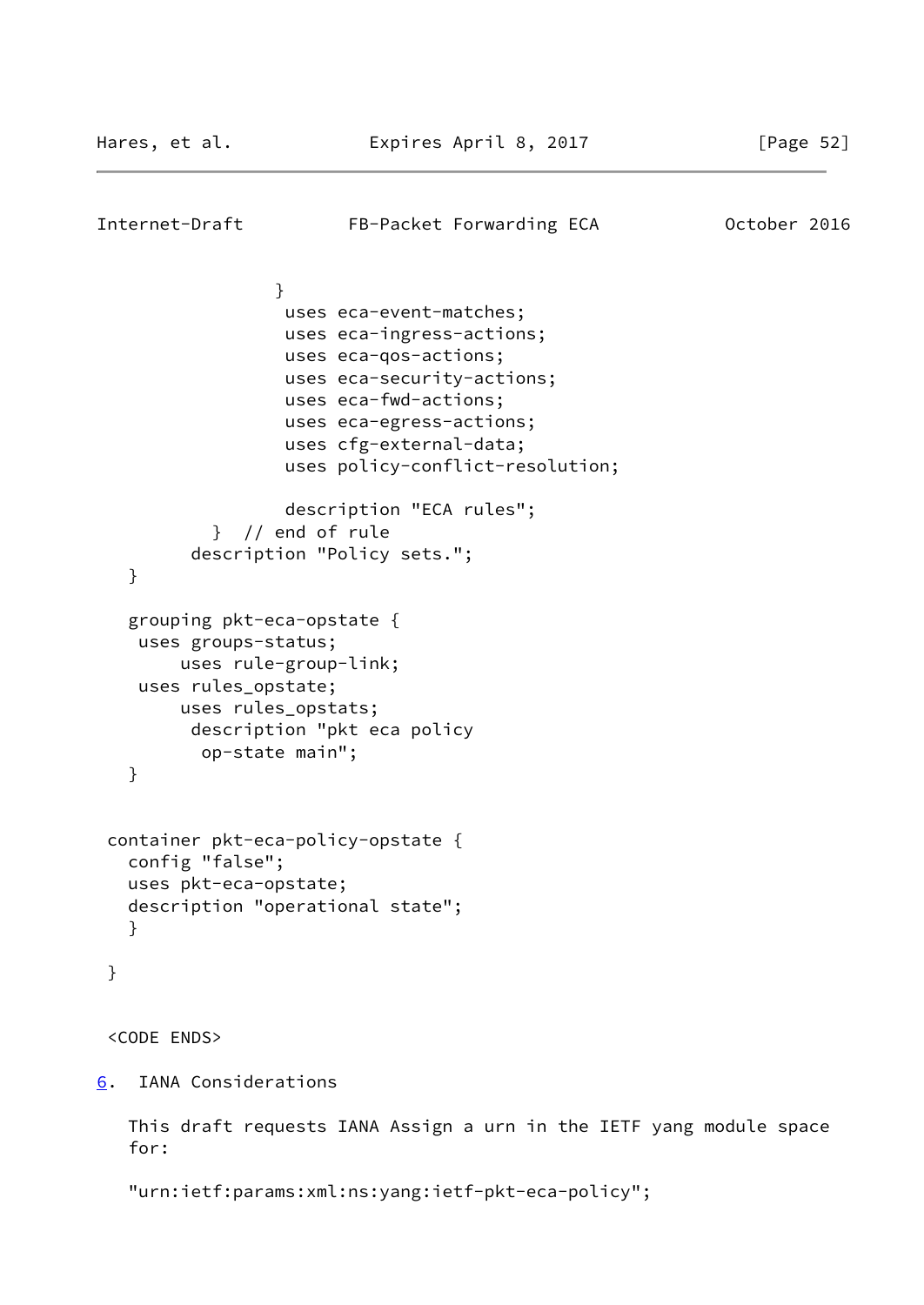associated prefix "pkt-eca";

Hares, et al. **Expires April 8, 2017** [Page 53]

<span id="page-60-1"></span>Internet-Draft FB-Packet Forwarding ECA 0ctober 2016

<span id="page-60-0"></span>[7](#page-60-0). Security Considerations

 These generic filters are used in the I2RS FB-RIBs to filter packets in a traffic stream, act to modify packets, and forward data packets. These I2RS filters operate dynamically at same level as currently deployed configured filter-based RIBs to filter, change, and forward traffic. The dynamic nature of this protocol requires that I2RS Filters track the installer of group information and rules.

 This section will be augmented after a discussion with security experts.

<span id="page-60-2"></span>[8](#page-60-2). Informative References

[I-D.ietf-i2rs-rib-info-model]

 Bahadur, N., Kini, S., and J. Medved, "Routing Information Base Info Model", [draft-ietf-i2rs-rib-info-model-09](https://datatracker.ietf.org/doc/pdf/draft-ietf-i2rs-rib-info-model-09) (work in progress), July 2016.

 [I-D.ietf-netconf-restconf] Bierman, A., Bjorklund, M., and K. Watsen, "RESTCONF Protocol", [draft-ietf-netconf-restconf-17](https://datatracker.ietf.org/doc/pdf/draft-ietf-netconf-restconf-17) (work in

progress), September 2016.

[I-D.ietf-netmod-acl-model]

 Bogdanovic, D., Koushik, K., Huang, L., and D. Blair, "Network Access Control List (ACL) YANG Data Model", [draft-ietf-netmod-acl-model-08](https://datatracker.ietf.org/doc/pdf/draft-ietf-netmod-acl-model-08) (work in progress), July 2016.

 [RFC2119] Bradner, S., "Key words for use in RFCs to Indicate Requirement Levels", [BCP 14](https://datatracker.ietf.org/doc/pdf/bcp14), [RFC 2119](https://datatracker.ietf.org/doc/pdf/rfc2119), DOI 10.17487/RFC2119, March 1997, <<http://www.rfc-editor.org/info/rfc2119>>.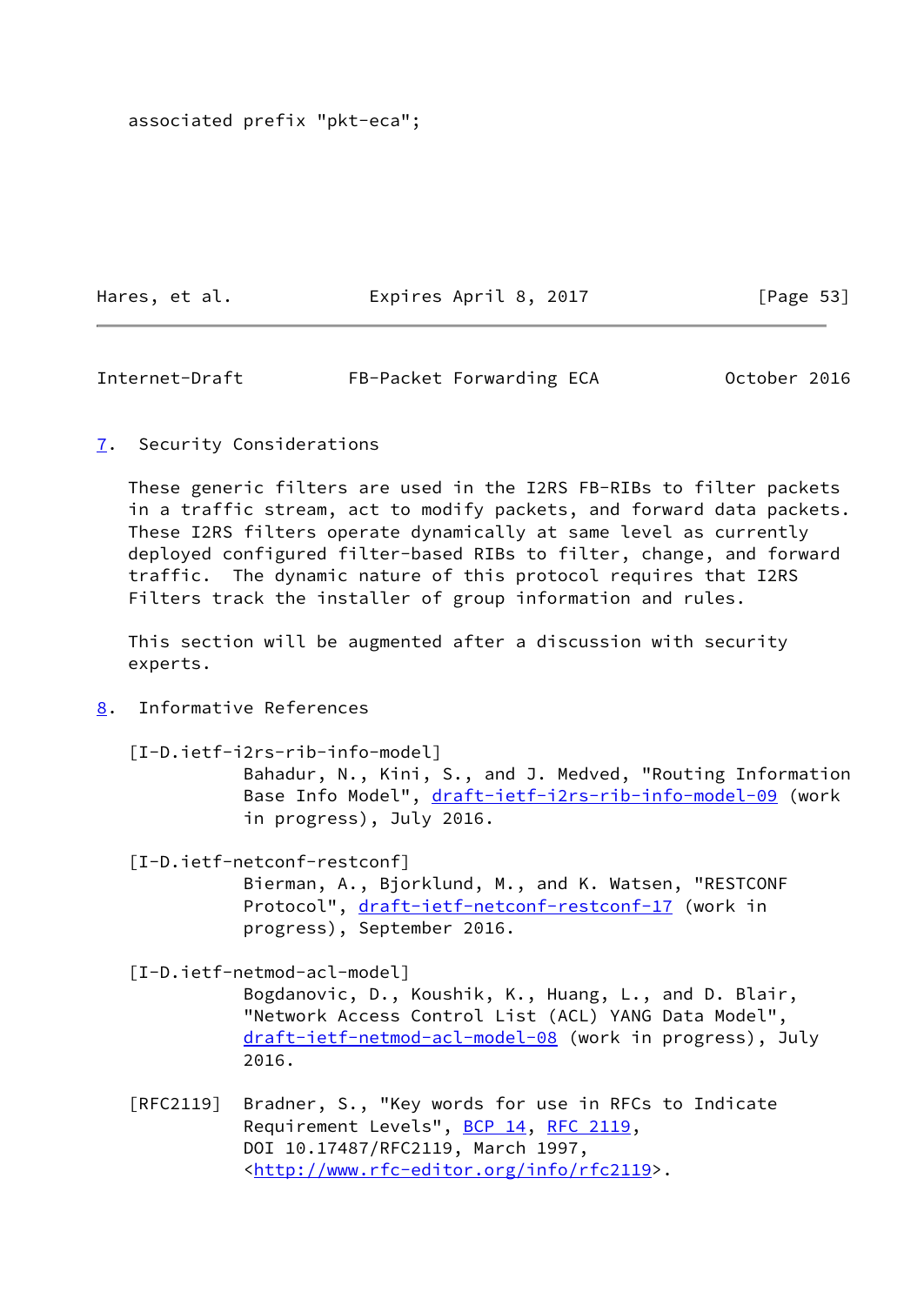- [RFC3060] Moore, B., Ellesson, E., Strassner, J., and A. Westerinen, "Policy Core Information Model -- Version 1 Specification", [RFC 3060,](https://datatracker.ietf.org/doc/pdf/rfc3060) DOI 10.17487/RFC3060, February 2001, [<http://www.rfc-editor.org/info/rfc3060](http://www.rfc-editor.org/info/rfc3060)>.
- [RFC3460] Moore, B., Ed., "Policy Core Information Model (PCIM) Extensions", [RFC 3460](https://datatracker.ietf.org/doc/pdf/rfc3460), DOI 10.17487/RFC3460, January 2003, <<http://www.rfc-editor.org/info/rfc3460>>.
- [RFC3644] Snir, Y., Ramberg, Y., Strassner, J., Cohen, R., and B. Moore, "Policy Quality of Service (QoS) Information Model", [RFC 3644,](https://datatracker.ietf.org/doc/pdf/rfc3644) DOI 10.17487/RFC3644, November 2003, <<http://www.rfc-editor.org/info/rfc3644>>.

| Hares, et al. | Expires April 8, 2017 | [Page 54] |
|---------------|-----------------------|-----------|
|---------------|-----------------------|-----------|

- <span id="page-61-0"></span>Internet-Draft FB-Packet Forwarding ECA 0ctober 2016
	- [RFC7921] Atlas, A., Halpern, J., Hares, S., Ward, D., and T. Nadeau, "An Architecture for the Interface to the Routing System", [RFC 7921,](https://datatracker.ietf.org/doc/pdf/rfc7921) DOI 10.17487/RFC7921, June 2016, <<http://www.rfc-editor.org/info/rfc7921>>.

Authors' Addresses

 Susan Hares Huawei 7453 Hickory Hill Saline, MI 48176 USA

Email: shares@ndzh.com

 Qin Wu Huawei 101 Software Avenue, Yuhua District Nanjing, Jiangsu 210012 China

Email: bill.wu@huawei.com

 Russ White Ericsson